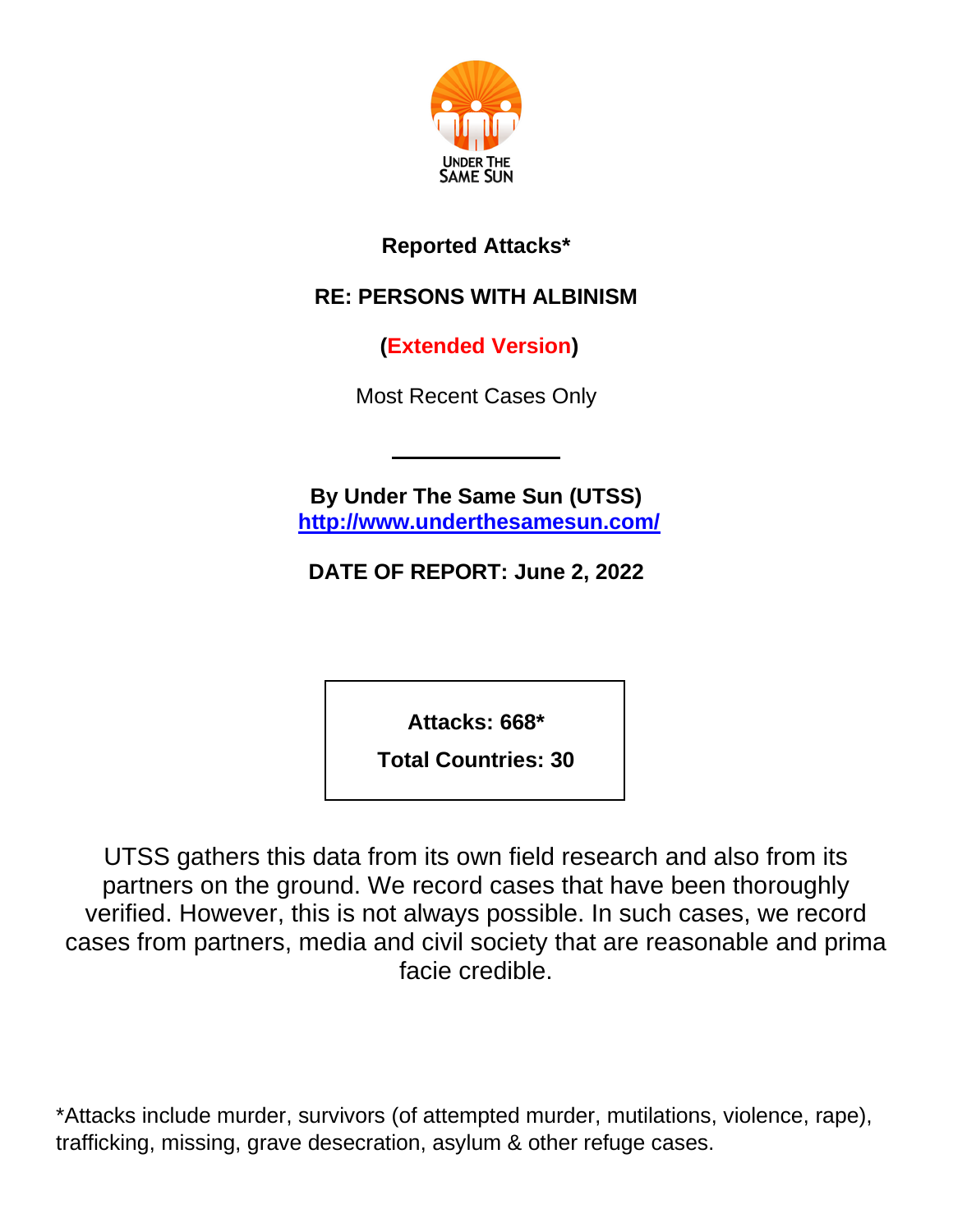

## **Table of Contents**

<span id="page-1-0"></span>

| <b>Benin</b>                        | <b>Mali</b>                 |
|-------------------------------------|-----------------------------|
| <b>Botswana</b>                     | <b>Mozambique</b>           |
| <b>Burkina Faso</b>                 | <b>Namibia</b>              |
| <b>Burundi</b>                      | <u>Niger</u>                |
| <b>Cameroon</b>                     | <u>Nigeria</u>              |
| <b>Congo Brazzaville</b>            | <b>Rwanda</b>               |
| <b>Democratic Republic of Congo</b> | <b>Senegal</b>              |
| <u>(DRC)</u>                        | <b>South Africa</b>         |
| <u>Egypt</u>                        | <b>Swaziland (Eswatini)</b> |
| <b>Gabon</b>                        | <b>Tanzania</b>             |
| <b>Ghana</b>                        | <u>Togo</u>                 |
| <b>Guinea</b>                       | <b>Uganda</b>               |
| <b>Ivory Coast</b>                  | <u>USA</u>                  |
| <b>Kenya</b>                        | <u>Zambia</u>               |
| Lesotho                             | <b>Zimbabwe</b>             |
| <u>Madagascar</u>                   | <b>Notes</b>                |
| <b>Malawi</b>                       |                             |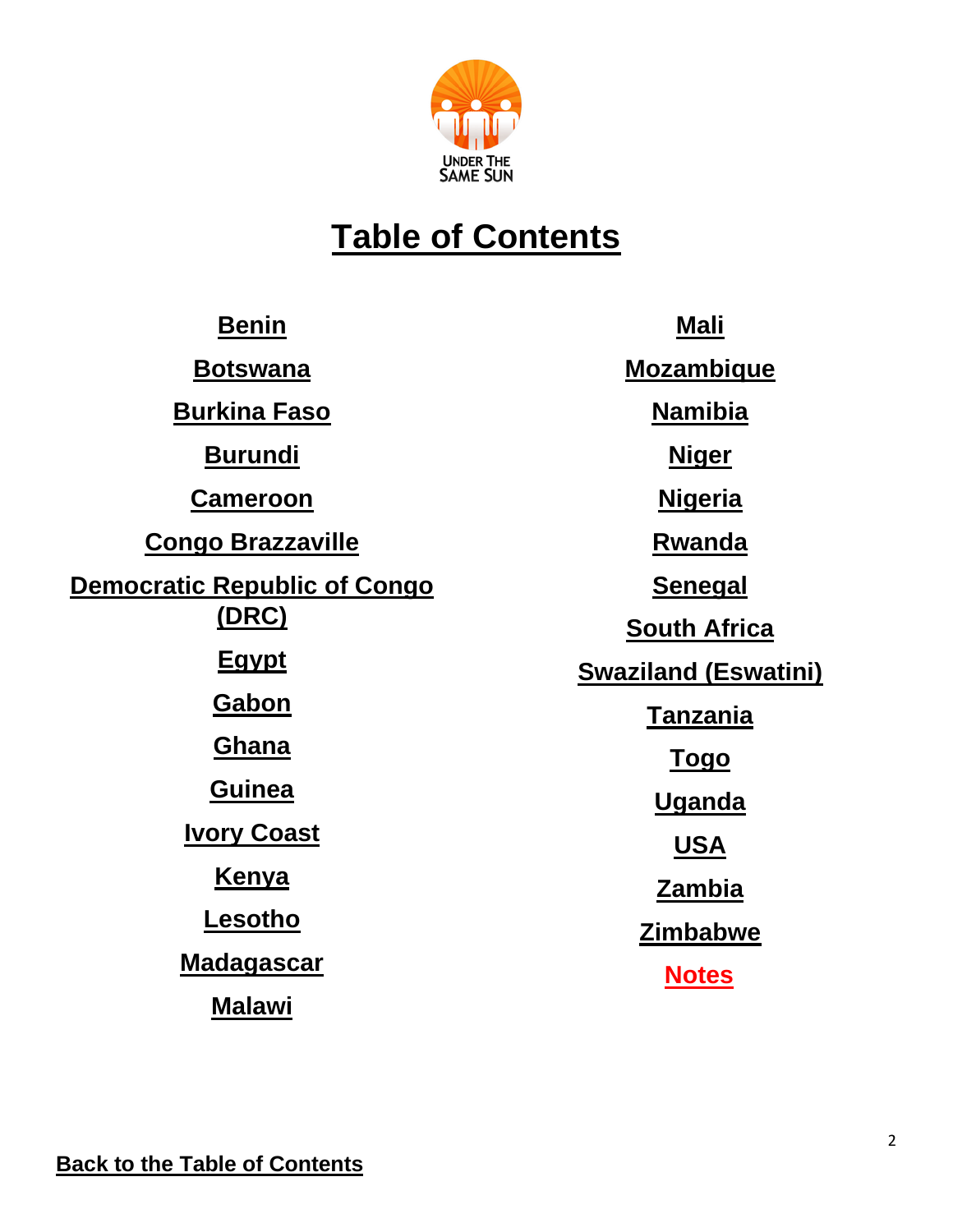

# <span id="page-2-0"></span>**Benin**

### **18 reports: 5 killings / 5 survivors / 7 missing / 1 grave robbery**

| <b>Survivor</b> | On August 4 <sup>th</sup> 2017, a 13-year-old girl with albinism (name<br>withheld) narrowly escaped abduction and was found unhurt<br>the following day in Dogbo in the southwest of Benin.<br>According to Anna's cousin, Mr. Valentin GOSSA, she was just<br>leaving the marketplace with one of her sisters and was in the<br>neighborhood of Dogbo Zaphi public primary school when the<br>kidnappers approached frightening Anna's sister away and<br>abducting Anna in a black Ford Focus with the license number<br>AY 4078. The police were immediately alerted and launched a<br>large patrol of the surrounding area. |
|-----------------|----------------------------------------------------------------------------------------------------------------------------------------------------------------------------------------------------------------------------------------------------------------------------------------------------------------------------------------------------------------------------------------------------------------------------------------------------------------------------------------------------------------------------------------------------------------------------------------------------------------------------------|
|                 | Under intense pressure, the kidnappers were forced to release                                                                                                                                                                                                                                                                                                                                                                                                                                                                                                                                                                    |
|                 | Anna in a bush where she spent the night. The following                                                                                                                                                                                                                                                                                                                                                                                                                                                                                                                                                                          |
|                 | morning she found help and was reunited with her family at the<br>Dobgo's Police station with the General Director of the National                                                                                                                                                                                                                                                                                                                                                                                                                                                                                               |
|                 | Police. All 3 suspects who committed the abduction are                                                                                                                                                                                                                                                                                                                                                                                                                                                                                                                                                                           |
|                 | Beninese from Dogbo and have been arrested by Commander<br>CIE APLAHOUE and his team and will be presented to a public                                                                                                                                                                                                                                                                                                                                                                                                                                                                                                           |
|                 | prosecutor.                                                                                                                                                                                                                                                                                                                                                                                                                                                                                                                                                                                                                      |
|                 |                                                                                                                                                                                                                                                                                                                                                                                                                                                                                                                                                                                                                                  |
|                 |                                                                                                                                                                                                                                                                                                                                                                                                                                                                                                                                                                                                                                  |
|                 |                                                                                                                                                                                                                                                                                                                                                                                                                                                                                                                                                                                                                                  |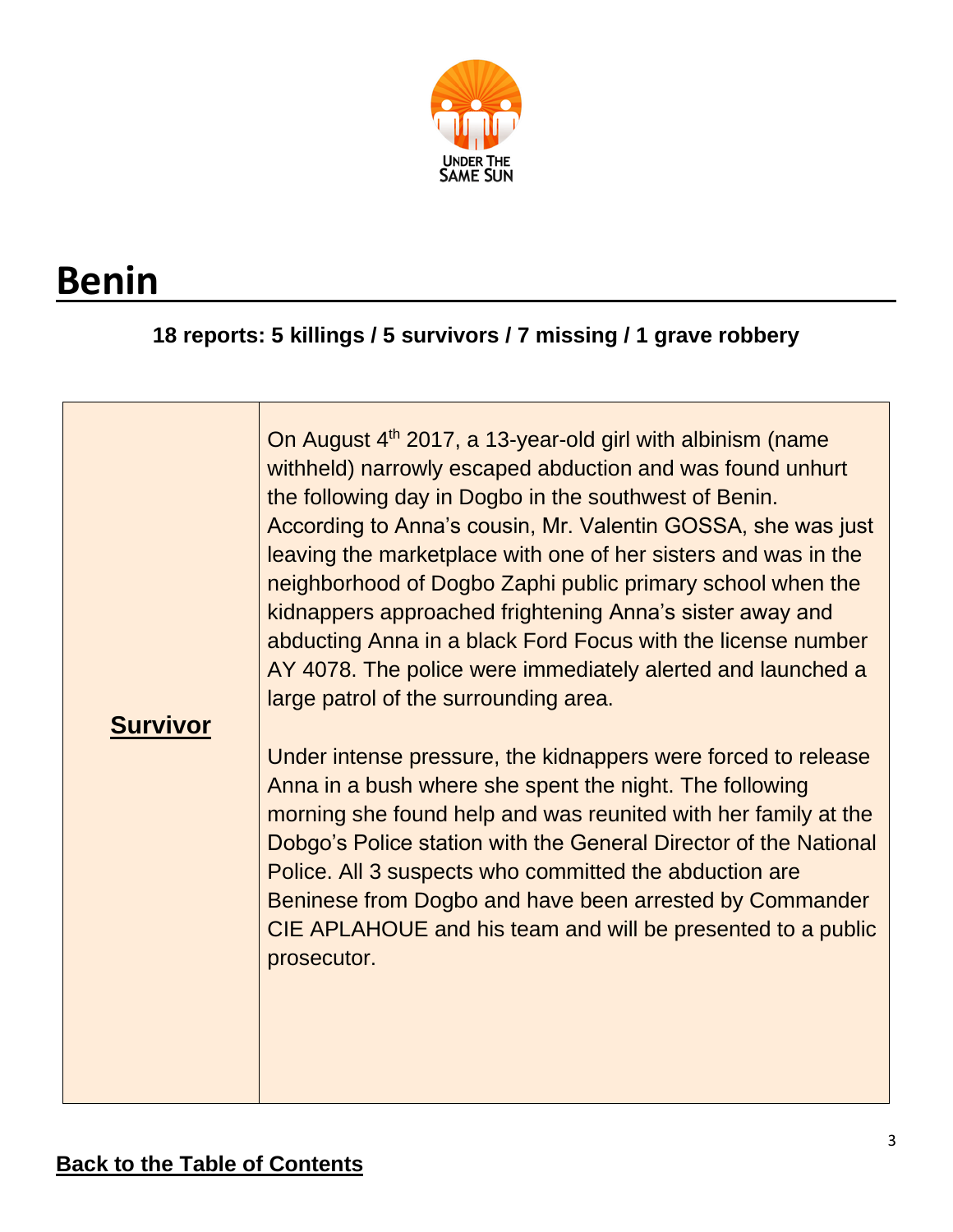

On July 13, 2013 a 20 year old man with albinism known as Francois (HOUANOU Mahouto François) was deceived, drugged, kidnapped, killed and mutilated in his homeland of Benin. François lived in the community of Lalo in southwestern Benin, where he was learning to become a nurse in one of the hospitals at Lalo Centre. Francois had a cousin named Pascal (HLEKPE Pascal) who lived in Koudjon Centre, a small village near Lalo. Both boys had grown up together in the same hamlet of Ouinsouhoué.

On that fateful day, Pascal approached his cousin with albinism in order to deceive him, saying that he'd found a high paying job for him in downtown Cotonou, and that the boss wanted to meet right away. François showed no hesitation and after a 3 hour ride, they went to wait for the so-called boss in a bar. Here Francois was drugged and kidnapped to Porto-Novo, the country's capital city, where he was killed, and parts of his body removed. When Pascal returned home to Lalo alone, everyone started asking for François. Pascal kept insisting that he had not traveled anywhere with François. Since many had seen them travelling together, people started threatening him to tell the truth. In an attempt to conceal the truth and silence the family, he decided to consult various witchdoctors to make him amulets.

Finally he and his three accomplices went to consult one of the visionaries of the Celestial Churches of Christ. He told him the whole story and begged him to mystically silence everyone about the murder in exchange for a lot of money. The visionary left his house briefly and called the police, who arrived quickly. The criminals tried to escape but the police shot one of them

### **Killing**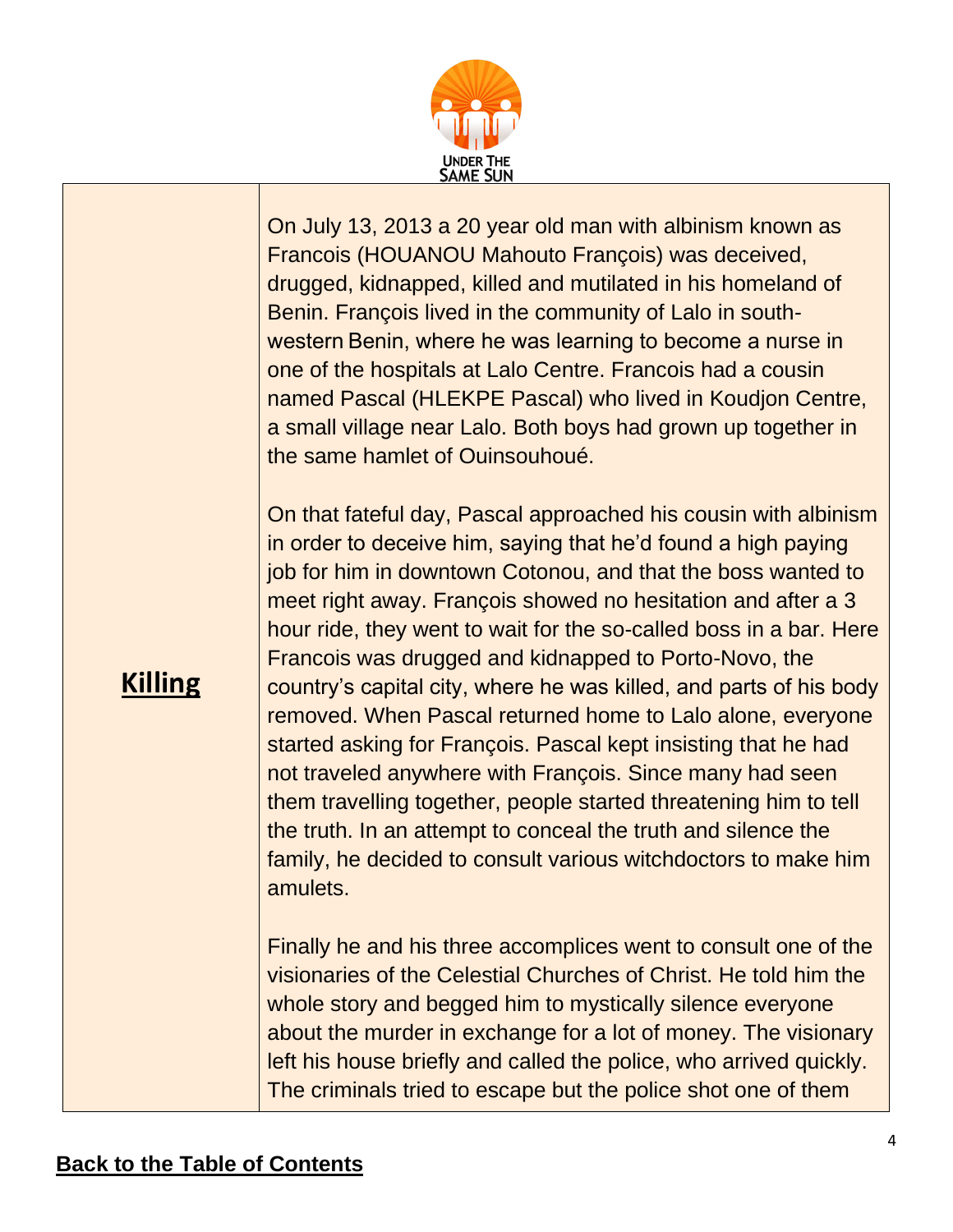

|                | and all four were arrested and placed in custody. Of the four,   |
|----------------|------------------------------------------------------------------|
|                | one was released when it was discovered that he was the          |
|                | younger brother to one of the criminals and had nothing to do    |
|                | with the murder. The other three were placed in the prison       |
|                | in Lokossa and are serving their sentences.                      |
|                |                                                                  |
|                | On March 23, 2019 a 45-year-old man with albinism by the         |
|                | name of Allavo Arnaud went missing in the city of Abomey, Zou    |
|                | Department, Benin. The victim was a well-known joiner            |
|                | (carpenter) who lived in the Allavo's home and had his           |
|                | joinery business opposite the DAH TAMADAHO. Much to the          |
|                | dismay of his family, the victim's younger brother may have      |
|                | been involved in his disappearance.                              |
|                |                                                                  |
|                | According to a cousin, Arnaud had some work to do for an old     |
|                | man who had called him in the morning of Saturday, March         |
|                | 23, indicating that the door locks had been purchased and that   |
|                | he should come to make the repairs. Arnaud has not been          |
|                | heard from since. The old man was questioned                     |
| <u>Missing</u> | over the disappearance but denies that Arnaud met with him       |
|                | that day. Franck Hounsa, founder and chairperson of Beninese     |
|                | Albinism NGO has raised the alert, asking anyone who has         |
|                | any suspicions about Allavo's destination that day to inform the |
|                | police or the nearest local authority.                           |
|                |                                                                  |
|                | He concluded by saying: "I pray we find Arnaud unharmed for      |
|                | the sake of his family and the nation. I appeal parents to look  |
|                | after their children with albinism. I also warn adults with      |
|                | albinism against going unaccompanied to a meeting even if        |
|                | they know the person who invites them to that meeting."          |
|                | (Source: UTSS received this attack report on March 25,           |
|                | 2019, from Franck Hounsa, founder and chairperson of             |
|                | Beninese Albinism NGO Divine Connexion Worldwide)                |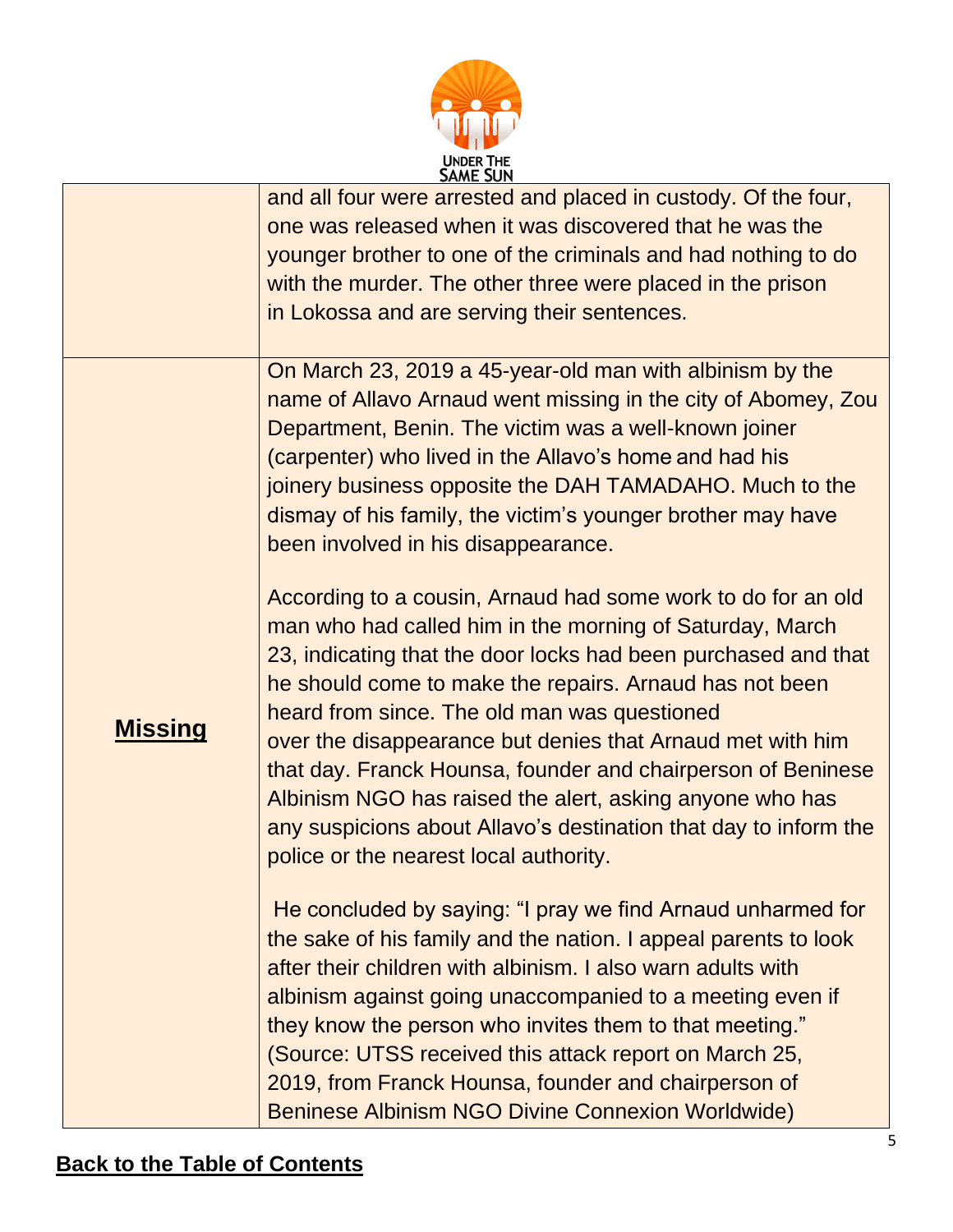

In September of 2018, a 50-year-old woman with albinism by the name of Dame Clémentine Kantchemé ends up dying of skin cancer after which her lifeless body was decapitated by a family member at her burial in the woods near her family home in the community of Allada, Atlantique Department, Benin. Over the span of multiple unknown dates throughout the course of her life, the deceased had survived numerous abduction attempts and other inhumane cruelties at the hands of her family. Dame Clémentine had always been disowned by her father's family who compared her to a white monster along with many other punishing psychological abuses. She never did manage to move past these cruelties and build a family of her own. At one-point she was very sick with wounds all over her body and finally decided to seek assistance from her mother's younger sister, hoping for a more supportive response.

Tragically, and to her great surprise, she was ill-treated by her aunt as well, being forced to cook despite her poor vision and deteriorating health. One day while cooking, a fire broke out in the kitchen. Because she only had sight in one eye which suffered from low vision, she didn't immediately notice the fire and was nearly burnt alive. Thankfully she was rescued by some neighbours. To make life worse, her aunt colluded with a witchdoctor to get rid of her for good. The aunt told Dame Clementine that she knew of a witchdoctor who could heal her but that the treatment consisted of pouring boiled water over the left side of her face. This was pure torture for Dame Clémentine who screamed for help while being overpowered by the perpetrators. She lost half of her left ear during this socalled "cure" ritual, and the skin on her face had all but

#### **Grave Desecration**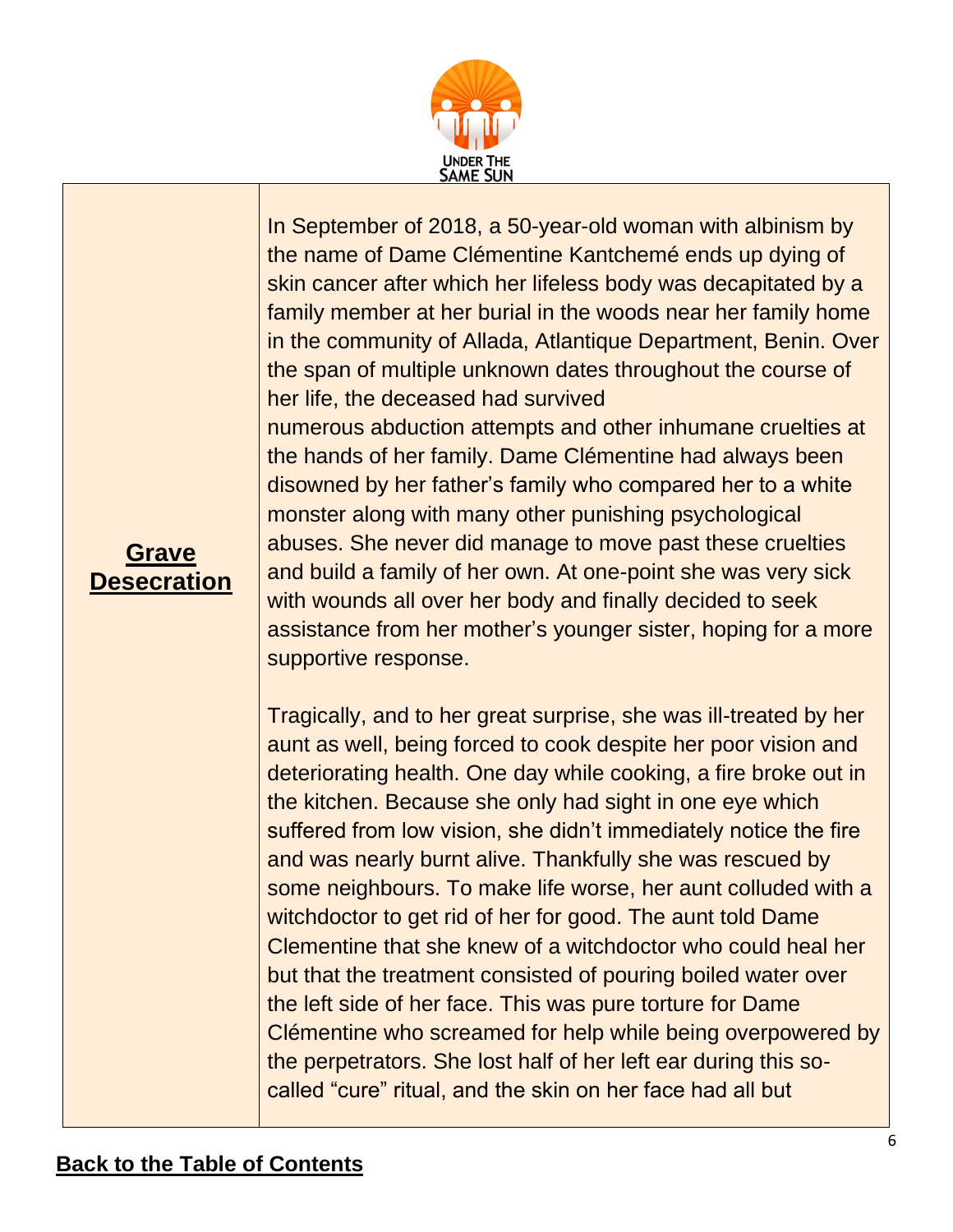

disappeared and became infested with maggots. Upon arrival at hospital the doctors denounced the so-called treatment, describing it as Machiavellian. In September of 2018, Dame Clémentine Kantchemé finally died of skin cancer.



Her body was immediately apprehended by the family who refused to give her a decent funeral, saying that she did not deserve a coffin or a grave in a cemetery. One of the Kantchemé family members publicly declared that he needed her head because, since childhood she had been very lucky, having escaped their many attempted kidnappings. Nestor, one of the deceased cousins, insisted on participating in the burial in the bush in ALLADA. Following the funeral, Nestor told police that the body's head had been removed before it was buried. The police warned him against pushing the case further for fear that he may be killed by the family. They went on to tell Nestor that this was a family matter and that there was no need to "make noise" about the body parts that had been removed since the victim was already dead.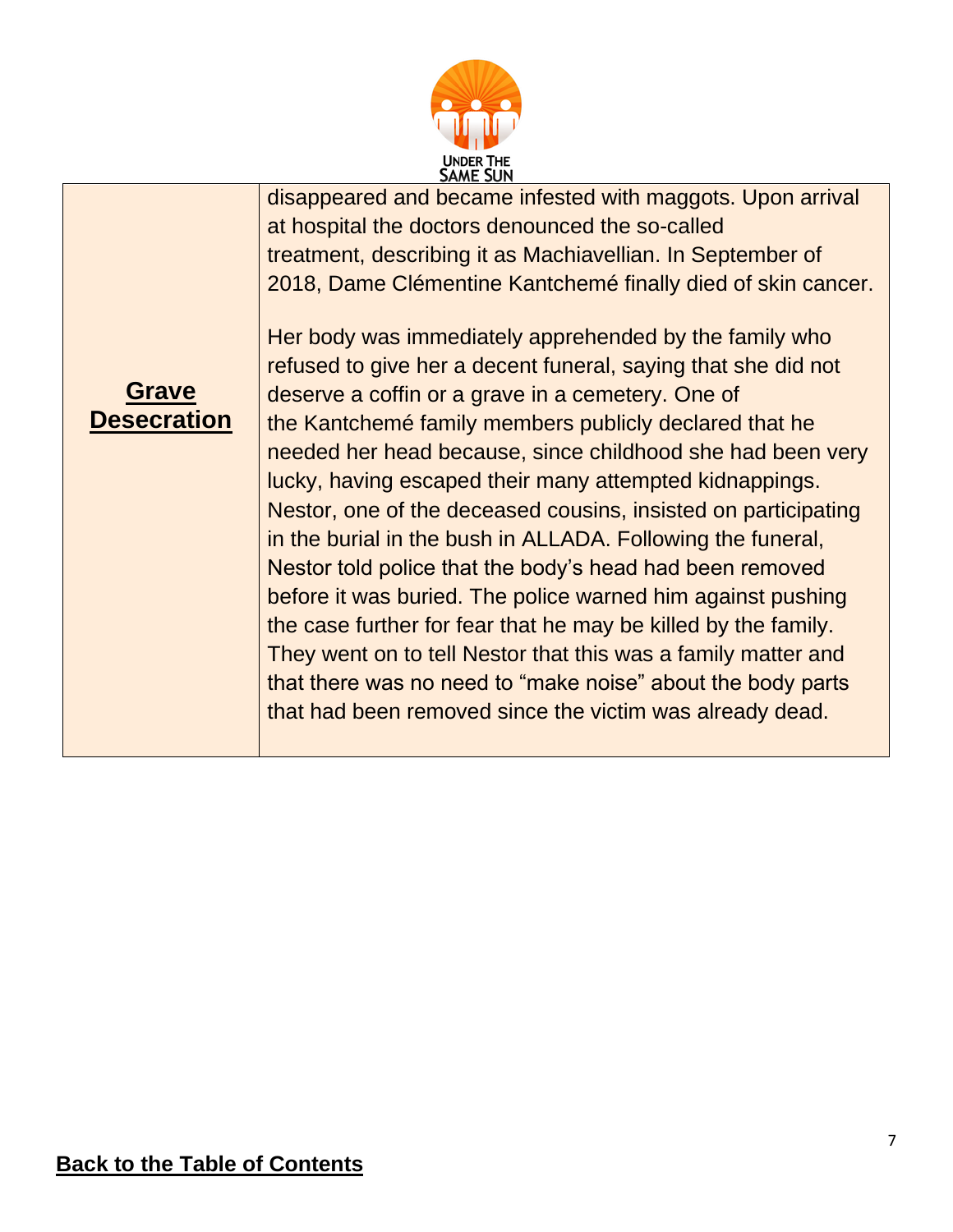

### <span id="page-7-0"></span>**Botswana**

#### **3 reports: 3 survivors**

<span id="page-7-1"></span>

| <b>Survivor</b> | In September of 1998, a 27-year-old woman with albinism (name<br>withheld) narrowly escaped a second plot against her life. The<br>incident took place at Kanye, her native village in Southern<br>Botswana. Although Serurubele was a primary school teacher in<br>the city of Jwaneng, Botswana, she was pregnant and staying in<br>her native village at the time. On this near fateful day, her young<br>brother encountered three guys in the village night club who knew<br>Serurubele.<br>They offered him some beer to get him drunk, hoping to<br>manipulate him into joining their murder plot against his sister.<br>Fortunately, he sensed something was wrong and secretly<br>managed to replace the beer with water while pretending to be<br>drunk. The guys asked him: "Where is your sister, the albino<br>teacher?" "Your sister could actually make the deal: She is albino<br>and pregnant!" "We want her flesh!" Seururubele's brother lied,<br>telling them she was teaching in Jwanenge City but would be<br>home for the weekend and that they could find her then. When he<br>got home from the club that evening, Serurubele's brother told<br>her everything and warned her to leave immediately to Jwaneng<br>city for her safety. After that incident, Serrurubele stayed in the<br>city for a long time. |
|-----------------|----------------------------------------------------------------------------------------------------------------------------------------------------------------------------------------------------------------------------------------------------------------------------------------------------------------------------------------------------------------------------------------------------------------------------------------------------------------------------------------------------------------------------------------------------------------------------------------------------------------------------------------------------------------------------------------------------------------------------------------------------------------------------------------------------------------------------------------------------------------------------------------------------------------------------------------------------------------------------------------------------------------------------------------------------------------------------------------------------------------------------------------------------------------------------------------------------------------------------------------------------------------------------------------------------------------------------------------|
|                 |                                                                                                                                                                                                                                                                                                                                                                                                                                                                                                                                                                                                                                                                                                                                                                                                                                                                                                                                                                                                                                                                                                                                                                                                                                                                                                                                        |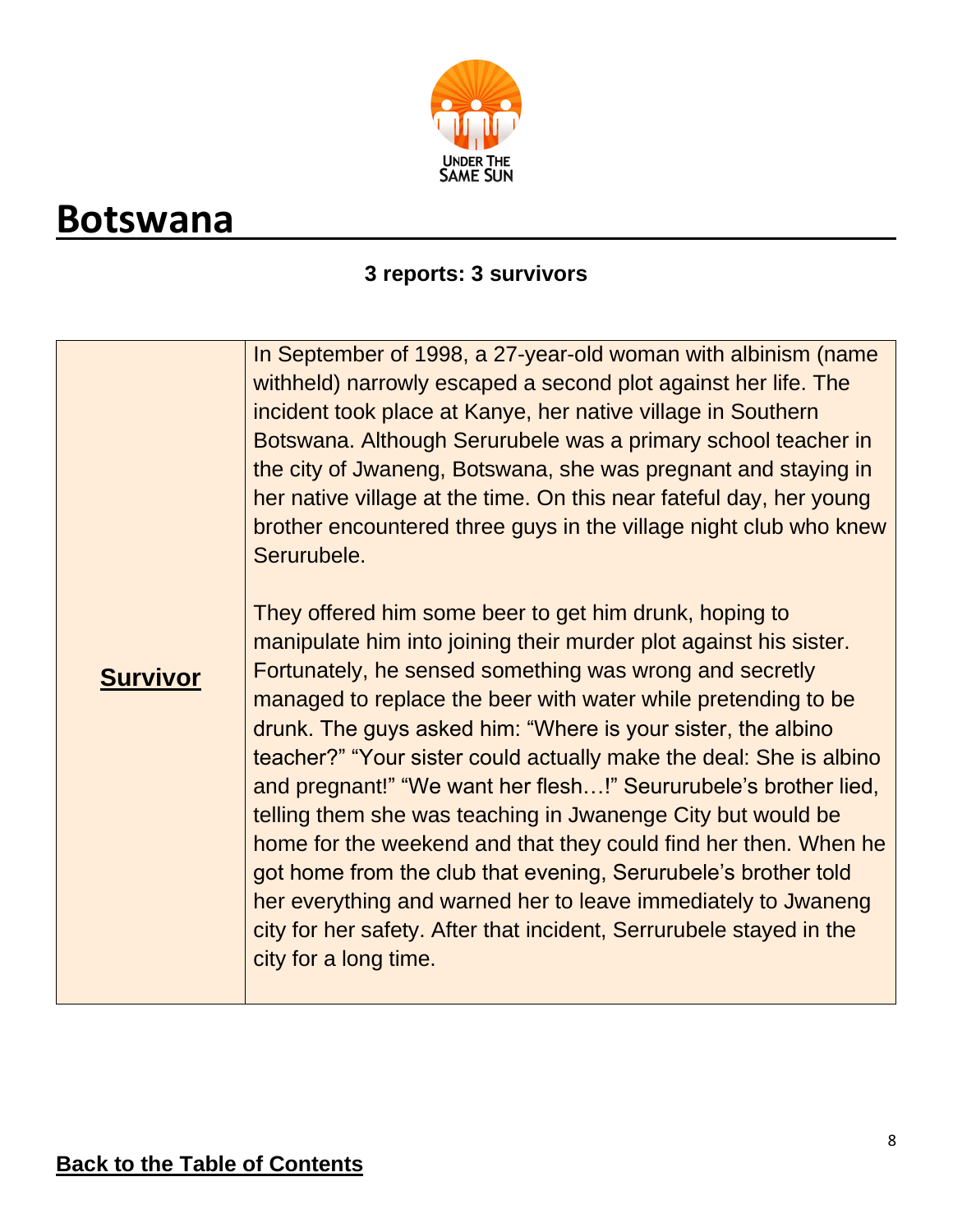

## **Burkina Faso**

### **9 reports: 2 killing / 6 survivors / 1 asylum**

| <b>Killing</b>     | On August 14, 2012, a 12-year-old boy with albinism was killed in<br>Gaoua, Burkina Faso. Witnesses report that the body was found with<br>his head and genitals removed. (source: "L'Express du Faso" on<br>Wednesday, August 15, 2012)                                                                                                                                                                                                                                                                                                                                                                                                                                                                                                                                                                                                                                                |
|--------------------|-----------------------------------------------------------------------------------------------------------------------------------------------------------------------------------------------------------------------------------------------------------------------------------------------------------------------------------------------------------------------------------------------------------------------------------------------------------------------------------------------------------------------------------------------------------------------------------------------------------------------------------------------------------------------------------------------------------------------------------------------------------------------------------------------------------------------------------------------------------------------------------------|
| <b>Trafficking</b> | On April 18 <sup>th</sup> , 2021, Dr. Pius Kamau, an American physician originally<br>from Kenya, was an eye witness at the Nairobi airport to three<br>aggressive African men being allowed to transport a young boy with<br>albinism out of the country without a passport. He said the men had<br>come from Tanzania and were headed to Ouagadougou, in Burkina<br>Faso and that they used loud, offensive language as the airline<br>attendant asked for the missing passport – they had three passports<br>and none for the child. Dr. Kamau is now convinced that the three-<br>year-old boy with albinism is no longer a baby headed to a loving<br>family, but a sacrifice at some altar of a cruel witchcraft ceremony.<br>(Source: HUFF POST: IMPACT – The BLOG; Three Year Old Albino<br>- Victim of Witchcraft Sacrifice by Pius Kamau, Posted: 05/01/2012 at<br>$4:00$ pm) |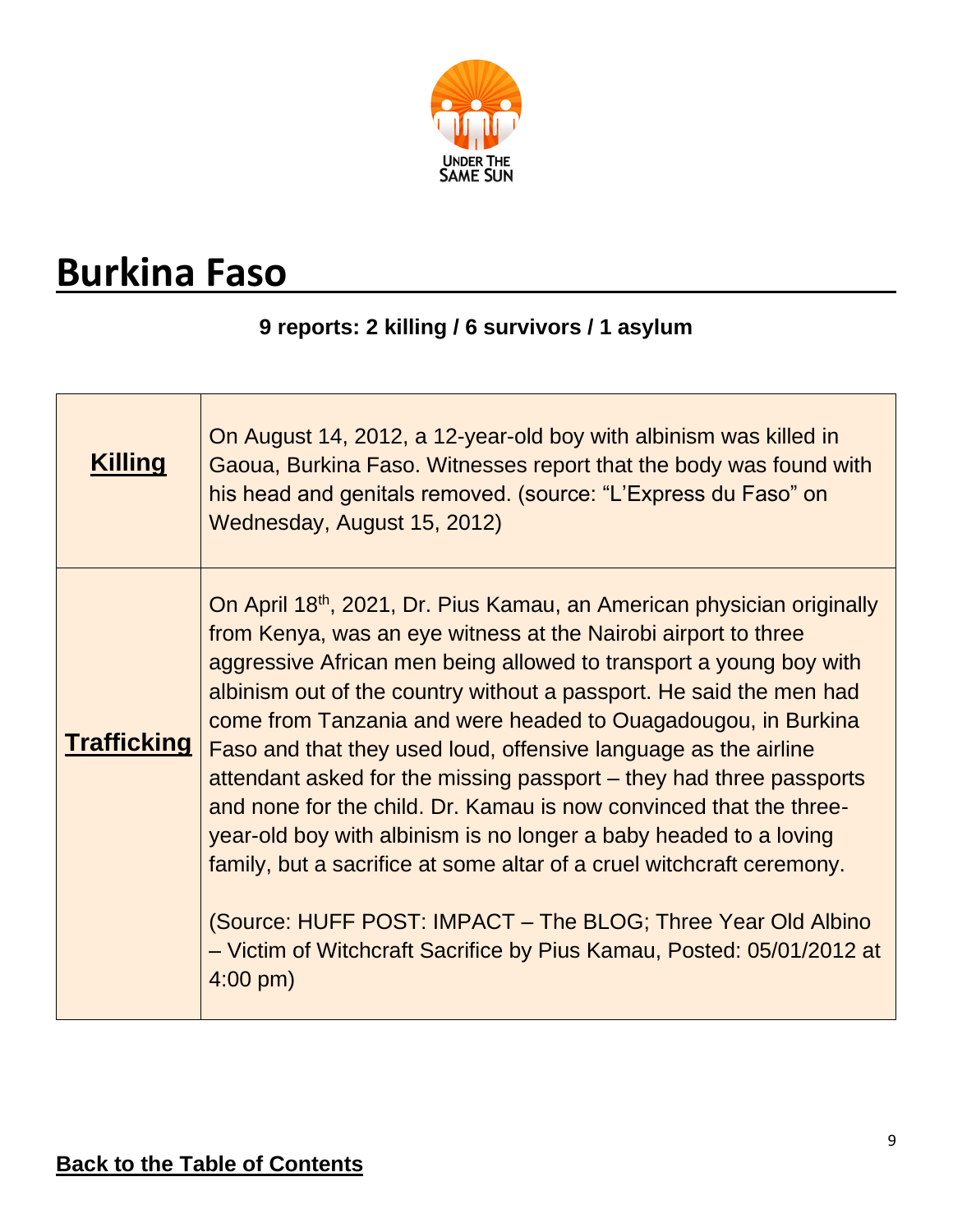

# <span id="page-9-0"></span>**Burundi**\_\_\_\_\_\_\_\_\_\_\_\_\_\_\_\_\_\_\_\_\_\_\_\_\_\_\_\_\_\_\_\_\_\_\_\_\_

### **41 reports: 23 killings, 13 survivors, 5 grave robberies**

| <b>Killing</b>  | On February 1, 2022, it was reported that the dismembered<br>remains of a 4-year-old boy with albinism were found on<br>Tuesday, February 1, 2022.<br>It was reported that three people drove up in a car and snatched<br>the boy off the street the Saturday as he was playing with other<br>children on the outskirts of Burundi's biggest city Bujumbura.<br>The kidnappers drove the boy, whose name was given as Abdul,<br>some 230 (145 miles) kilometres to Cankuzo province where he<br>was killed and dismembered, said the albinism organization,<br>ASF, and a local administrative official.<br>"Abdul was killed, then his executioners cut off his arms and legs<br>before removing the bones and sharing them around. His<br>remains were thrown in a forest," said the official, who requested<br>anonymity.<br>Source: https://www.thesouthafrican.com/news/africa/albino-<br>child-killed-burundi-witchcraft-practices/ |
|-----------------|-------------------------------------------------------------------------------------------------------------------------------------------------------------------------------------------------------------------------------------------------------------------------------------------------------------------------------------------------------------------------------------------------------------------------------------------------------------------------------------------------------------------------------------------------------------------------------------------------------------------------------------------------------------------------------------------------------------------------------------------------------------------------------------------------------------------------------------------------------------------------------------------------------------------------------------------|
| <b>Survivor</b> | On October 6 <sup>th,</sup> 2015, a 10-year-old girl with albinism (name<br>withheld) miraculously survived a brutal attack at her home in<br>Busoni town, in the province of Kirundo, in Muyange-Gisozi,<br>Northern Burundi. Men armed with machetes attacked the family of<br>Gerard NKUNZIMANA & NIZIGIYIMANA who were<br>accommodating her. Fortunately neighbours managed to intervene<br>and help bring a premature end to the attack. She sustained                                                                                                                                                                                                                                                                                                                                                                                                                                                                               |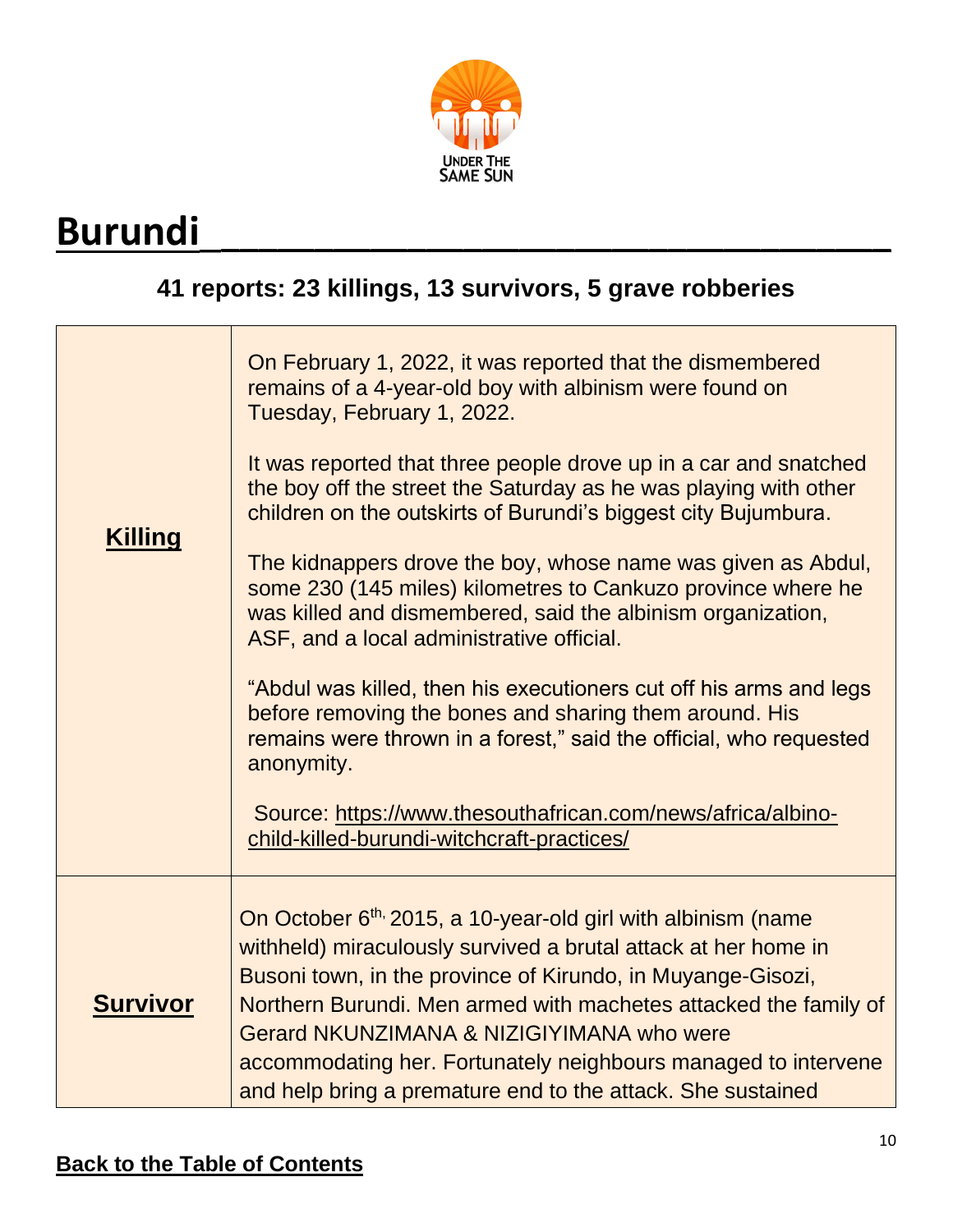

<span id="page-10-0"></span>

|                                    | <b>JAME JUN</b>                                                                                                                                                                                                                                                        |
|------------------------------------|------------------------------------------------------------------------------------------------------------------------------------------------------------------------------------------------------------------------------------------------------------------------|
|                                    | injuries to the head and shoulder and underwent intensive<br>treatment at Kanyinya Hospital in Kirundo. The criminals escaped<br>before being identified.                                                                                                              |
| <b>Grave</b><br><b>Desecration</b> | On the night of March 6, 2022, the grave of girl with albinism was<br>desecrated. Her remains were also taken by unidentified<br>perpetrators.<br>Source: facebook page of the Network of organizations of persons<br>with albinism of central Africa (ROPAC) reported |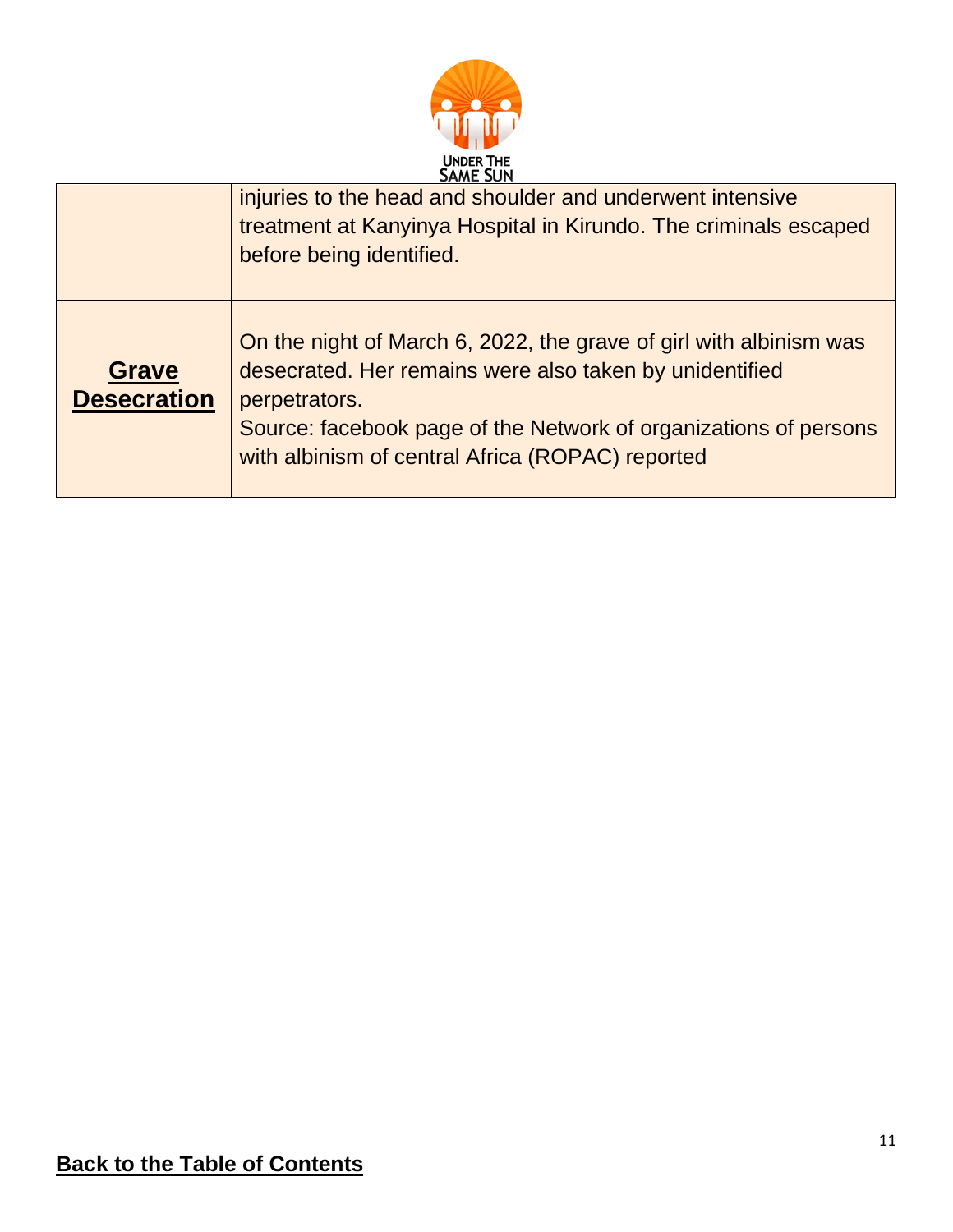

### **Cameroon**

#### **12 reports: 3 killings, 2 survivor, 6 asylums, 1 grave robbery**

| <b>Killing</b> | In September 2021, it was reported that Foudji Flaubert living in<br>Bafassam/Bafousam, western region in Cameroon was presumed<br>kidnapped after he disappeared from traffic. His remains were<br>reportedly found on August 29, 2021, also in Bafousam, with several<br>body parts missing. He was buried by strangers in the wild. Source:<br><b>OBEAC/RDC</b> [originally reported in French. Translated by UTSS].<br>According to Nouvelle Expression newspaper, the victim is a man in his<br>forties, a trader in the A market in Bafoussam. Police officers from the<br>Bafoussam 1e police station indicate that Fouodii Flaubert's body was<br>discovered in the same arrondissement, mutilated, abandoned in a<br>brush. The body was reportedly amputated from organs taken by the<br>alleged murderers.<br>The chief warrant officer, deputy commander of the Djeleng 5 |
|----------------|---------------------------------------------------------------------------------------------------------------------------------------------------------------------------------------------------------------------------------------------------------------------------------------------------------------------------------------------------------------------------------------------------------------------------------------------------------------------------------------------------------------------------------------------------------------------------------------------------------------------------------------------------------------------------------------------------------------------------------------------------------------------------------------------------------------------------------------------------------------------------------------|
|                | gendarmerie brigade, quoted by the newspaper, indicates that further<br>research is underway. They will allow the investigation into this<br>atrocious assassination to evolve as quickly as possible                                                                                                                                                                                                                                                                                                                                                                                                                                                                                                                                                                                                                                                                                 |
|                | <b>Source quoting Nouvelle Expression:</b><br>https://actucameroun.com/2021/09/01/atrocites-a-bafousam-un-<br>albinos-porte-disparu-retrouve-assassine-et-son-corps-mutile/,<br>accessed September 17, 2021                                                                                                                                                                                                                                                                                                                                                                                                                                                                                                                                                                                                                                                                           |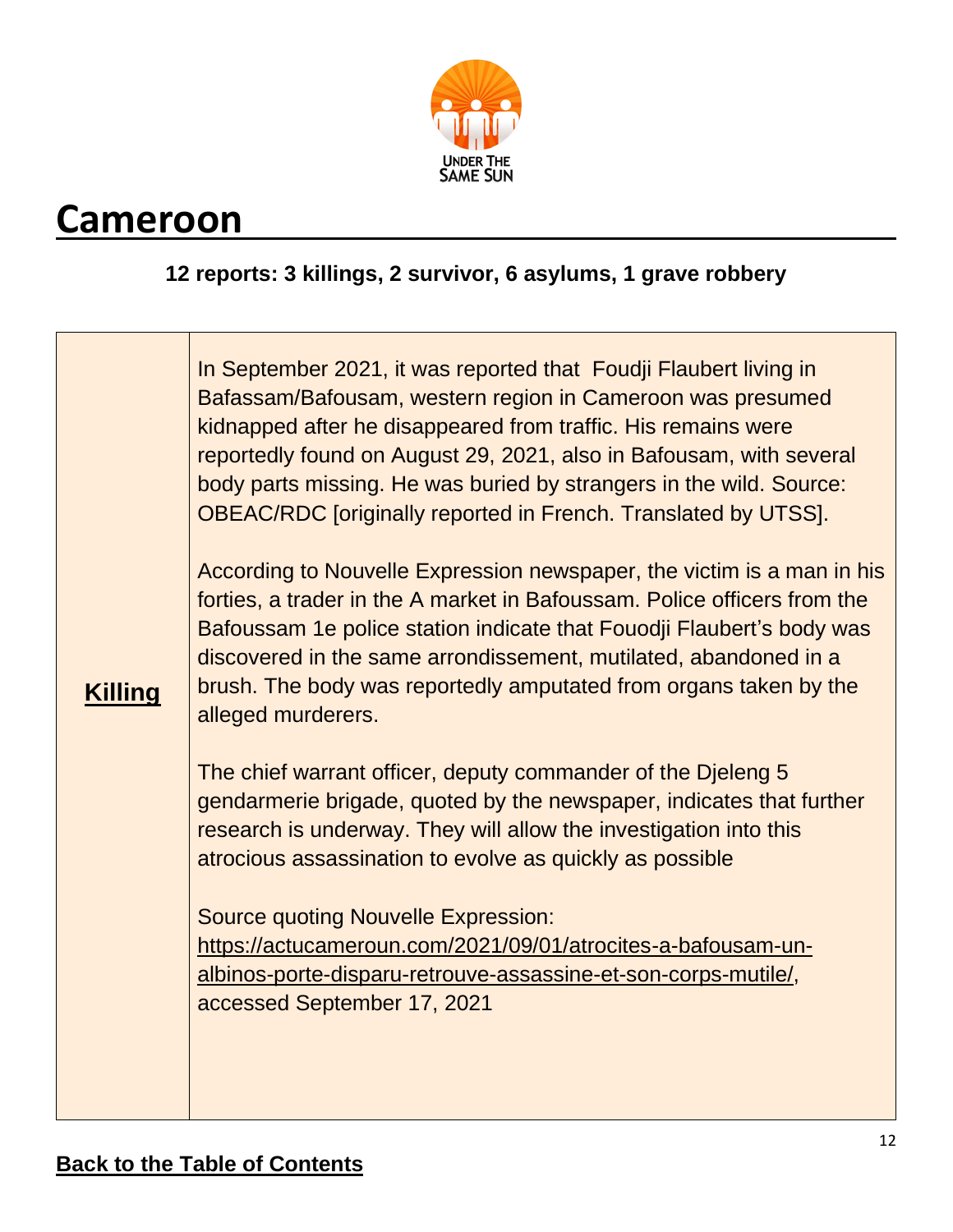

| <b>Survivor</b> | In 2013, a mother and her infant with albinism began the process<br>of seeking asylum in France because she feared for the life of her child<br>in Cameroon where members of her community attempted to kill the<br>baby for ritual purposes during local elections. |
|-----------------|----------------------------------------------------------------------------------------------------------------------------------------------------------------------------------------------------------------------------------------------------------------------|
| <b>Asylum</b>   | On December 23, 2015, a man with albinism (name withheld) from<br>Cameroon was granted refugee status in UK.<br>(Source: Interviews with UTSS)                                                                                                                       |

Г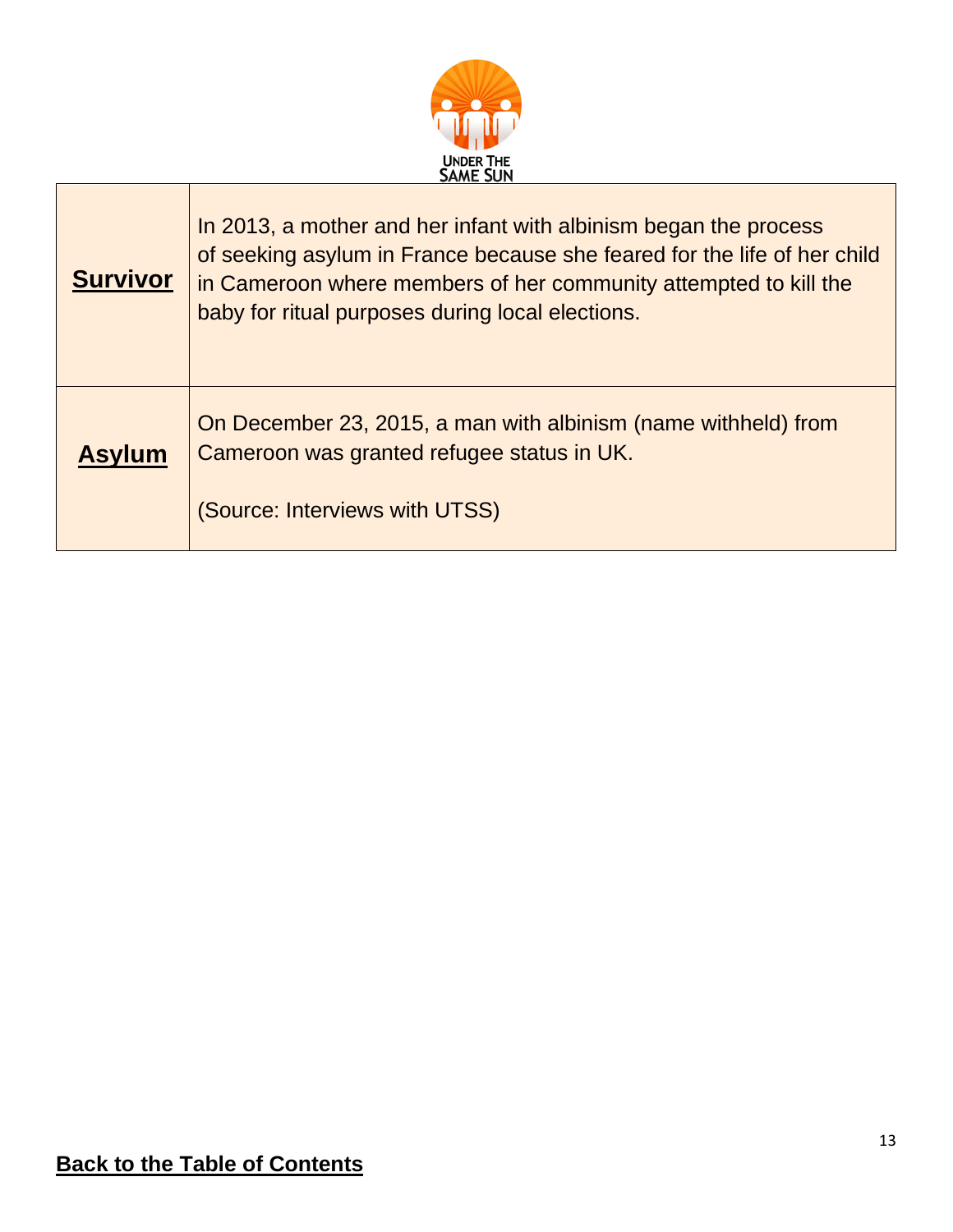

# <span id="page-13-1"></span><span id="page-13-0"></span>**Congo Brazzaville** \_\_\_

### **7 reports: 7 killings**

| <b>Killing</b> | All 3 of the women were killed with machetes while working in their<br>fields deep in the forest and their bodies were never recovered. No<br>arrests have been made in connection to any of these murders. This<br>unprecedented wave of attacks have created a climate of terror<br>among PWAs and their families. |
|----------------|----------------------------------------------------------------------------------------------------------------------------------------------------------------------------------------------------------------------------------------------------------------------------------------------------------------------|
|                | (Source: UTSS was contacted on October 17, 2017)                                                                                                                                                                                                                                                                     |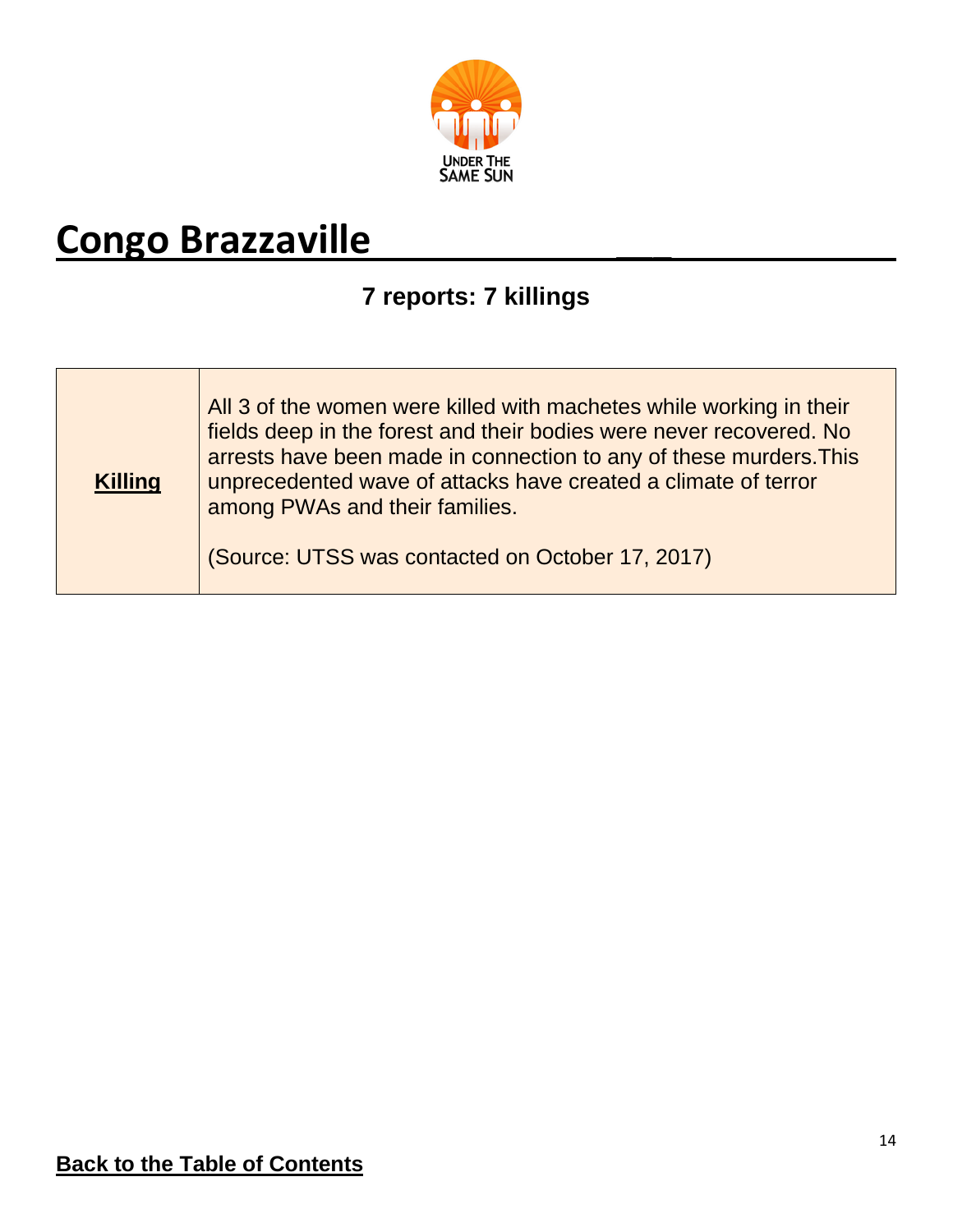

# **Democratic Republic of Congo (DRC)**

#### **73 reports: 17 killings / 37 survivors / 1 missing / 11 grave desecrations / 7 asylums**

| <b>Killing</b>  | On July 17,2017, an infant with albinism was thrown into a cesspit<br>(often used as a toilet in rural Africa) by the husband of the childs<br>mother who was absence at the time of this henious act. The<br>incident took place in Maazi, territory of Shabunda in the province<br>of South-Kivu, in DRC. The baby died and the murderer has since<br>enrolled in an armed group called Raiya Mutomboki. |
|-----------------|------------------------------------------------------------------------------------------------------------------------------------------------------------------------------------------------------------------------------------------------------------------------------------------------------------------------------------------------------------------------------------------------------------|
| <b>Survivor</b> | On May 14, 2021, in Mbujimayi, DR Congo, 16 year old Francine<br>Ntumba was kidnapped and assaulted while she was travelling to<br>attend an albinism meeting. Source. Sent from NGO in DR Congo<br>to the Africa Albinism Network.<br>On September 28, 2021, in Bukavu, DR Congo, a little boy, while                                                                                                     |
|                 | playing, survived a kidnapping attempt from perpetrators presumed<br>to have the intent of using him for ritual sacrifice. Thanks to the<br>alert from his friends, the perpetrators threw him to the ground and<br>abandoned the mission.<br>Source: Reported online by Dephill Lipo on Facebook, Executive                                                                                               |
|                 | <b>Director, Foundation Pauline Albinos DRC</b>                                                                                                                                                                                                                                                                                                                                                            |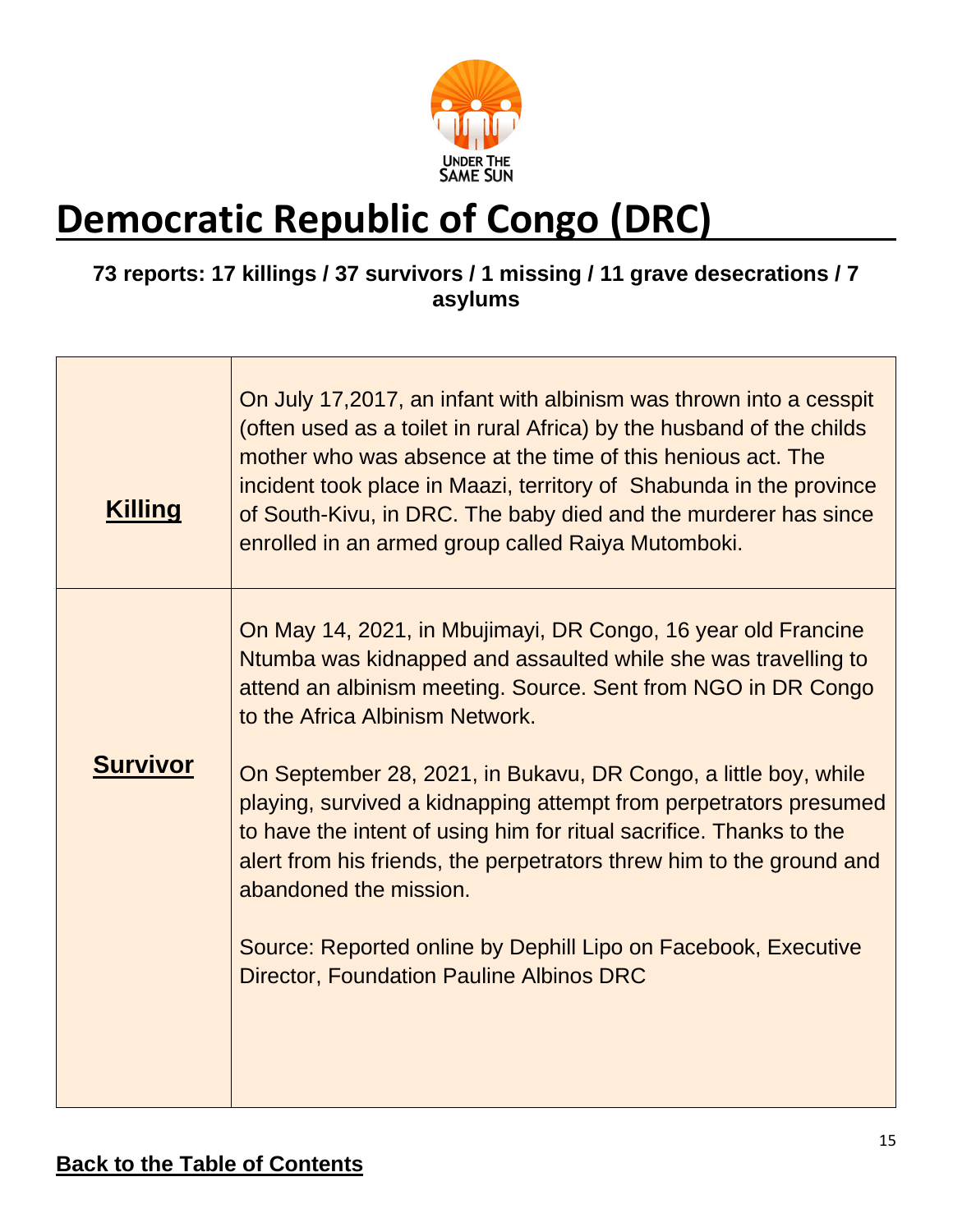

| <b>Grave</b><br><b>Desecration</b> | On March 16, 2021, there was an attempt to desecrate the grave<br>of a woman with albinism, Colette Nelli Folo, who had died at the<br>age of 74 in Lubunga, DR Congo. The case was reported by an<br>NGO in DRC to the Africa Albinism Network.<br>In the early hours of March 25, 2019The grave of a man with<br>albinism by the name of Mr. Ghislain, who had died a month and a<br>half earlier, was vandalized at his family plot in the ward of CIRIRI,<br>in the community of BAGIRA, BUKAVU District, SOUTH KIVU<br>Province, DRC. The remains of the deceased were exhumed,<br>dismembered and body parts stolen. A local resident by the name<br>of Romain CIRHUZA said it's not the first time that the grave of a<br>PWA has been tampered with, and body parts taken in the area of<br>BUKAVU. It is alleged that these acts are committed for witchcraft<br>purposes. Condemnation of the act by the Urban Security Council<br>which was presided over by the mayor of BUKAVU, Méschac<br>Bilubi Ulengabo, was followed by the albinism group called<br>Association pour la promotion intégrale des albinos.<br>(Source: RTNK; Bukavu: Desecration of the grave of a person<br>living with albinism in Ciriri, civil society demands investigations;<br>March 26, 2019; http://rtnk.info/bukavula-tombe-dune-personne-<br>vivant-albinisme-profanee-a-ciriri/ and KIVUPRESS.CD; South<br>Kivu: The grave of an albino was desecrated in Bukavu; March<br>30 <sup>th</sup> , 2019; https://www.kivupress.info/9456-sud-kivu-la-tombe-dun-<br>albinos-a-ete-profanee-a-bukavu/) |
|------------------------------------|---------------------------------------------------------------------------------------------------------------------------------------------------------------------------------------------------------------------------------------------------------------------------------------------------------------------------------------------------------------------------------------------------------------------------------------------------------------------------------------------------------------------------------------------------------------------------------------------------------------------------------------------------------------------------------------------------------------------------------------------------------------------------------------------------------------------------------------------------------------------------------------------------------------------------------------------------------------------------------------------------------------------------------------------------------------------------------------------------------------------------------------------------------------------------------------------------------------------------------------------------------------------------------------------------------------------------------------------------------------------------------------------------------------------------------------------------------------------------------------------------------------------------------------------------------------------------------------------|
| <b>Asylum</b>                      | During the first week of July, 2015, Legal history was made in<br>Ireland when a man with albinism from DRC who wishes to remain<br>anonymous was granted secured permanent residency through a<br>non-asylum process. He suffered severe persecution and<br>untreated skin cancer in his native country.                                                                                                                                                                                                                                                                                                                                                                                                                                                                                                                                                                                                                                                                                                                                                                                                                                                                                                                                                                                                                                                                                                                                                                                                                                                                                   |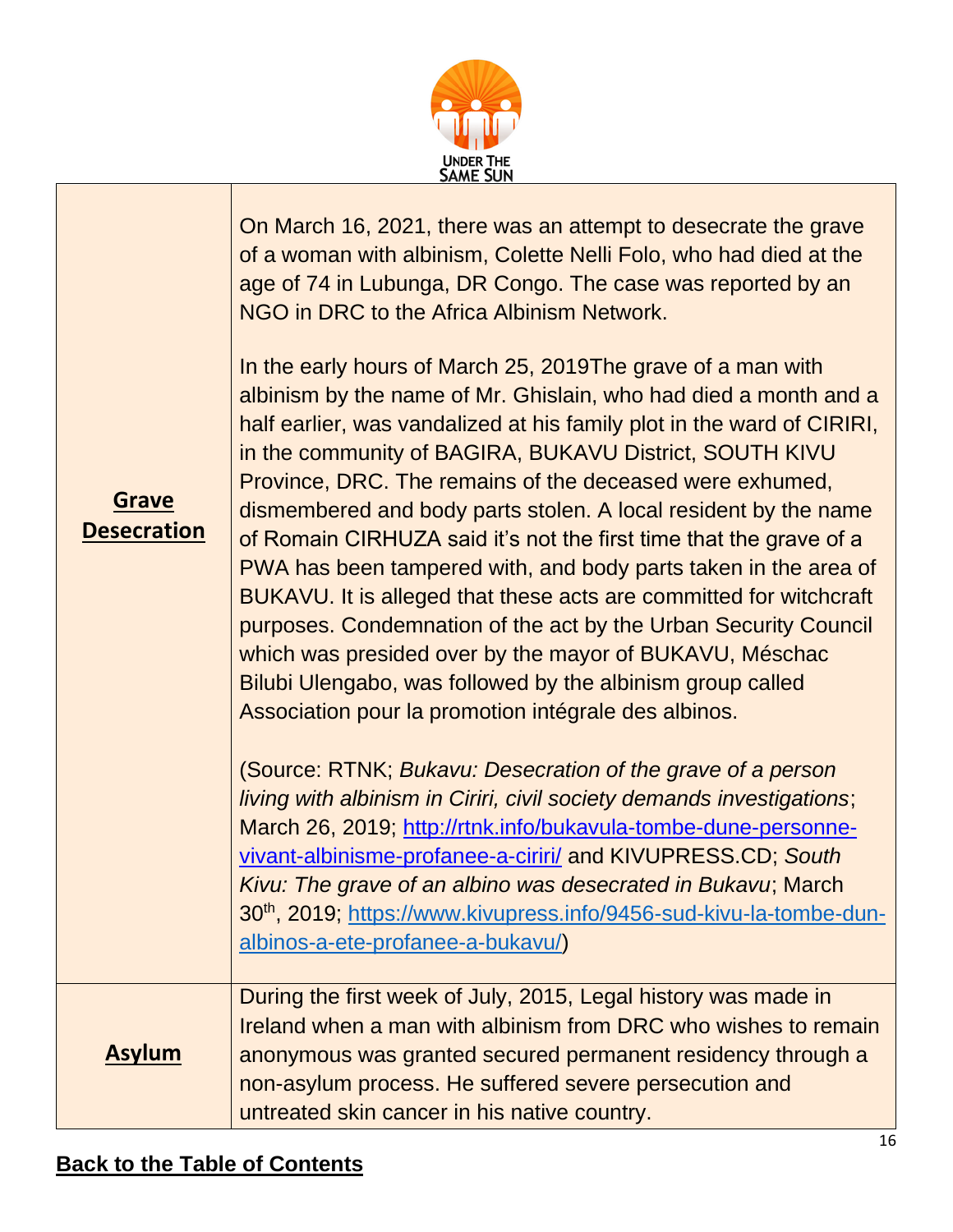

(Source: UTSS was informed via a personal contact from his sister who is now a resident of Canada.)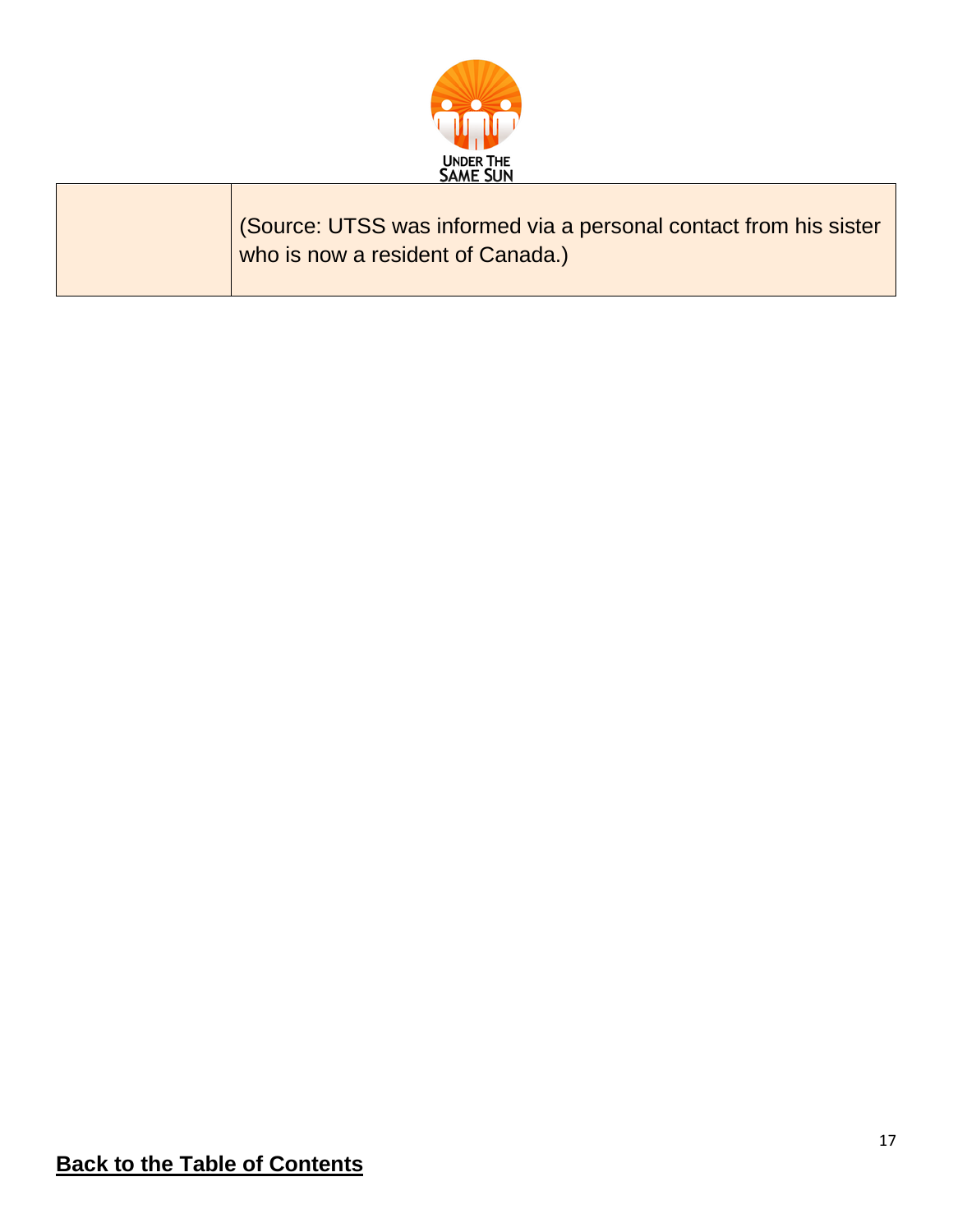

# <span id="page-17-0"></span>**Egypt**

### **1 report: 1 asylum**

<span id="page-17-1"></span>

| <b>Asylum</b> | On Friday, September 16, 2011, (name withheld), a 28-year-old<br>man with albinism from Egypt told journalist Sophie Bond about<br>his life in Egypt and his newfound asylum in New Zealand. He<br>contrasted the profound discrimination facing people with<br>albinism in Egypt with the amazing and equal opportunities he<br>has found in New Zealand. Hazem's lawyer says: "He was<br>seriously maltreated at multiple levels including such things as<br>deliberate cigarette burns from supposed educators The<br>hostility toward him was serious at best because of his<br>Albinism. He has now been able to both marry and continue his<br>studies. He is one of the nicest and most considerate people I<br>have met in a long time and doing very well." (name withheld)<br>says; "I want to be a professor in the university. The first time I<br>ever got a salary was here in New Zealand. I can support myself<br>and my research. I don't want to go back to Egypt, not even for<br>a visit." |
|---------------|----------------------------------------------------------------------------------------------------------------------------------------------------------------------------------------------------------------------------------------------------------------------------------------------------------------------------------------------------------------------------------------------------------------------------------------------------------------------------------------------------------------------------------------------------------------------------------------------------------------------------------------------------------------------------------------------------------------------------------------------------------------------------------------------------------------------------------------------------------------------------------------------------------------------------------------------------------------------------------------------------------------|
|               | (SOURCE: The Aucklander (online) - New home for Hazem, By<br>Sophie Bond, Friday 16 September 2011,<br>http://m.nzherald.co.nz/aucklander/news/article.cfm?c_id=1503<br>378&objectid=11040952, Hazem's lawyer Allen Little QSM, JP)                                                                                                                                                                                                                                                                                                                                                                                                                                                                                                                                                                                                                                                                                                                                                                            |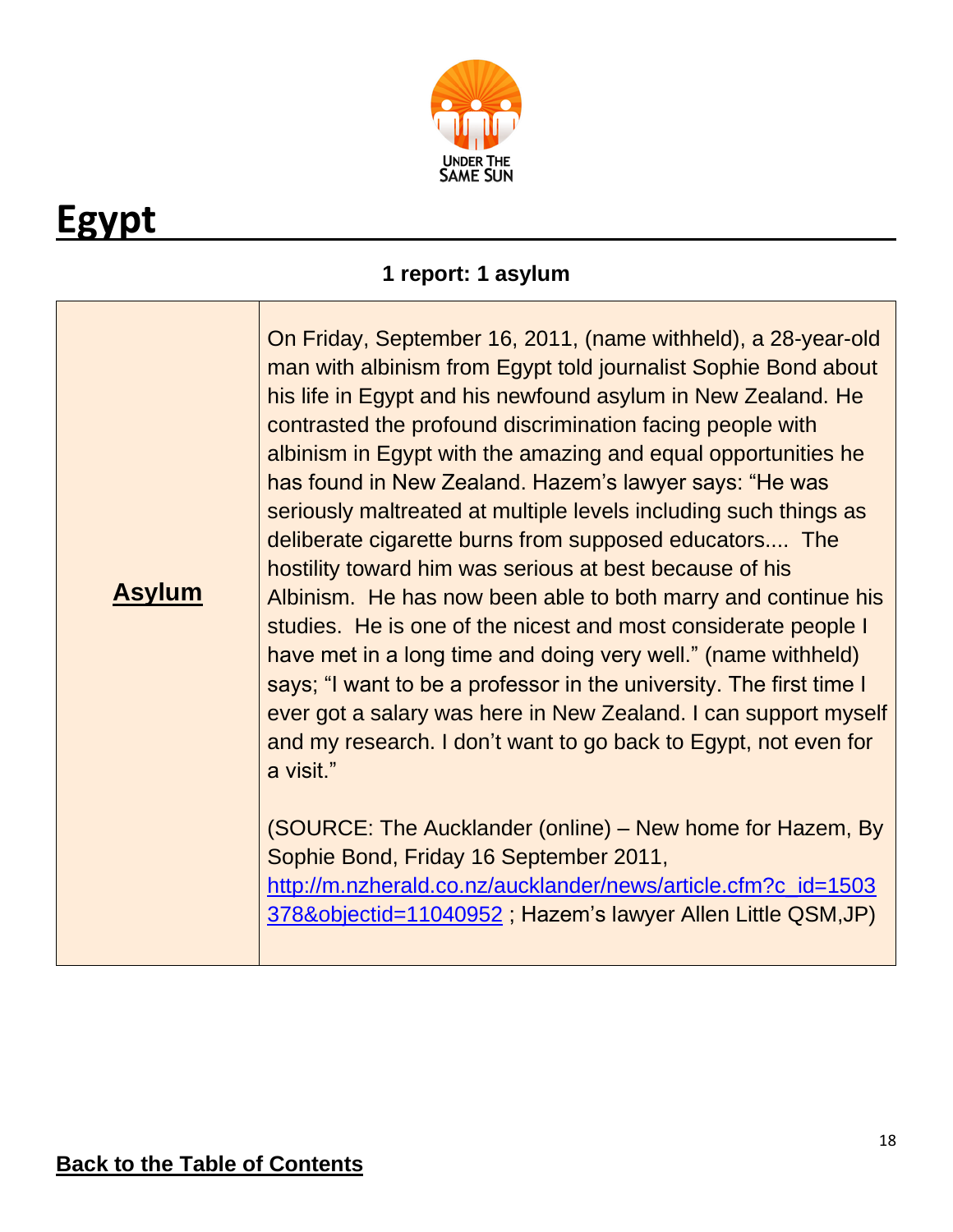

# **Gabon**

### **2 reports: 2 survivors**

| ALBA, an association for people with albinism in Gabon reports that<br>on Sunday March 6, 2022, they received a report that a boy with<br>albinism, (age not reported) by the name of David had survived an<br>attempted kidnapping, a day earlier on March 2nd, 2022. The<br>kidnapping was intercepted when his mother, alerted by the cries of<br>David came out to find her son in the hands of a stranger who was<br>trying to flee with the child. Frightened by the cries of the baby and |
|--------------------------------------------------------------------------------------------------------------------------------------------------------------------------------------------------------------------------------------------------------------------------------------------------------------------------------------------------------------------------------------------------------------------------------------------------------------------------------------------------|
| his mother, the perpetrator released David and fled.<br>Source: Reported by Stéphanie Ntsame, president of ALBA via the<br><b>GAA and reported on Facebook:</b><br>https://www.facebook.com/ALBA241/posts/1887642728093373                                                                                                                                                                                                                                                                       |
|                                                                                                                                                                                                                                                                                                                                                                                                                                                                                                  |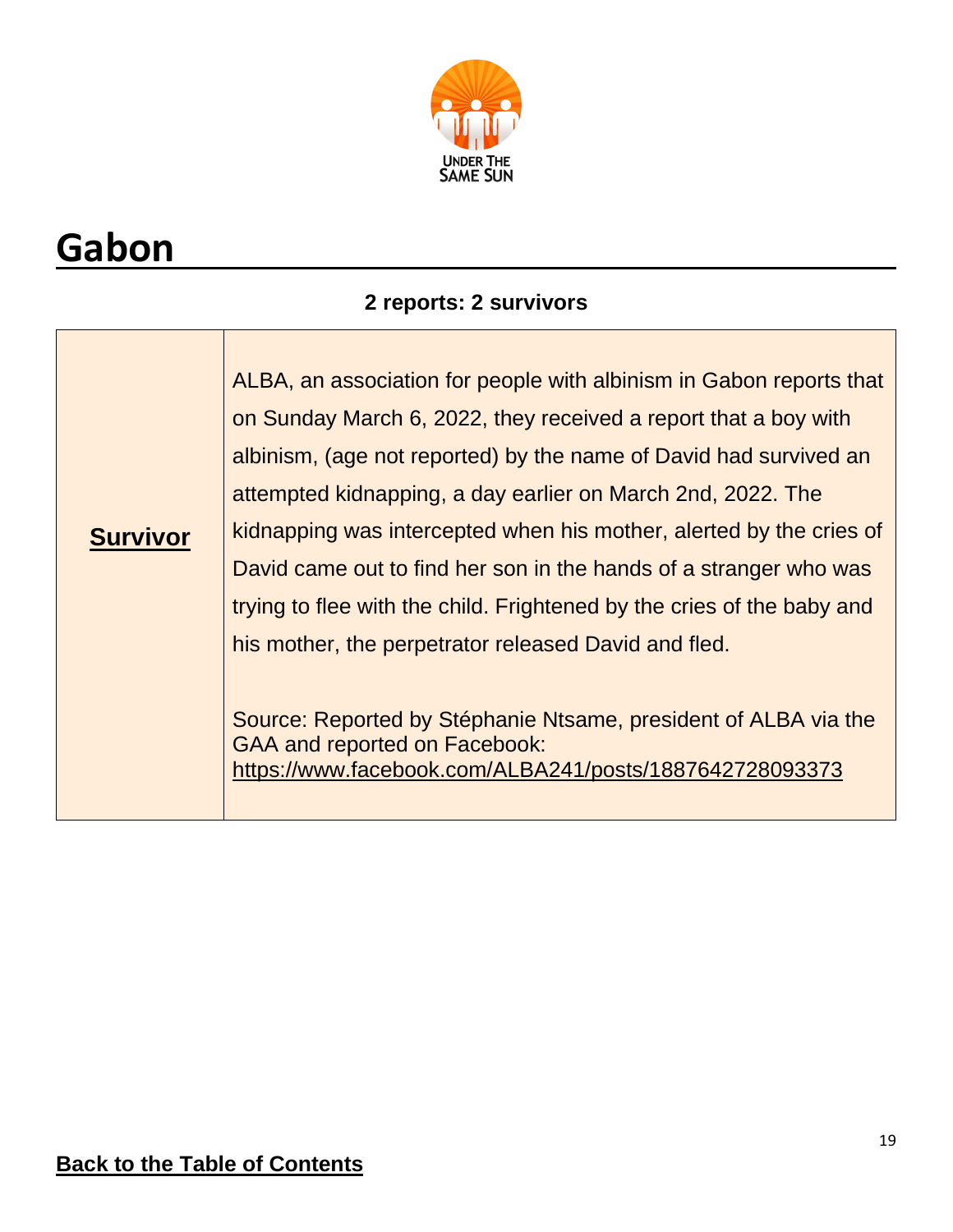

# <span id="page-19-0"></span>**Ghana**

### **3 reports: 1 killing / 2 survivors**

| <b>Killing</b>  | On February 17, 2015, the lifeless body of a 35 year old man with<br>albinism by the name of Kofi Yeboah aka Agbleyevu was found at the<br>entrance of Pastor Emmanuel Agbeze's residence in Owoakra,<br>Boketey, under Amanase in the eastern region of Ghana. According<br>to the pastor's wife, Gifty Asare, her husband ran off shortly after the<br>death of Kofi and she has not heard from him since. Unfortunately the<br>police have not been responsive to crimes committed in this area and<br>allowed Pastor Agbeze to escape without questioning. Since that time<br>however, police commander Spt. Yahaya of Suhum police station<br>announced that because of the public interest whipped up by media<br>related to the death of Kofi Yeboah, the homicide unit at police<br>headquarters in Accra had taken over the investigation.                                                |
|-----------------|----------------------------------------------------------------------------------------------------------------------------------------------------------------------------------------------------------------------------------------------------------------------------------------------------------------------------------------------------------------------------------------------------------------------------------------------------------------------------------------------------------------------------------------------------------------------------------------------------------------------------------------------------------------------------------------------------------------------------------------------------------------------------------------------------------------------------------------------------------------------------------------------------|
| <b>Survivor</b> | On February 27, 2010, a man with albinism (name withheld) who is<br>also the Executive Director of the Ghana Association of Persons with<br>Albinism (GAPA), narrowly escaped death. This event took place<br>while attending a funeral in the town of Akwamufie, a community<br>along the Volta Lake near the Adomi bridge on Atimpoku Ho road in<br>the eastern region of Ghana. Early on during the funeral ceremonies<br>he was approached by 4 different parties urgently warning him to<br>leave or go into hiding. When he asked why, they informed him that it<br>is against local tradition to tolerate or accept people with albinism in<br>the vicinity. The victim spent close to nine hours hiding in a car as the<br>funeral and other rites were performed before he was able to leave.<br>He later reported the incident to several authorities but has never<br>received a reply. |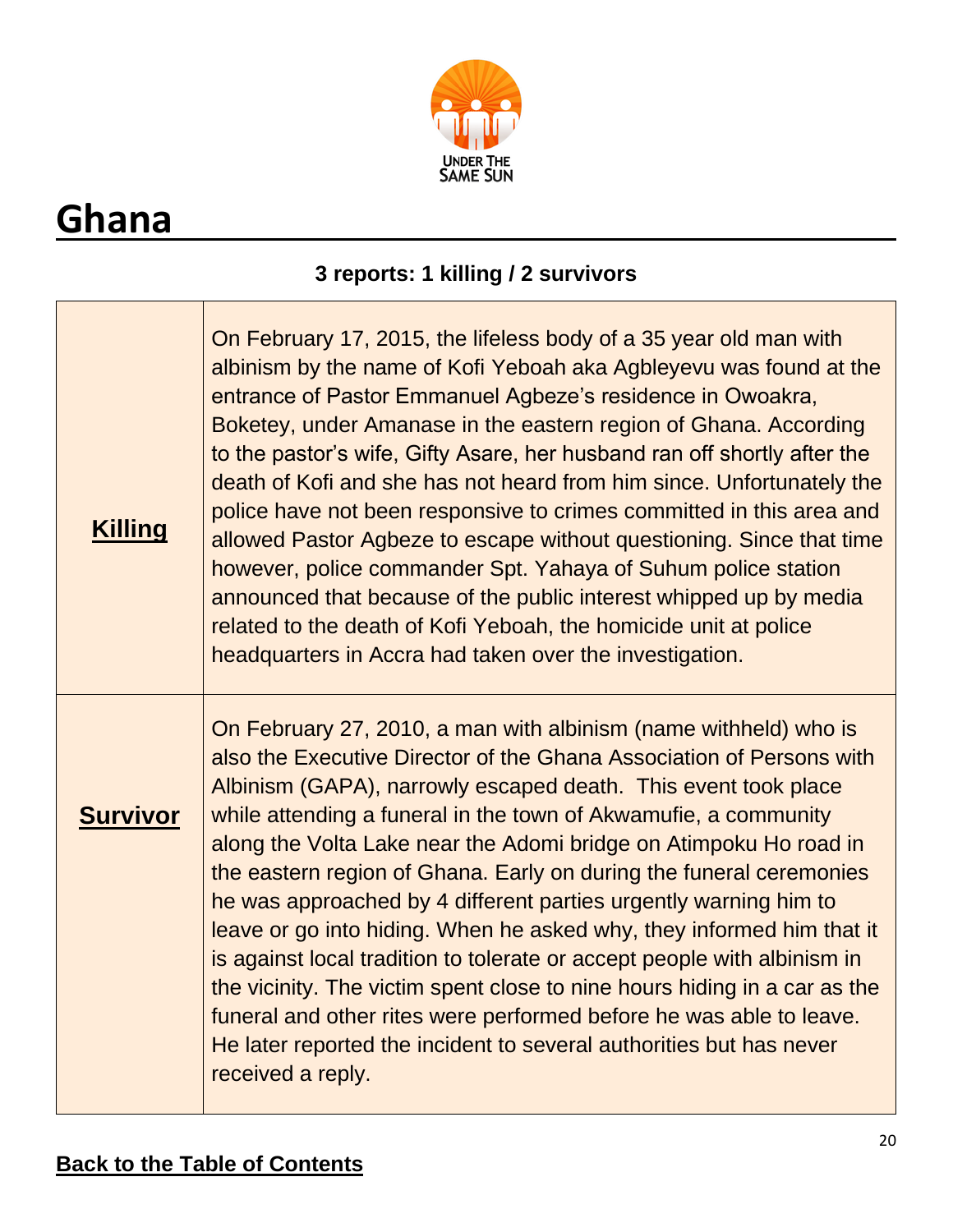

## <span id="page-20-0"></span>**Guinea**

#### **16 reports: 5 killings / 6 survivors / 5 asylums & other refuge cases**

| <b>Killing</b>  | On a Sunday in September of 2010, at the area of La Carrière,<br>in the town of Matam, district of Conakry, the body of a PWA<br>was found with the eyes missing— very likely removed with a<br>knife. According to our source, the unnamed PWA used to<br>wander daily in that area with some friends, looking for their<br>daily bread. Their life is made up of begging at the big market<br>of Matam's main station and on the streets of the Capital City.<br>One morning his lifeless body was found laying on the<br>sidewalk.                                                                                                                                                                                                                                                                                                                                                                                                        |
|-----------------|----------------------------------------------------------------------------------------------------------------------------------------------------------------------------------------------------------------------------------------------------------------------------------------------------------------------------------------------------------------------------------------------------------------------------------------------------------------------------------------------------------------------------------------------------------------------------------------------------------------------------------------------------------------------------------------------------------------------------------------------------------------------------------------------------------------------------------------------------------------------------------------------------------------------------------------------|
| <b>Survivor</b> | On May 17, 2017 a four-year-old girl with albinism (name<br>withheld) narrowly escaped a ritual tragedy after being<br>rescued from 4 men who had abducted her in the country<br>village of Damankania, in the Sinanya district of Yabara,<br>Guinea. The suspected traffickers kidnapped the little girl in<br>front of her mother at their home. Her father Salif Camara<br>explains: "a young man got out of a vehicle that was parked in<br>front of my compound and snatched our daughter. My wife<br>who was on the scene asked the kidnappers where they were<br>taking her. Without answering they drove off with little the<br>child. My wife shouted for a motorbike taxi to chase the<br>kidnappers. I immediately alerted the Commander of the<br>Gendarmerie (police) who deployed his team and managed to<br>capture the vehicle. Of the 4 assailants, 2 succeeded in<br>escaping and the other two were arrested." Accused of |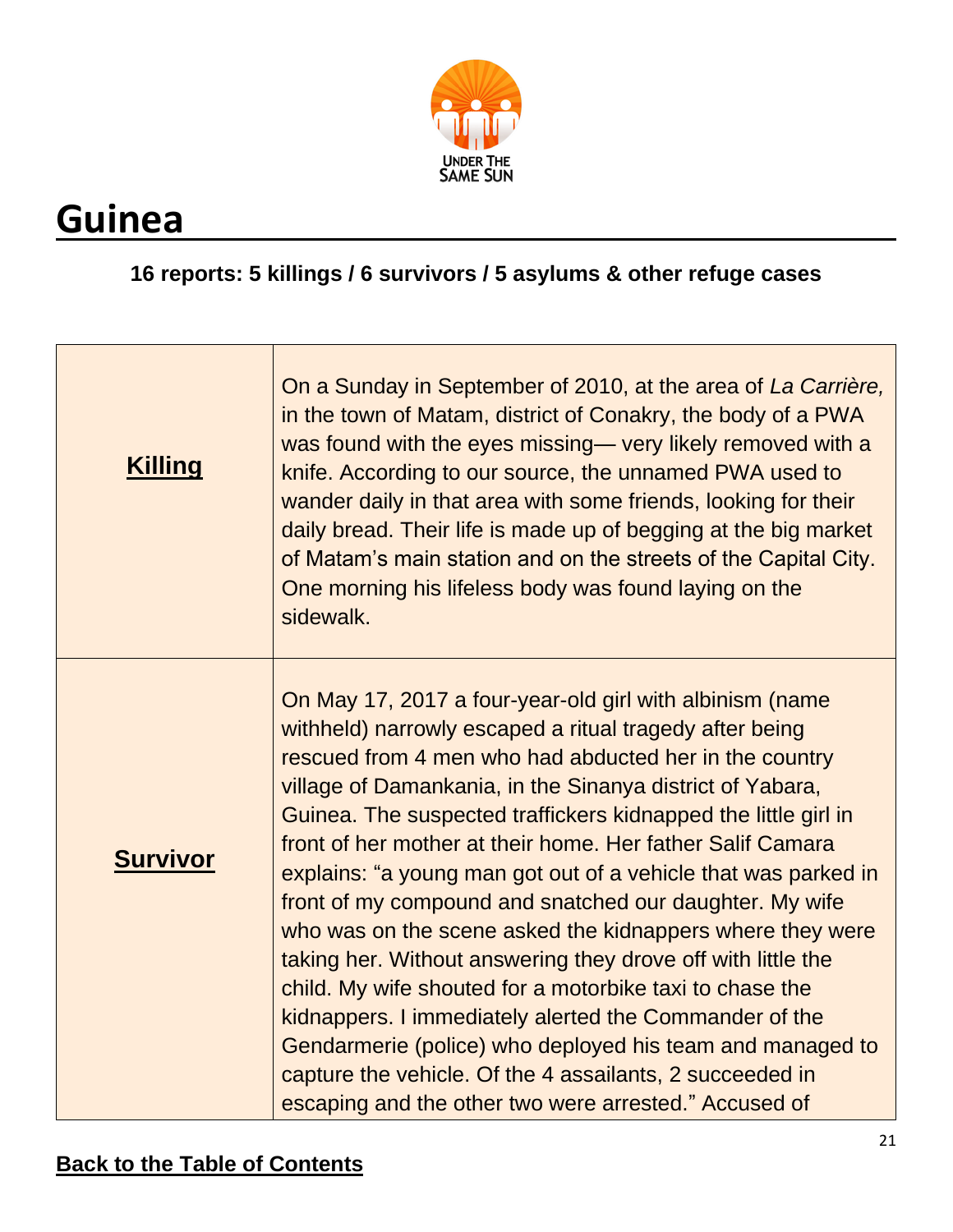

|                 | <b>JAME JUN</b>                                                                                                                                                                                                                                                                                                                                                                                                                                                                                                                                                      |
|-----------------|----------------------------------------------------------------------------------------------------------------------------------------------------------------------------------------------------------------------------------------------------------------------------------------------------------------------------------------------------------------------------------------------------------------------------------------------------------------------------------------------------------------------------------------------------------------------|
| <b>Survivor</b> | trafficking a person with albinism, a man by the name of<br>Mohamed Conté and a woman named Aissata Bangoura were<br>arrested on May 17, 2017, by the Services of the Territorial<br>Gendarmerie (Police) of Kindia. When including, the abductor<br>named Mohamed Conté admitted that he was a witchdoctor<br>who came to visit another older witchdoctor known as<br>Doubayadi who was also the father of his colleague Aissata<br>Bangoura.<br>(Source: GUINEENEWS.ORG - Kindia: two suspected albino<br>traffickers arrested by gendarmerie; By Mamady Mara; May |
|                 | 24, 2017; https://guineenews.org/kindia-deux-presumes-<br>trafiquants-dalbinos-arretes-gendarmerie/; UTSS partner in<br>Guinea – Mr. Moussa Bangoura, the founder of the local PWA<br>group Confédération nationale des albinos de Guinée (CNAG);<br><b>Friday May 26, 2017)</b>                                                                                                                                                                                                                                                                                     |
| Asylum          | On Thursday September 20, 2018, a woman with albinism in<br>her mid-thirties from Guinea was granted subsidiary protection<br>in France. The woman first came to France on a student visa<br>which was denied renewal some years ago. Faced with the<br>risk of deportation, she has now been granted a subsidiary<br>protection due to her albinism.                                                                                                                                                                                                                |
|                 | (Source: On Sunday, September 30, 2018, a UTSS<br>representative talked directly via telephone to the Guinean<br>woman who was granted subsidiary protection in France.)                                                                                                                                                                                                                                                                                                                                                                                             |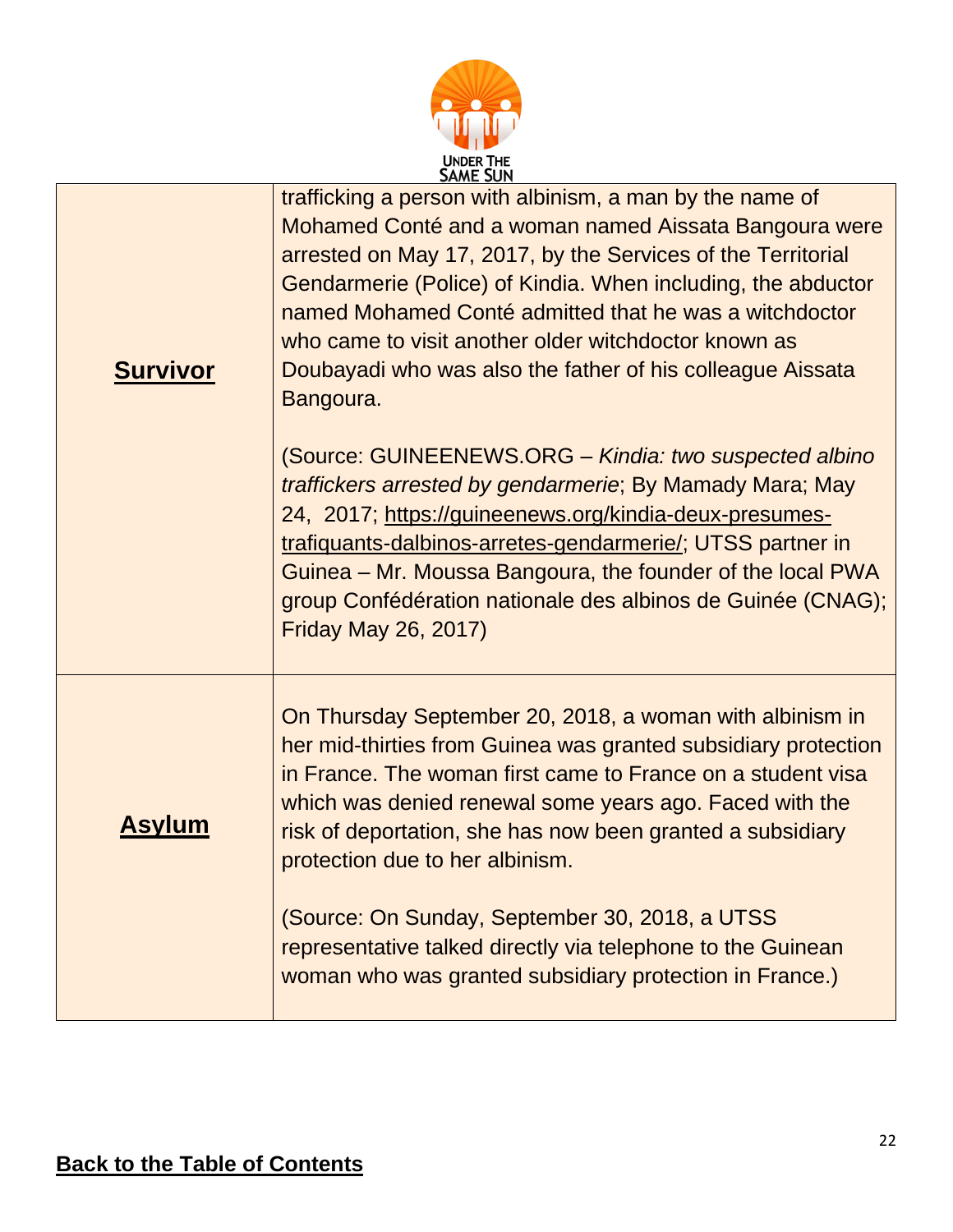

## <span id="page-22-0"></span>**Ivory Coast**

**30 reports: 9 killings / 13 survivors / 4 missing / 2 asylums / 2 abandoned**

| <b>Killing</b>  | On June 30, 2017, the lifeless body of a 3-year-old boy with<br>albinism by the name of Sidibe Oumarou was found in a 1 meter<br>deep abandoned well situated behind the town hall of Kani, in the<br>ward of Damasso, in the north west of Ivory Coast. According to<br>first testimonies gathered by Mamidou Coulibaly, this case was not<br>an accident and it appeared that the boy was tragically murdered<br>for ritual purposes and his body thrown in the abandoned well.                                                                                                                                                  |
|-----------------|------------------------------------------------------------------------------------------------------------------------------------------------------------------------------------------------------------------------------------------------------------------------------------------------------------------------------------------------------------------------------------------------------------------------------------------------------------------------------------------------------------------------------------------------------------------------------------------------------------------------------------|
|                 | (Sources: On July 4, 2017, France's Major PWA group Genespoir<br>published this case on their FaceBook page; http://aip.ci/cote-<br>divoire-le-corps-dun-petit-albinos-retrouve-dans-un-puits-a-kani/;<br>from Benedict Louyer, deputy chairperson / also UTSS was in<br>contact with Mamidou Coulibaly)                                                                                                                                                                                                                                                                                                                           |
| <b>Survivor</b> | In late June of 2017, a woman with albinism had her 15 month old<br>infant, who did not have albinsm by the name of Collette Ama Koffi,<br>kidnapped from their home in Ivory Coast by a pigmented woman<br>from Benin. The police in Arrah, in the east of the country, found<br>the Beninese woman named Nadège Dassia after she had stolen<br>the child. After four years of trying to give birth to her own child, the<br>abductor passed herself off as a soap seller which easily enabled<br>her to enter the bedroom of the absent mother and snatch the<br>baby. After fleeing the house with the infant in a taxi heading |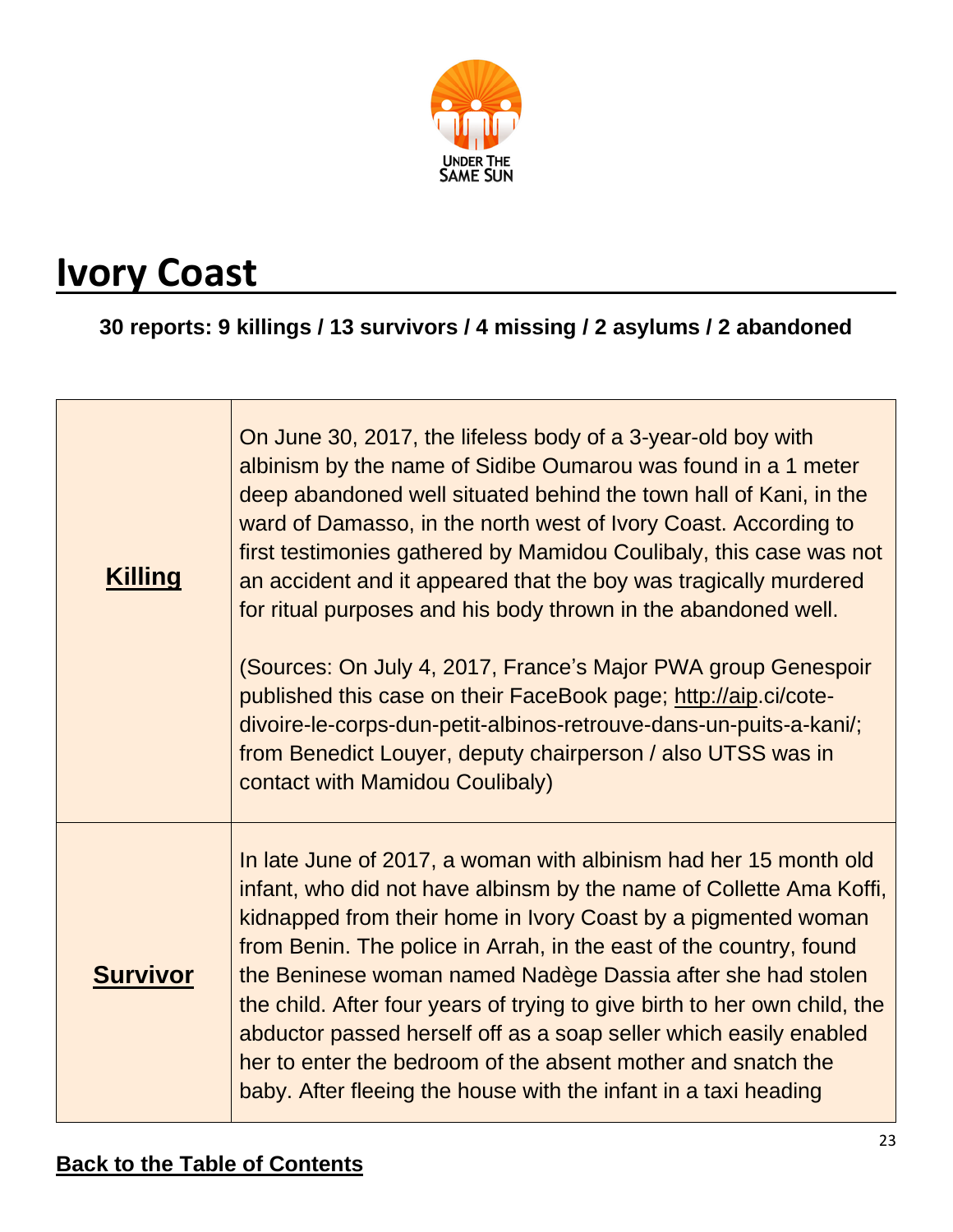| UNDER THE<br>SAME SUN |
|-----------------------|

| <b>Survivor</b> | towards KOTOBI (in east-central of Cote d'ivoire, subprefecture of<br>Arrah), the police were allerted and managed to catch the pair,<br>arrest the kidnapper, rescue the infant and reunite the mother with<br>her child.<br>(Source: koaci.com – Cote d'Ivoire: Beninese woman steals baby<br>from Ivorian mother and gets arrested; Thursday, June 22, 2017;<br>http://koaci.com/m/cote-divoire-dans-limpossibilite-denfanter-<br>beninoise-vole-bebe-dune-maman-ivoirienne-fait-arreter-dans-<br>fuite-110473-i.html)                                                                                                                                                                                                                                                                                                                                                        |
|-----------------|----------------------------------------------------------------------------------------------------------------------------------------------------------------------------------------------------------------------------------------------------------------------------------------------------------------------------------------------------------------------------------------------------------------------------------------------------------------------------------------------------------------------------------------------------------------------------------------------------------------------------------------------------------------------------------------------------------------------------------------------------------------------------------------------------------------------------------------------------------------------------------|
| <b>Asylum</b>   | (Name withheld) is a 29-year old woman with albinism and a<br>mother of a 13-year old daughter and an 8-year old son who, just<br>four days after narrowly escaping a second attack due to her<br>albinism, fled her native Côte d'Ivoire on August 13, 2012 to<br>Tunisia. She was hoping to find a better life in another African<br>country. Shortly after her arrival in Tunisia she obtained refugee<br>status from the UNHCR. Despite her refugee status in Tunisia,<br>(name withheld)'s life has not improved as much as she had<br>hoped, summarizing her experience by saying: "Here, people slap<br>me, insult me and mock me. I don't have a job and I am unable to<br>become integrated".<br>(Source: French Daily Paper "Le Monde" published on May 20,<br>2013; http://emiliennemalfatto.blog.lemonde.fr/2013/05/20/julienne-<br>29-ans-refugiee-dermatologique/) |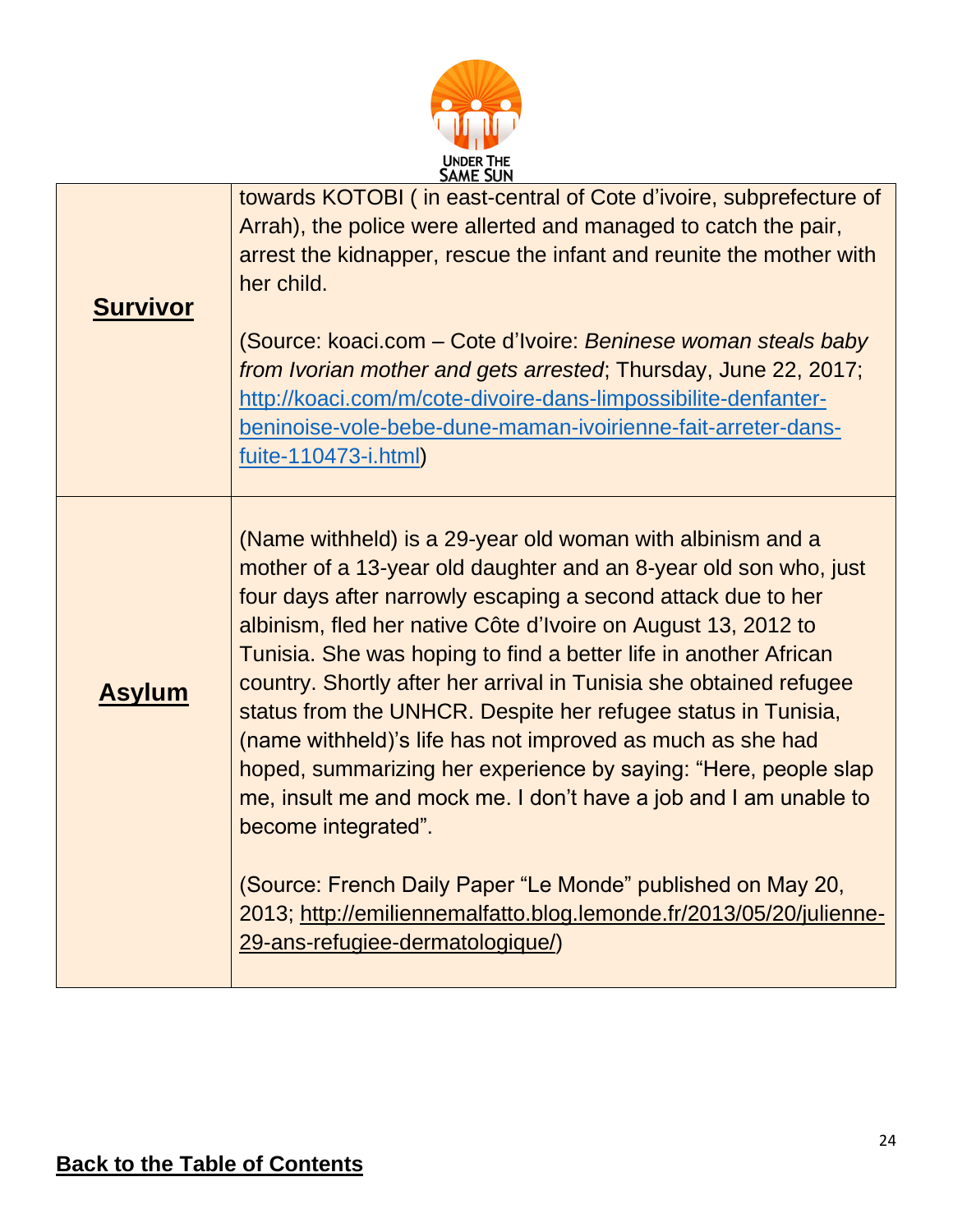

## <span id="page-24-0"></span>**Kenya**

### **13 reports: 5 killings / 8 survivors**

| <b>Killing</b> | On September 20, 2015, a 56 year old man with albinism by the<br>name of Enock Jamenya succumbed to injuries from a brutal<br>machete attack and died. Ten days earlier on September 10,<br>2015, it was reported that Enock survived a ritual attack by three<br>men armed with pangas at his home in Gavudunyi village,<br>Hamisi Subcounty, Vihiga county, Kenya. "When I told them I did<br>not have any money, they asked for my ear or hand to sell to<br>Tanzania," he said. A struggle ensued and the attackers sliced<br>his left ear, arm, neck and fingers and left him unconscious. His<br>brother Nickson Lugadiru, also with albinism, said Enock was<br>found in that state by his son, who called for help. |
|----------------|-----------------------------------------------------------------------------------------------------------------------------------------------------------------------------------------------------------------------------------------------------------------------------------------------------------------------------------------------------------------------------------------------------------------------------------------------------------------------------------------------------------------------------------------------------------------------------------------------------------------------------------------------------------------------------------------------------------------------------|
|                | Lugadiru took his brother to Hamisi Subcounty Hospital, where<br>he was referred to Vihiga. Enock was operated on for three<br>hours after which medics said he was out of danger. The attack<br>has rekindled concerns over the security of people with albinism<br>ahead of Tanzania's October elections. "The attackers wanted<br>my brother's body parts to sell to Tanzania," said Lugadiru who<br>is one of four PWA in their family. The national coordinator of<br>Kenya's Albinism Empowerment Network, Martin Wanyonyi,<br>visited Enock at the hospital, condemned the attack and said if<br>the criminals are not apprehended within 48 hours, his network<br>would take to the streets in protest.             |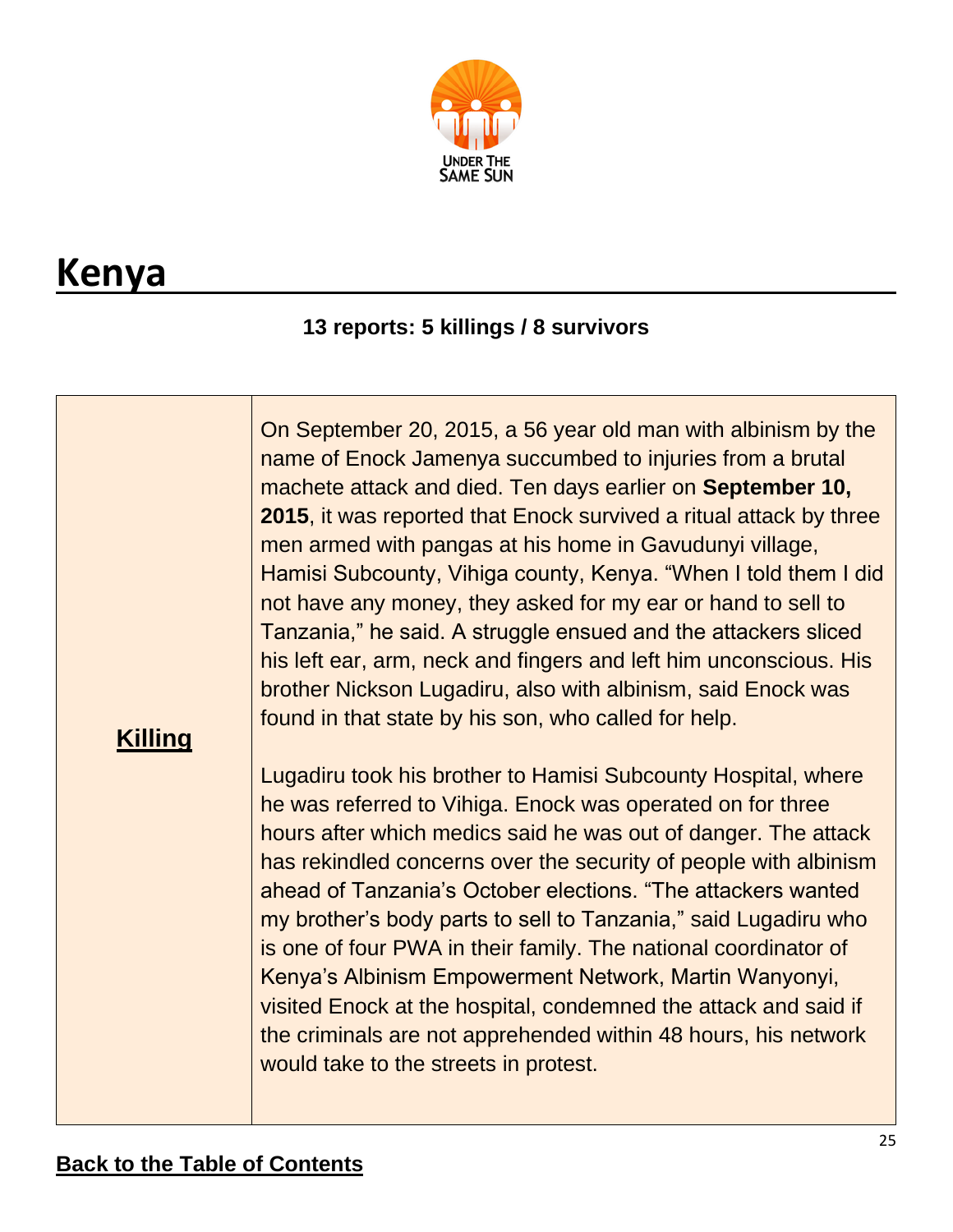

<span id="page-25-0"></span>

|                 | <b>SAME SUN</b>                                                                                                                                                                                                                                                                                                                                                                                                                                                                                |
|-----------------|------------------------------------------------------------------------------------------------------------------------------------------------------------------------------------------------------------------------------------------------------------------------------------------------------------------------------------------------------------------------------------------------------------------------------------------------------------------------------------------------|
| <b>Killing</b>  | (Source: theSTAR; Hamisi albino attacked for his body parts; by<br>JOSEPH JAMENYA; September 14, 2015; http://www.the-<br>star.co.ke/news/hamisi-albino-attacked-his-body-parts) / The<br>Telegraph; Kenya's albinos moved away from Tanzania border<br>amid witch doctor threat; By Aislinn Laing; September 24, 2015;<br>http://www.telegraph.co.uk/news/worldnews/africaandindianocea<br>n/kenya/11885641/Kenyans-albinos-moved-away-from-<br>Tanzania-border-amid-witchdoctor-threat.html) |
| <b>Survivor</b> | On Friday, March 15, 2013, a 7-year-old boy with albinism in<br>Embu, Kenya managed to escape relatives who tried to sell him<br>for ritual purposes. He was kidnapped by his uncle together with<br>other relatives who attempted to take off to an unknown<br>destination where they were to meet the buyers. The boy said<br>that the kidnappers threw him out of the window of a moving<br>vehicle when he screamed.                                                                       |
|                 | (Source: "7 Year Old Escapes Deathly Ritual," Citizen News,<br>March 15, 2013, including June 26, 2013,<br>http://www.citizennews.co.ke/news/2012/local/item/8667-7-year-<br>old-escapes-deathly-ritual)                                                                                                                                                                                                                                                                                       |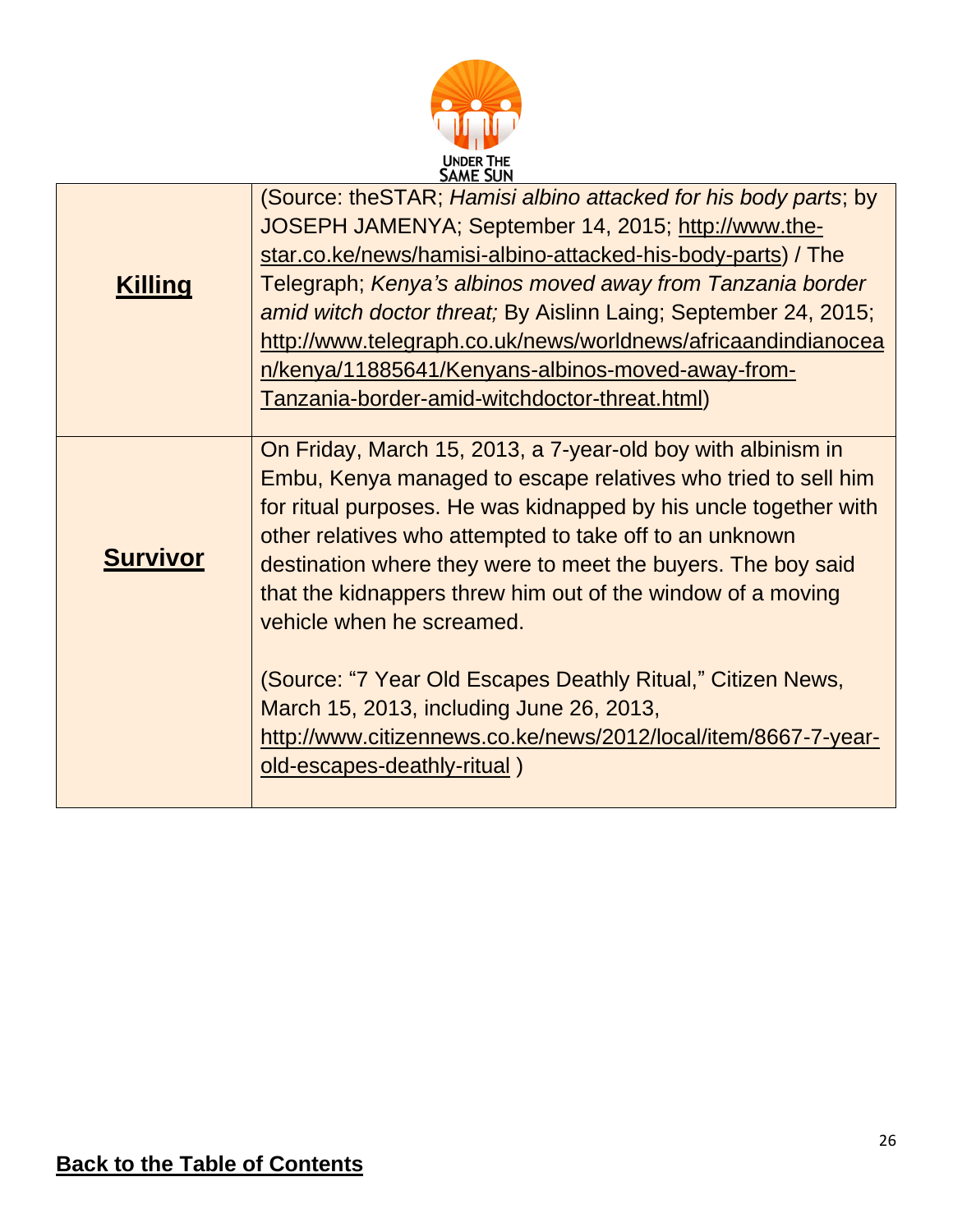

# **Lesotho**

### **1 report: 1 killing**

| <b>Killing</b> | In October, 2015, a 16-year-old girl with albinism by the name of<br>Thaba-Tseka was mutilated in what is suspected to be a case of<br>ritual killing in the country of Lesotho, a country encircled by South<br>Africa. According to police spokesperson, Senior Inspector Clifford<br>Molefe, a woman from the victim's district arrested in connection<br>with the murder was assisting with investigations. Thaba-Tseka<br>met the suspect at an initiation school where they were both<br>initiates. |
|----------------|-----------------------------------------------------------------------------------------------------------------------------------------------------------------------------------------------------------------------------------------------------------------------------------------------------------------------------------------------------------------------------------------------------------------------------------------------------------------------------------------------------------|
|                | He declined to disclose more details, saying it would compromise<br>investigations. He went on to say; "We are not in a position to<br>disclose whether the crime was committed as a result of<br>superstitious beliefs or not. All I can say is investigations are<br>ongoingOnce the investigations have been completed, the case<br>will be brought before court and the offenders will face the wrath<br>of the law."                                                                                 |
|                | (Source: Sunday EXPRESS: Albino girl mutilated in suspected<br>ritual murder, November 22, 2015; By Pascalinah Kabi;<br>http://sundayexpress.co.ls/albino-girl-mutilated-in-suspected-ritual-<br>murder/)                                                                                                                                                                                                                                                                                                 |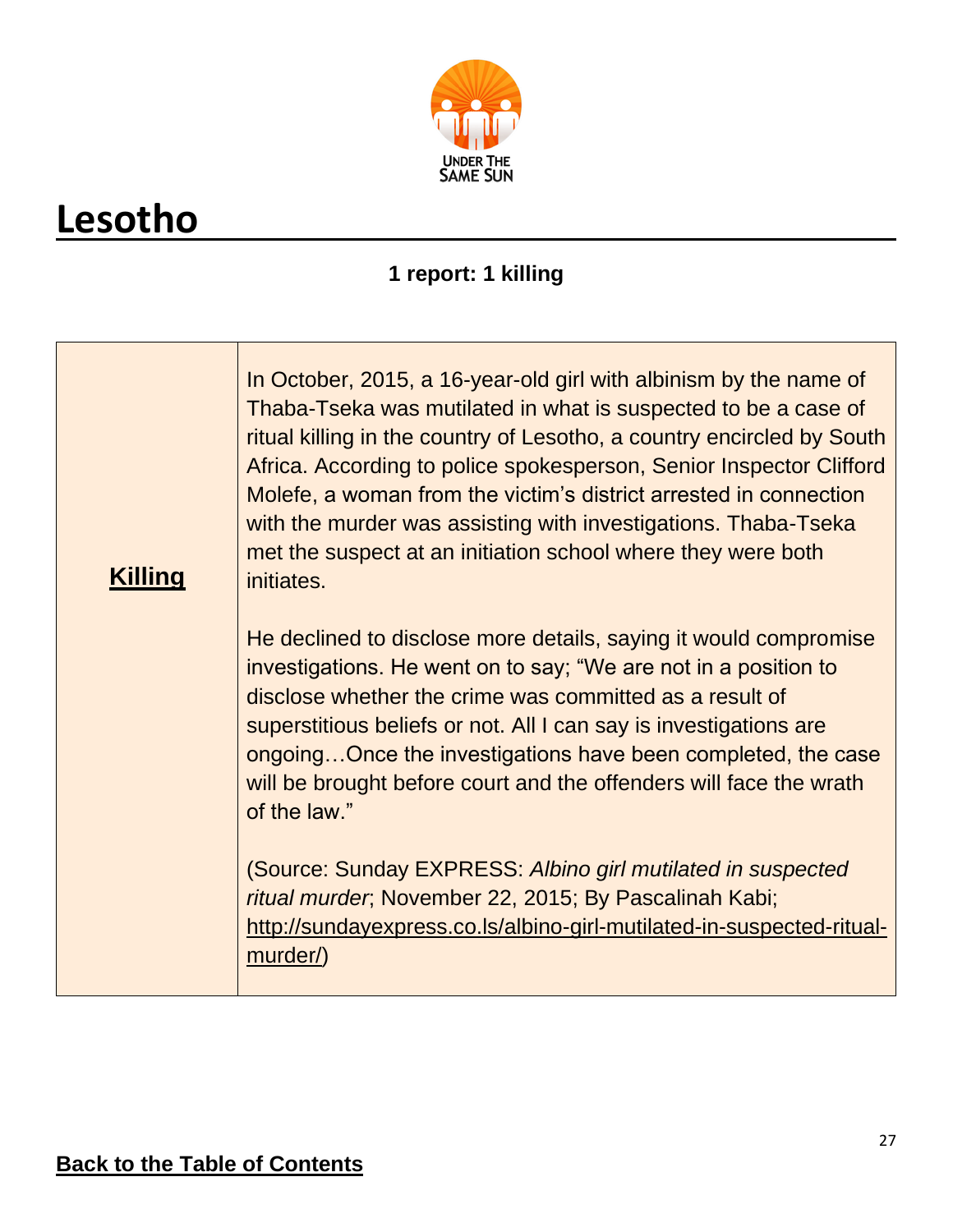

## <span id="page-27-0"></span>**Madagascar**

#### **18 reports: 5 killings, 11 Survivors, and 2 Abductions**

| <b>Killing</b>   | On the night of December 21, 2021, a 72-year-old albino from<br>Ampatsakana fokontany in Ambohimahasoa was horribly<br>murdered by beheading by 3 people on the night of December 21.<br>According to the investigation report of the local gendarmerie, a<br>15-year-old girl testified to having seen the 3 individuals "passing<br>through the victim's window using a ladder" () "they beheaded<br>the victim and took his head with them before disappearing into<br>the wild". An investigation has already been opened and a<br>strategy has been drawn up, combining the efforts of the<br>Ambohimahasoa Gendarmerie Group and the Fianarantsoa<br>Company, to arrest the assassins.<br>The body of the deceased has reportedly already been handed<br>over to his family for burial.<br>(Source: https://depeche-taratra.mg/la-tete-dun-albinos-de-72-<br>ans-a-ete-emportee-par-ses-assassins.) |
|------------------|-----------------------------------------------------------------------------------------------------------------------------------------------------------------------------------------------------------------------------------------------------------------------------------------------------------------------------------------------------------------------------------------------------------------------------------------------------------------------------------------------------------------------------------------------------------------------------------------------------------------------------------------------------------------------------------------------------------------------------------------------------------------------------------------------------------------------------------------------------------------------------------------------------------|
| <b>Survivors</b> | On February 11, 2022 a girl with albinism was reportedly abducted<br>from her home. Her family alerted the gendermerie and with the<br>help of the police in nearby Tolagnaro, as well as locals, she was<br>found and released.<br>https://www.linfo.re/ocean-indien/madagascar/madagascar-une-<br>jeune-fille-albinos-arrachee-in-extremis-a-ses-ravisseurs                                                                                                                                                                                                                                                                                                                                                                                                                                                                                                                                             |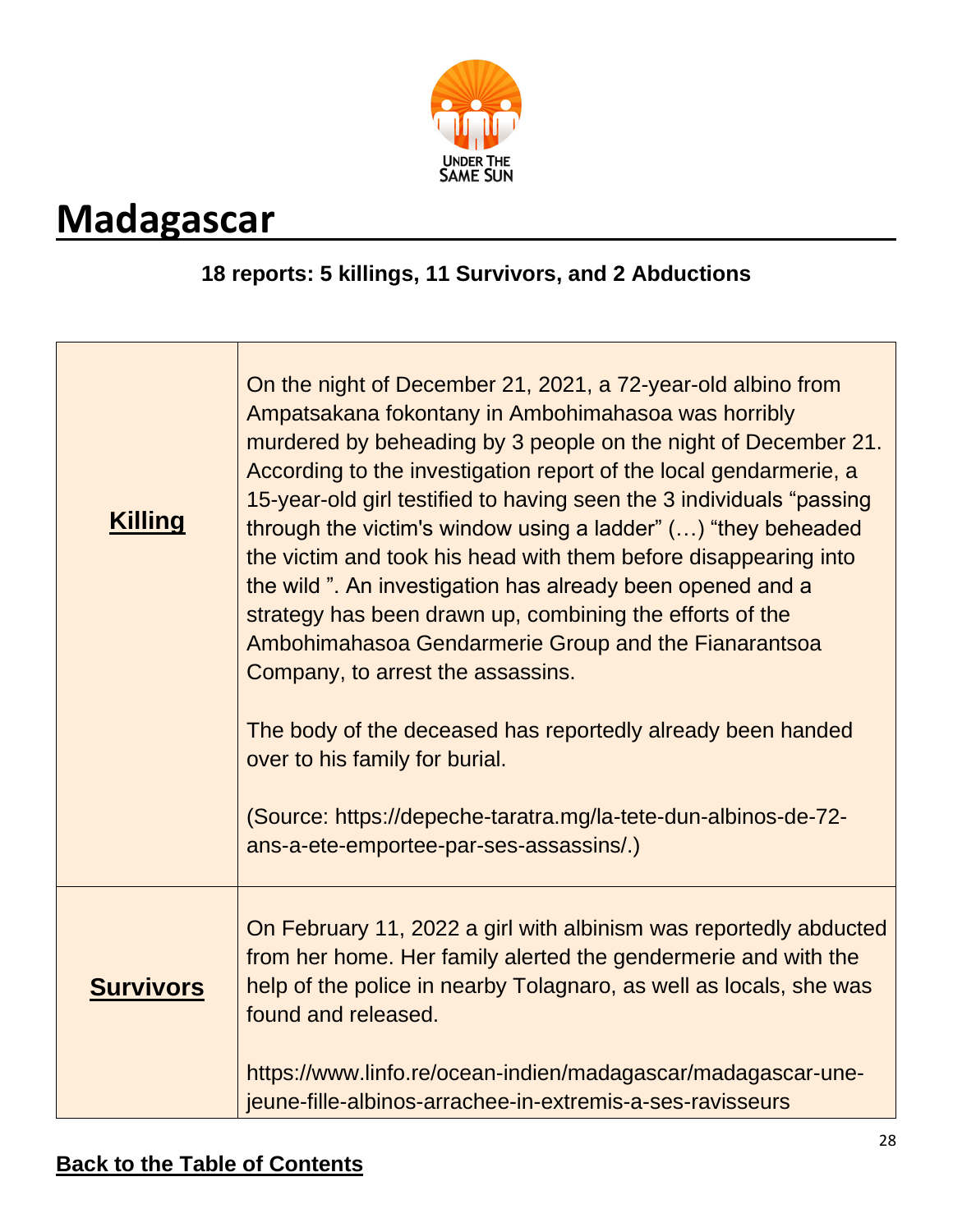

<span id="page-28-0"></span>

| <b>Abduction</b> | On February 3, 2022, a child was reportedly abducted from his<br>home. His mother was reportedly killed in the process and his<br>uncle received life threatening injuries. |
|------------------|-----------------------------------------------------------------------------------------------------------------------------------------------------------------------------|
|------------------|-----------------------------------------------------------------------------------------------------------------------------------------------------------------------------|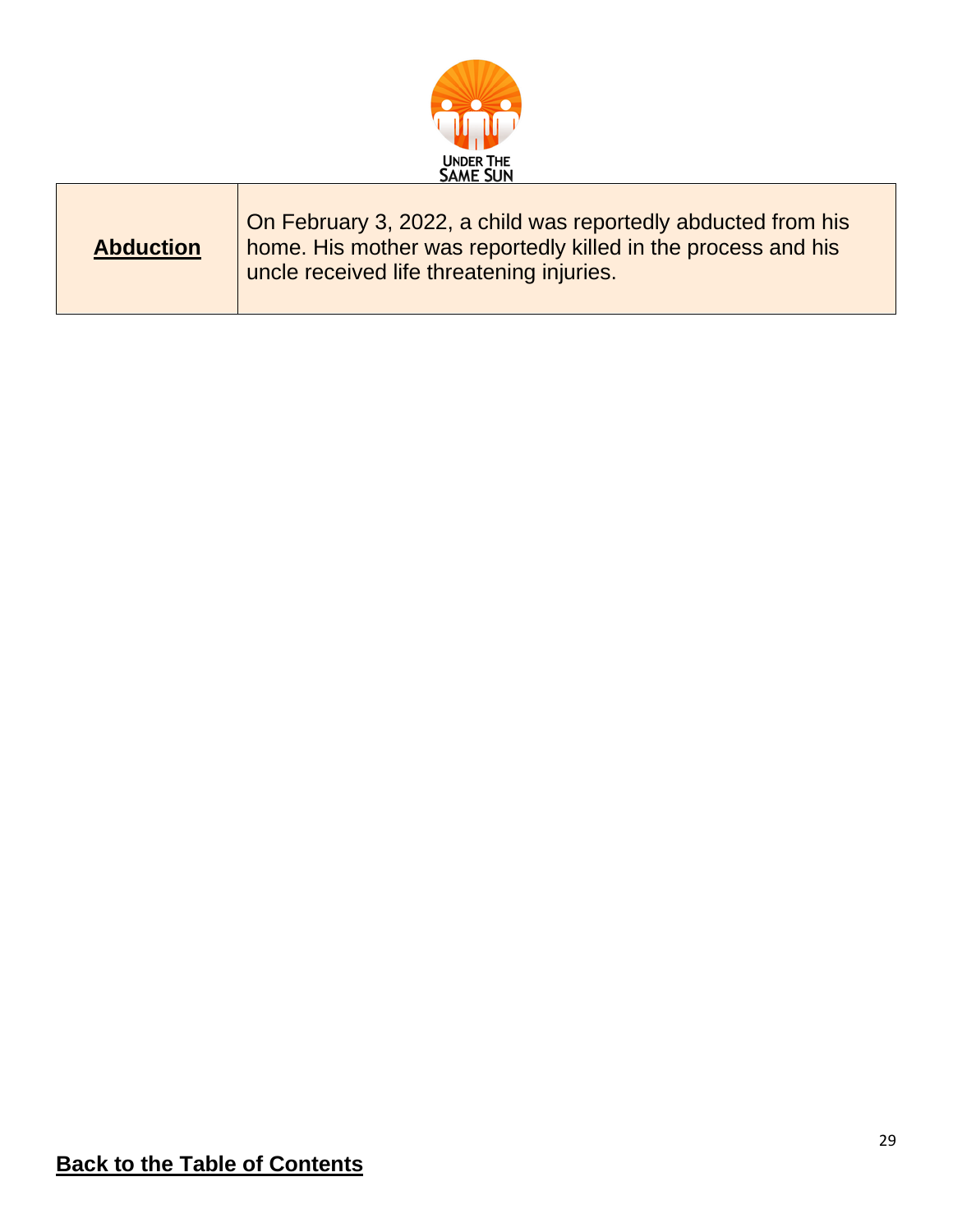

# **Malawi**

### **58 reports: 19 killings, 26 survivors, 6 missing, 7 grave robberies**

#### **NOTE: (4 attacks in 2021 / 5 attacks in 2020 / 3 attacks in 2019 / 3 attacks in 2018 / 9 attacks in 2017 / 14 attacks in 2016 / 13 attacks in 2015)**

\*In Malawi more cases have been reported. In 2017, 102 cases were reported by the UN Independent Expert on albinism in the report of her official visit to Malawi. See UN document number: A/HRC/34/59/Add.1 (March 2017). A few months later, in October 2017, the association of persons with albinism in Malawi reported 122 cases (Source: Malawi News Agency (MANA); *Lack of finances stalls 122 cases of people with albinism*; Wednesday, Oct 25, 2017; http://www.maravipost.com/lack-finances-stalls-122-cases-people-albinism/). Under The Same Sun (UTSS) officially records cases after it has received a sufficient source and data: name of victim, type of attack, date, location, etc. Without access to such detail, UTSS is unable to enter these cases into its records for now; but recognizes that these reports are probably credible due to their sources.

| <b>Killing</b> | On July 23, 2021, a 20-year-old man with albinism by the name of<br>Ian Muhamba disappeared in Limbe Town, within the Blantyre<br>District of the Southern Region of Malawi and was subsequently<br>reported missing by his relatives to police in Blantyre. According to<br>the August 17, 2021, press release by Standing Voice, "Police"<br>recovered Ian's body on August 14 at Kachere stream in Blantyre.<br>His limbs had been removed. Inexplicably, police buried the body<br>on site and did not share news of their discovery with lan's<br>relatives, who had previously reported his disappearance. |
|----------------|------------------------------------------------------------------------------------------------------------------------------------------------------------------------------------------------------------------------------------------------------------------------------------------------------------------------------------------------------------------------------------------------------------------------------------------------------------------------------------------------------------------------------------------------------------------------------------------------------------------|
|                | The following day, children playing in the nearby Maoni Forest<br>discovered a bloodied plastic bag containing dismembered body<br>parts. Police were subsequently called to the scene. As news of<br>these developments reached Ian's relatives, they demanded that                                                                                                                                                                                                                                                                                                                                             |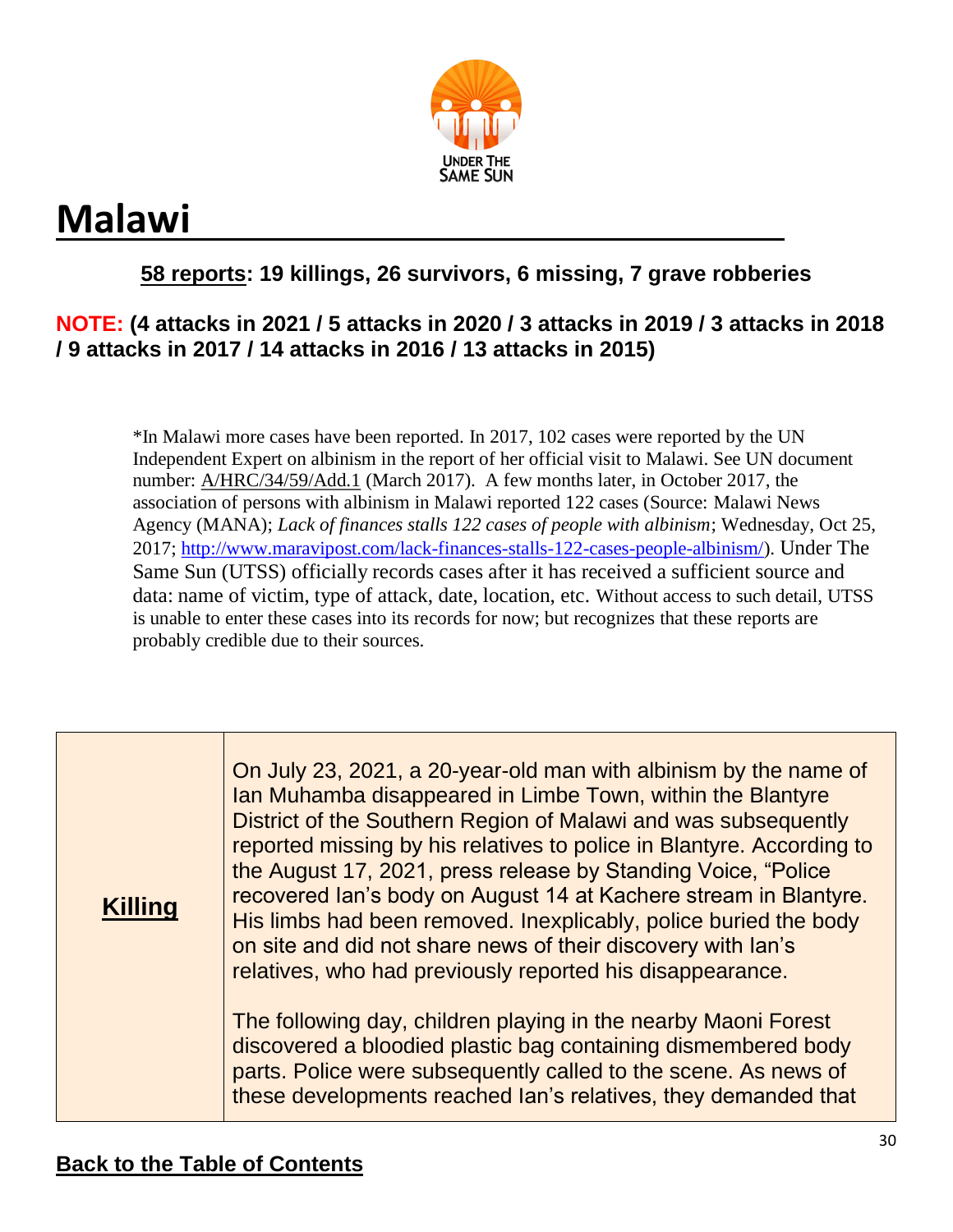|                 | <b>UNDER THE</b><br><b>SAME SUN</b>                                                                                                                                                                                                                                                                                                                                                                                                                                                                                                                                                                                                                                        |
|-----------------|----------------------------------------------------------------------------------------------------------------------------------------------------------------------------------------------------------------------------------------------------------------------------------------------------------------------------------------------------------------------------------------------------------------------------------------------------------------------------------------------------------------------------------------------------------------------------------------------------------------------------------------------------------------------------|
|                 | police exhume the remains they had buried and allow for the<br>identity of the victim to be verified. Despite initial reluctance – and<br>specific attestations that the body they had discovered and buried<br>did not belong to a person with albinism – police eventually<br>succumbed to pressure and exhumed the remains.                                                                                                                                                                                                                                                                                                                                             |
| <b>Killing</b>  | Further examination has revealed that the trunk and limbs belong to<br>the same victim, who unequivocally was a person with albinism and<br>has since been identified as Ian. Yesterday evening, Standing<br>Voice and the Association of Persons with Albinism in Malawi made<br>arrangements for lan to receive a proper burial in his home village<br>of Namulenga, Traditional Authority Juma, Mulanje District. The<br>identity and whereabouts of the perpetrators of this heinous killing<br>remain unknown."<br>(Source: Standing Voice Press Release, LILONGWE, MALAWI -<br>Man with Albinism Dismembered and Killed in Blantyre District,<br>Tuesday, August 17) |
| <b>Survivor</b> | On February 3, 2021, a 12-year-old girl with albinism (name<br>withheld) narrowly escaped abduction from her home in Kawinga<br>village, Machinga District, in the Southern Region of Malawi. At<br>approximately 1:00 AM, two unknown assailants broke into her<br>home by entering through a window. The men attempted to abduct<br>the little girl from her bedroom, where she was sleeping. As they<br>tried to lift her, she realized they were intruders and shouted for<br>help. Sleeping nearby, her mother was aroused and started<br>shouting for help too. As neighbours came to their aid, the<br>assailants fled.                                             |
|                 | Although an investigation has been launched, the identity and<br>whereabouts of the attackers are currently unknown, and no arrests<br>have yet been made. The child and her mother have been visited<br>by police and representatives of the Association of Persons with                                                                                                                                                                                                                                                                                                                                                                                                  |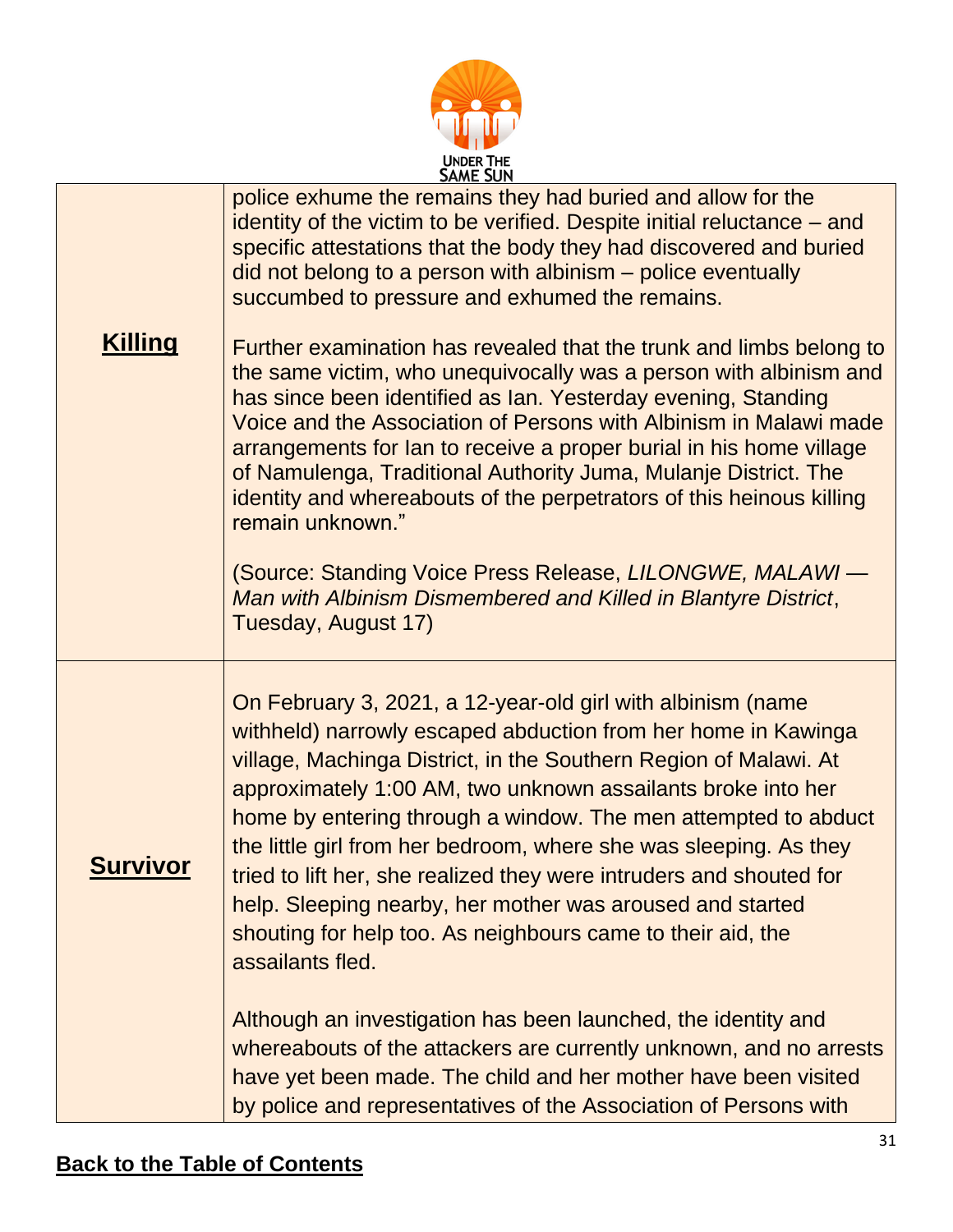

| <u>Survivor</u>                    | JAME JUN<br>Albinism in Malawi. Although they did not sustain physical injuries,<br>they are both including. The village chief has 32ncluding community<br>policing teams to patrol the area around the house of the survivor.<br>(Source: Bonface Massah, the Country Director of Standing Voice                                                                                                                                                                                                                                                                                                                                                                                                                                                     |
|------------------------------------|-------------------------------------------------------------------------------------------------------------------------------------------------------------------------------------------------------------------------------------------------------------------------------------------------------------------------------------------------------------------------------------------------------------------------------------------------------------------------------------------------------------------------------------------------------------------------------------------------------------------------------------------------------------------------------------------------------------------------------------------------------|
| <u>Missing</u>                     | Malawi)<br>On Friday, March 26, 2021 at approximately 2:00am in the<br>Chikwawa district of southern Malawi, Caroline Stazio awoke at<br>home in the night to find that her 1-year-old baby girl with albinism<br>had been abducted.<br>Caroline raised the alarm as soon as she noticed her baby was<br>missing, leading to a search of the surrounding area by several<br>community members. Despite these efforts, the whereabouts of the<br>baby remain unknown and important details around the case are<br>still coming to light. The Malawi Police Service has issued a<br>statement calling for information and assistance from members of<br>the public, and a formal investigation has been launched.<br>Source: Sam Clarke, Standing Voice |
| <b>Grave</b><br><b>Desecration</b> | On March 16, 2022, it was reported that in Blantyre, Malawi, the<br>body of a 39-year-old person with albinism was exhumed from his<br>grave and both of his legs and arms were cut off both from the<br>body. The person identified as Divason Chimombo was buried<br>earlier this year at Bakili Village in Traditional Authority Somba in<br>Blantyre district. Police said the body was found at Mikoko River<br>near a graveyard. The brother to the deceased Jameson<br>Chimombo has described the criminal act as shocking, saying their<br>relative Divason Chimombo has suffered even in his death. The                                                                                                                                      |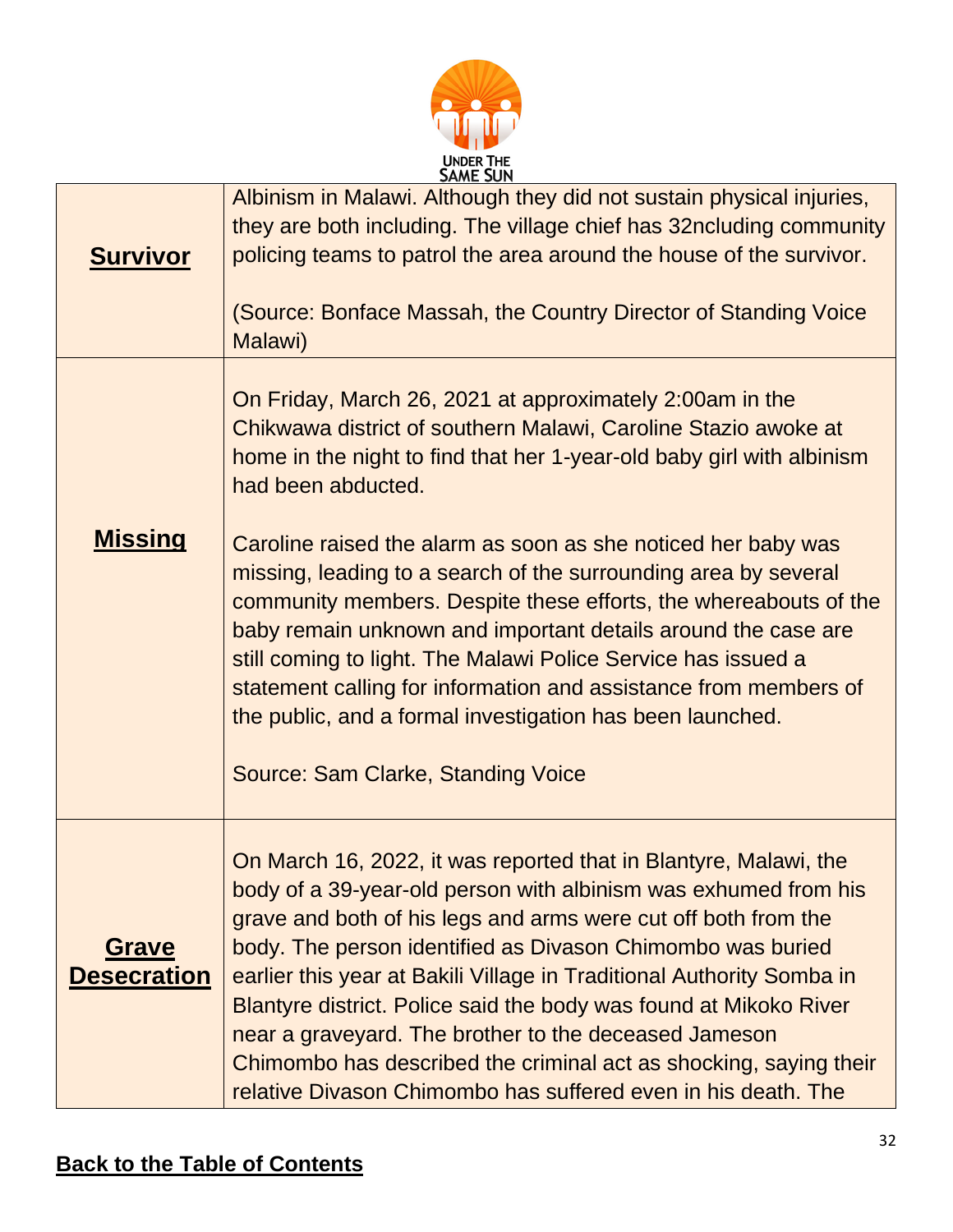

|                    | <b>DAME JUN</b>                                                        |
|--------------------|------------------------------------------------------------------------|
|                    | Association of Persons with Albinism (APAM) president Young            |
|                    | Muhamba said Chimombo's grave was covered with concrete                |
|                    | which implies that criminal gangs go to lengths to get their hands on  |
|                    | body parts of persons with albinism. He has since called on Malawi     |
|                    | Police Service to improve security. Blantyre Police spokesperson,      |
|                    | Sub-Inspector, Peter Mchiza said the body has since been reburied      |
|                    | and police are hunting for the culprits. "We are currently hunting for |
| <b>Grave</b>       | those that might have tampered with the graveyard, exhumed and         |
| <b>Desecration</b> | removed the body parts from the dead person with albinism," said       |
|                    | Mchiza.                                                                |
|                    |                                                                        |
|                    | <b>Source: Russell Kondowe</b>                                         |
|                    |                                                                        |
|                    | (https://malawi24.com/2022/03/16/thugs-exhume-body-of-person-          |
|                    | with-albinism-and-remove-body-parts/)                                  |
|                    |                                                                        |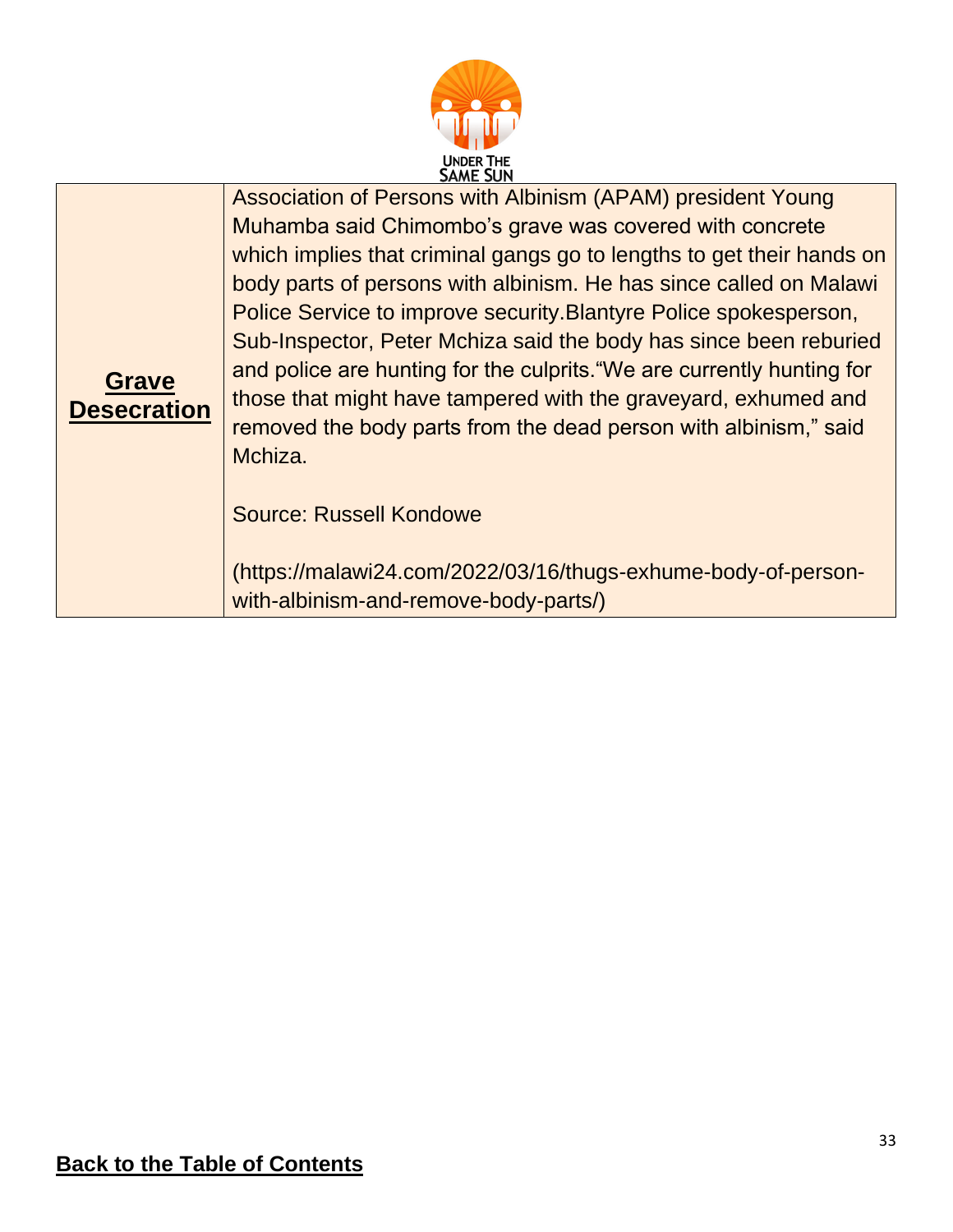

# <span id="page-33-0"></span>**Mali**

### **17 reports: 5 killings / 3 survivors / 2 missing / 7 asylums**

|                | On May 13, 2018, a five year old girl with albinism by the name of<br>Djeneba Diarra was kidnapped from her home in the middle of the<br>night and later found beheaded in the village of Fana, about 125<br>Km from Bamako, the capital of Mali. AFP reports that according to<br>police, armed men abducted and beheaded the five-year-old girl<br>with albinism in what was feared to be a ritual murder for<br>supposedly magic body parts. Little Djeneba Diarra "was sleeping<br>in the courtyard with her mother and her sister" when the men<br>snatched her at around 2:00 am on Sunday.                                                                                                                                                                                                                                                                                                                                                  |
|----------------|----------------------------------------------------------------------------------------------------------------------------------------------------------------------------------------------------------------------------------------------------------------------------------------------------------------------------------------------------------------------------------------------------------------------------------------------------------------------------------------------------------------------------------------------------------------------------------------------------------------------------------------------------------------------------------------------------------------------------------------------------------------------------------------------------------------------------------------------------------------------------------------------------------------------------------------------------|
| <b>Killing</b> | The girl's mother pursued the kidnappers, who scaled a wall with<br>her child, but then turned back to protect her second daughter, also<br>with albinism. "We searched for the little girl everywhere. We found<br>her body beside a mosque, but she had no head," said a village<br>teacher, Oumar Diakite. Sissoko, the general secretary of the<br>Federation of Associations of Persons with Albinism in West Africa<br>(FAPAO), pointed out the link between crimes against people with<br>albinism and political events, ahead of Mali's presidential election<br>on July 29. "Every time there are elections, we become prey for<br>people who want to make ritual sacrifices. This is not the first time<br>this has happened in Fana," he said. "The state needs to take up its<br>responsibilities." "We demand justice. Her head was taken. This is a<br>ritual crime," activist Mamadou Sissoko told AFP after going to the<br>scene. |
|                | The governor of the region of <b>KOULIKORO</b> , Colonel Mamary<br>CAMARA, the director general of the national gendarmerie, the<br>Commander of the Legion of gendarmerie were on the crime scene,<br>and went to the morgue to see the body of the beheaded little girl.<br>Traditional authorities have been approached to help appease<br>tensions.                                                                                                                                                                                                                                                                                                                                                                                                                                                                                                                                                                                            |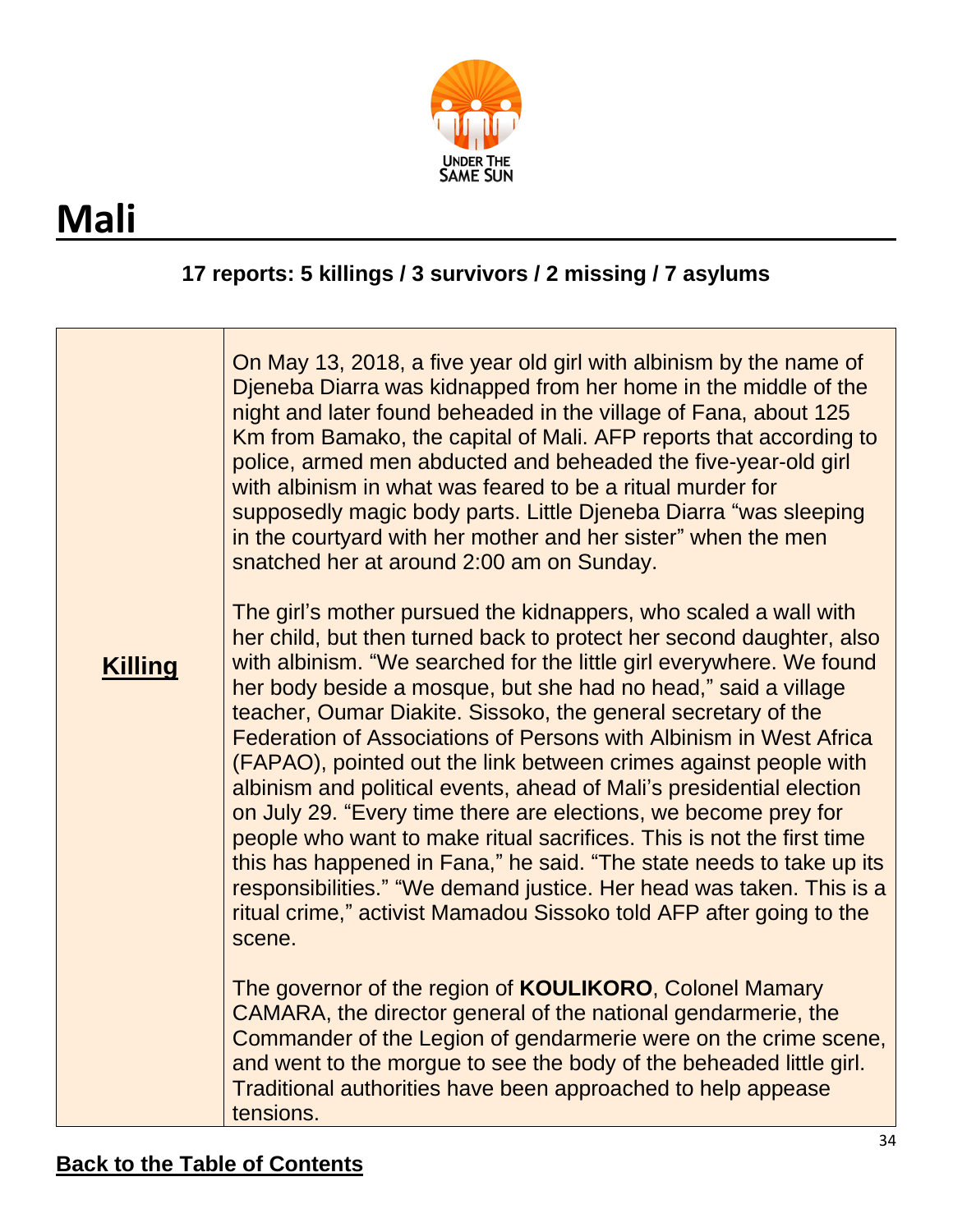

| <b>Killing</b>  | (Source: AFP-Outcry in Mali after albino child beheaded in 'ritual'<br>murder, May 15, 2018; https://www.yahoo.com/news/outcry-mali-<br>albino-child-beheaded-ritual-murder-110618567.html; and on May<br>13, 2018, UTSS was contacted by Mamadou Sissoko, the general<br>secretary of the albinism association in Mali, who confirmed the<br>attack)                                                                                                                                                                                                                                                                                                                                                                                                                                                                                                                                                                                                                                                                                                                                                                                                   |
|-----------------|---------------------------------------------------------------------------------------------------------------------------------------------------------------------------------------------------------------------------------------------------------------------------------------------------------------------------------------------------------------------------------------------------------------------------------------------------------------------------------------------------------------------------------------------------------------------------------------------------------------------------------------------------------------------------------------------------------------------------------------------------------------------------------------------------------------------------------------------------------------------------------------------------------------------------------------------------------------------------------------------------------------------------------------------------------------------------------------------------------------------------------------------------------|
| <b>Survivor</b> | Early in August 2017, a 13-year-old boy with albinism narrowly<br>escaped abduction in Goloninia, located in the Bamako district of<br>Mali. Fortunately for the child, the Salif Keita Foundation for people<br>with albinism in Mali intervened and the perpetrator was arrested.<br>Nantenin Keita, the daughter of Salif Keita, says; "He was released<br>on bail awaiting a date of trial – we don't know yet. I fear we will<br>never see him again. Our assistant in Bamako underwent a lot of<br>pressure in order to withdraw the complaint, but we didn't give up.<br>We feared the boy's family was scared and would withdraw the<br>complaint, but they did not. It's truly a good step forward."<br>(Source: Excerpts of an interview with Nantenin Keita (Salif Keita's<br>daughter) to Françoise WASSERVOGEL, correspondent of the<br>Malian paper "Le Reporter" in France. The article was posted by<br>Genespoir on their Facebook page on November 19, 2017. The<br>article was published on November 15, 2015:<br>http://maliactu.net/mali-ne-touchez-pas-aux-albinos-nantenin-keita-<br>de-la-fondation-salif-keita-fait-le-point/) |
| <u>Missing</u>  | In 2006, the abduction of a baby boy with albinism occurred in Mali.<br>On that fatal night the mother had decided to sleep outside in their<br>yard so that her infant son could enjoy the fresh air. Upon waking<br>the next morning she found that her baby was gone.<br>(Source: An interview of Tierno Diallo on Radio France International<br>on May 20, 2009 called "Invité Afrique" presented by Journalist<br>Christophe Boisbouvier. Tierno is a man with albinism who founded                                                                                                                                                                                                                                                                                                                                                                                                                                                                                                                                                                                                                                                                |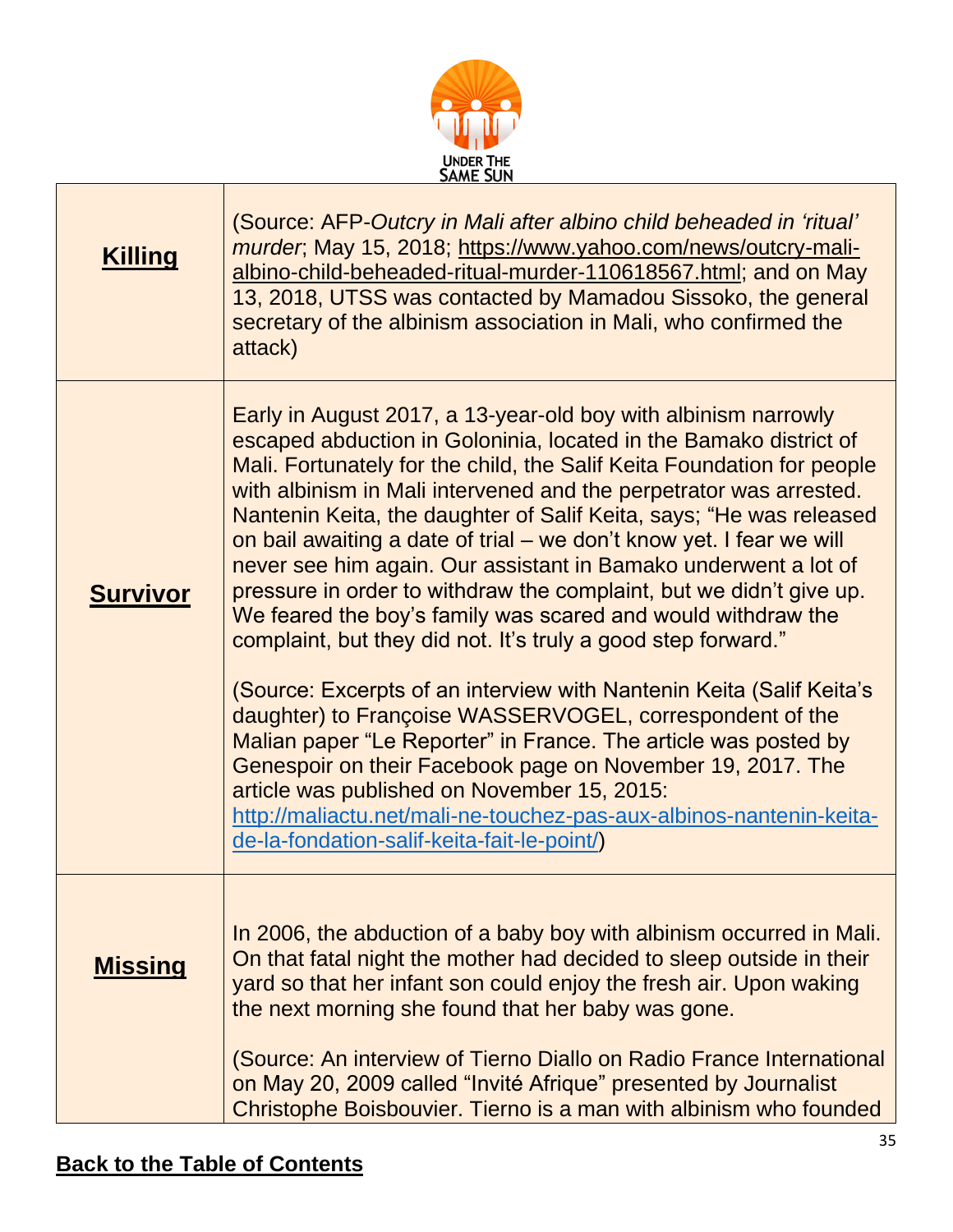

| <b>Missing</b> | the Malian albinism association in 1993 called SOS Albinos. He<br>was later appointed Minister in Charge of Faith Affairs in 2013<br>under President Ibrahim Boubacar Keita.) |
|----------------|-------------------------------------------------------------------------------------------------------------------------------------------------------------------------------|
| <b>Asylum</b>  | On July 29, 2011, a woman with albinism from Mali received<br>asylum in France.                                                                                               |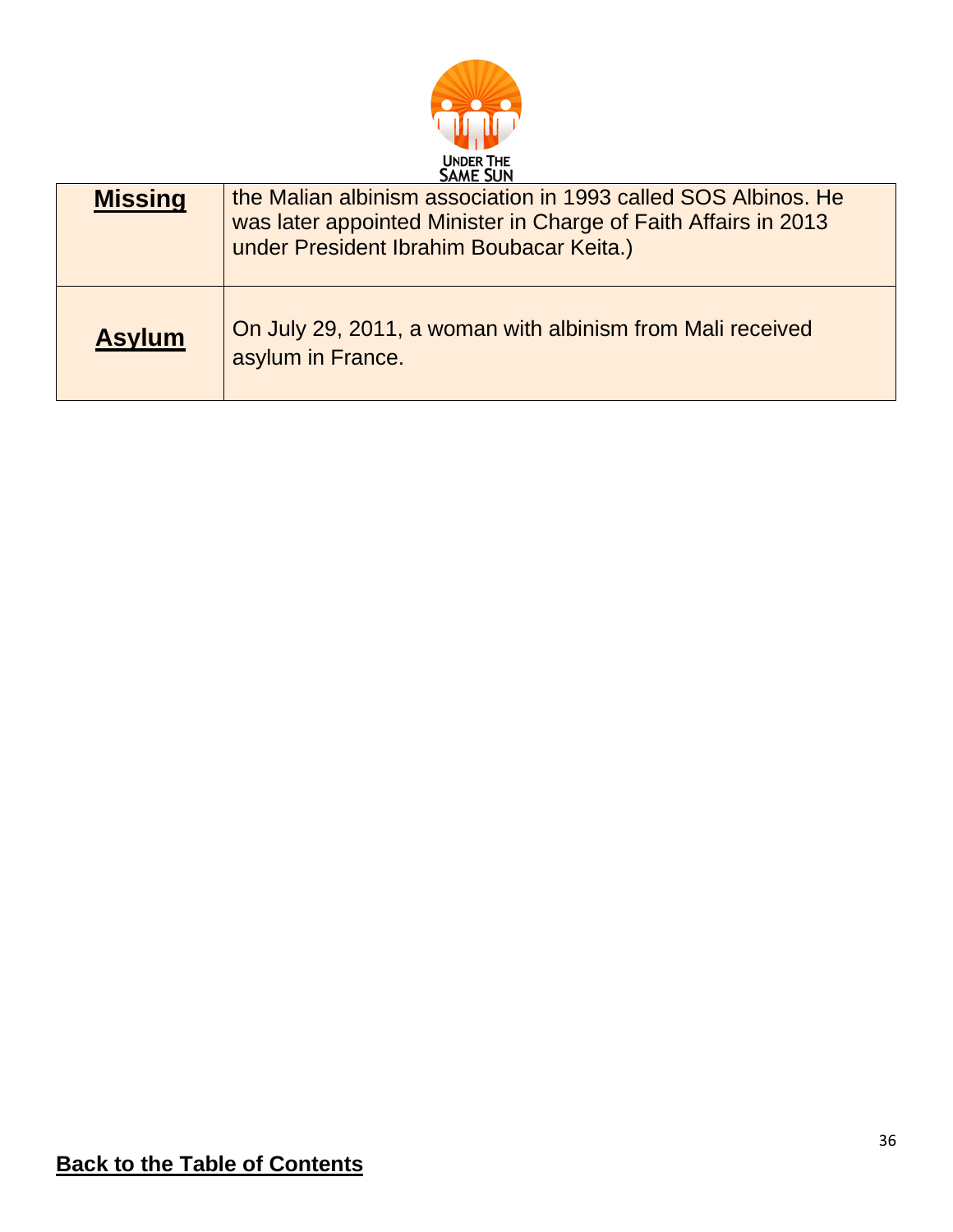

## <span id="page-36-0"></span>**Mozambique**

### **53 reports: 19 murders, 14 survivors, 5 grave robberies, 15 missing**

| <b>Murder</b>   | Armelindo Alberto: A 22 year old man with albinism from the<br>village of Mputo in the District of Muapana, was killed and<br>dismembered on the evening of May 16, 2022 at 17 pm in the<br>woods. He was killed and then his upper and lower limbs were<br>extracted and then the perpetrators buried the rest of the<br>body. The body parts were found hidden in the town of Mputo.<br>Police say they have arrested the main suspect, who they say<br>confessed to the murder. The detained suspect is the victim's<br>uncle, according to the Nampula police spokesperson, Zacarias<br>Nacute. The suspect told the press that he had been promised<br>about 7 million meticais (\$110,000; £87,000) for the body parts.<br>Police are looking for the other suspects.<br>(Source: Club of Mozambique) |
|-----------------|-------------------------------------------------------------------------------------------------------------------------------------------------------------------------------------------------------------------------------------------------------------------------------------------------------------------------------------------------------------------------------------------------------------------------------------------------------------------------------------------------------------------------------------------------------------------------------------------------------------------------------------------------------------------------------------------------------------------------------------------------------------------------------------------------------------|
| <b>Survivor</b> | On March 13, 2020, an 8-month-old baby with albinism narrowly<br>escaped a human trafficking transaction by parents in the<br>province of Manica in Mozambique near the Zimbabwe border.<br>Manica police spokesman Mateus Mindu said that a couple was<br>detained by PRM and Criminal Investigation Service (Sernic)<br>agents while attempting to close the sale of their infant for one<br>million meticais ( $\epsilon$ 13,000). The couple has two children with<br>albinism, and was going to sell one of them, allegedly to a<br>Zimbabwean buyer in the Macadeira area (Vanduzi). Two<br>intermediaries were also detained when "The buyers' made<br>contact with them from Manica and arranged the meeting, where<br>they were arrested," Mindu said.                                             |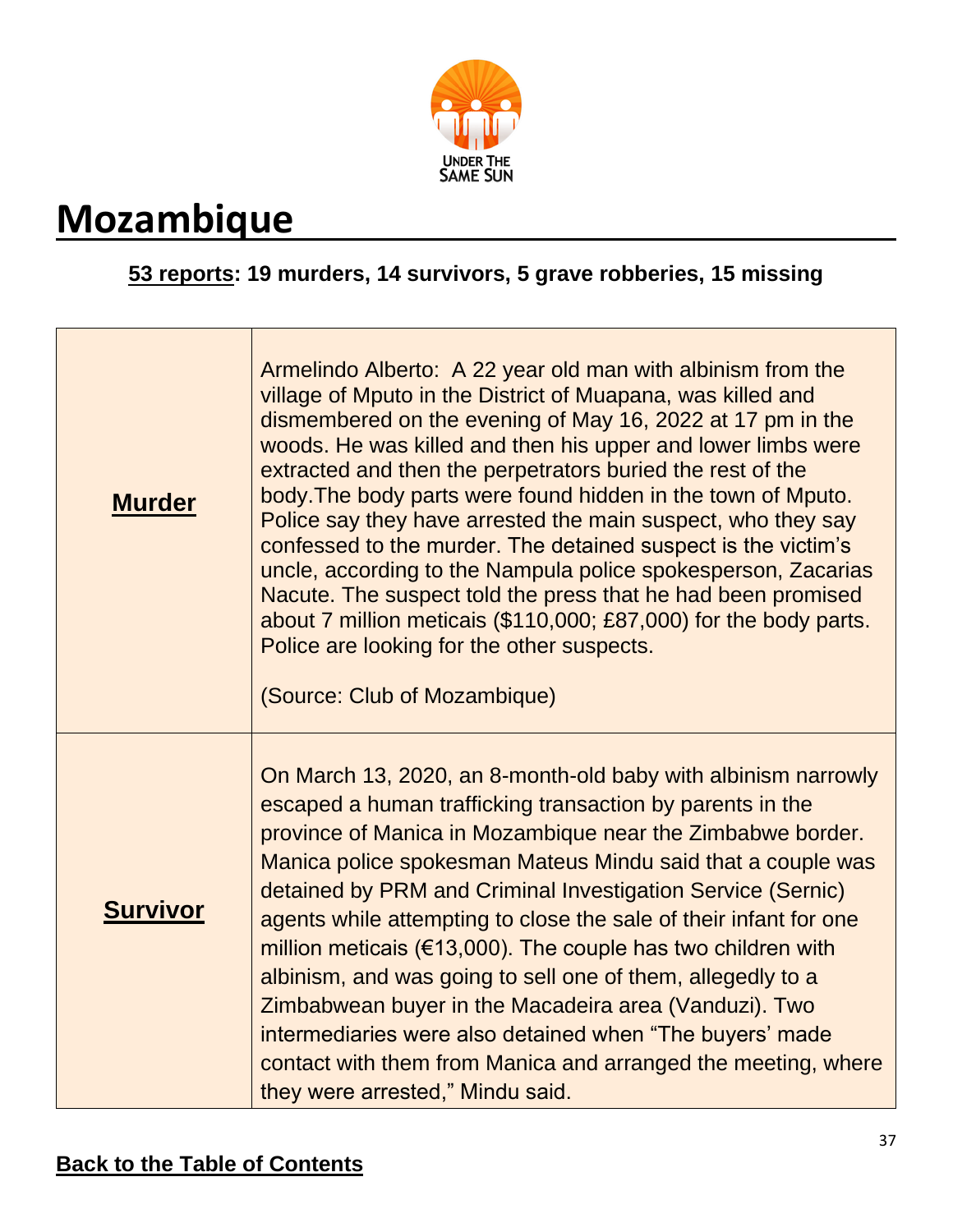

|                                    | (Source: Club of Mozambique – Mozambique: Police arrested<br>five over human trafficking with alleged buyers in Zimbabwe  <br><i>Watch</i> , Mar 17, 2020,<br>https://clubofmozambique.com/news/mozambique-police-<br>arrested-five-over-human-trafficking-with-alleged-buyers-in-<br>zimbabwe-watch-155403/)                                                                                                                                                                                                                                                                                                                                                                                                                                                                                                                                                                                                                                                                                                                                                                                                                                                                                                                                                                                                                                                      |
|------------------------------------|--------------------------------------------------------------------------------------------------------------------------------------------------------------------------------------------------------------------------------------------------------------------------------------------------------------------------------------------------------------------------------------------------------------------------------------------------------------------------------------------------------------------------------------------------------------------------------------------------------------------------------------------------------------------------------------------------------------------------------------------------------------------------------------------------------------------------------------------------------------------------------------------------------------------------------------------------------------------------------------------------------------------------------------------------------------------------------------------------------------------------------------------------------------------------------------------------------------------------------------------------------------------------------------------------------------------------------------------------------------------|
| <b>Grave</b><br><b>Desecration</b> | During the first week of May, 2016, the grave of a man with<br>albinism was violated and robbed in a family cemetery in the<br>northern city of Nampula neighbourhood of Namutequliua,<br>Mozambique. The grave raiders allegedly removed the body,<br>cut off the arms, and then dumped the rest of the body in a bush<br>near the cemetery. On May 11, 2016, Nampula provincial police<br>spokesperson Zacarias Nacute reported that Mozambican police<br>arrested eight people for tampering with the grave. Police said<br>the grave contained the body of an albino citizen and the gang<br>raided it to steal body parts. Thanks to the investigations<br>undertaken by the police, it was possible first to arrest three of<br>the suspects who had a bag containing 16 fragments of bone<br>from the body. Later we managed to arrest the other five<br>criminals, said Nacute. The public broadcaster reported that the<br>suspects confessed to the crime. Two of the grave robbers were<br>witchdoctors, recruited both to assist in selling the bones, and to<br>use magic that would prevent the criminals from being caught.<br>(Source: StarAfrica.com; Mozambique nabs eight for inteferring<br>with albino grave; May 12, 2016; Posted by APA;<br>http://en.starafrica.com/news/mozambique-nabs-eight-for-<br>inteferring-with-albino-grave.html) |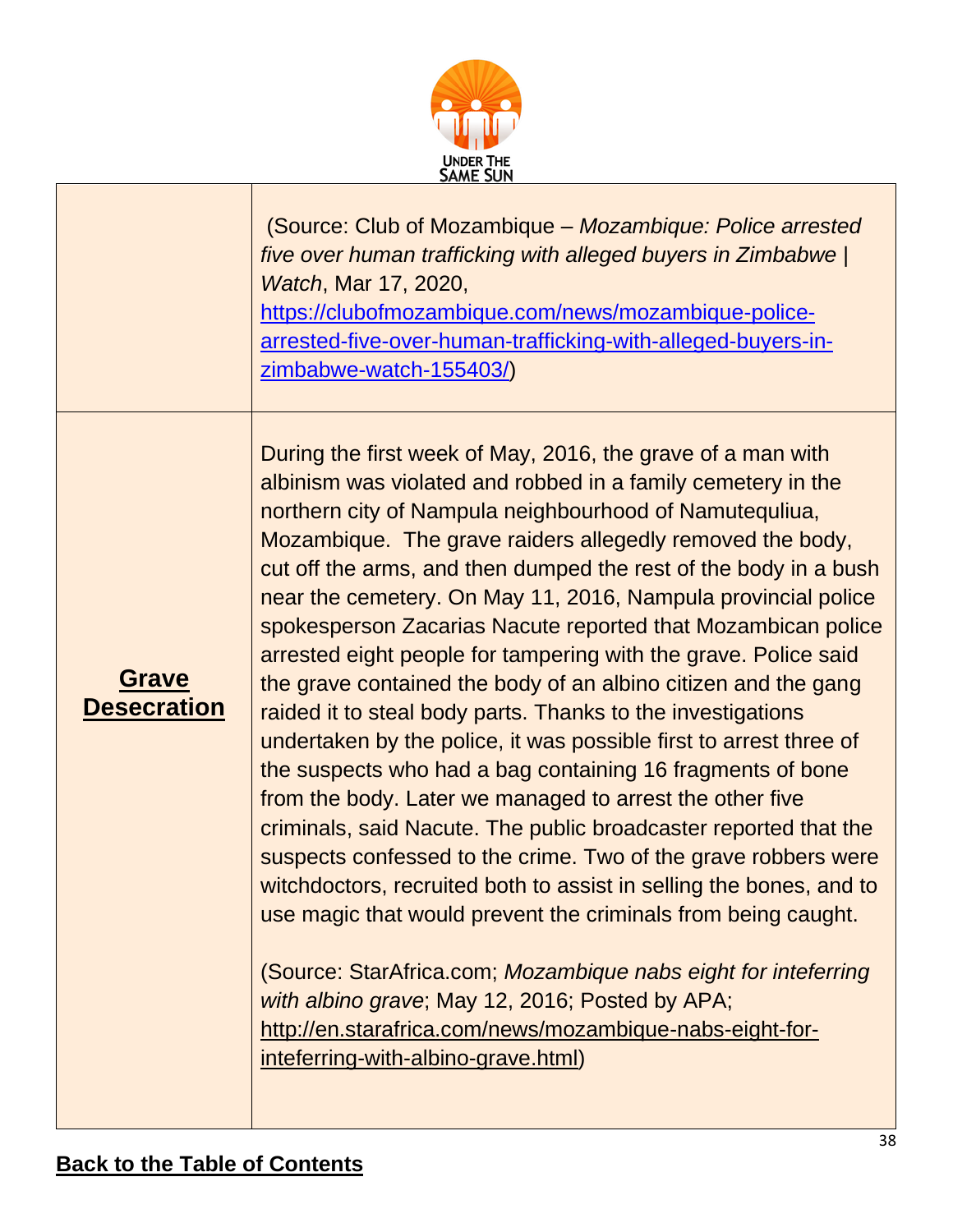

| <b>Missing</b> | On January 15, 2021, a nine-year-old boy with albinism by the<br>name of Rodrigues was kidnapped from his village in the<br>Angonia District of Tete Province in the Central Region of<br>Mozambique. At the time of this report, police continue their<br>search for little Rodrigues who remains missing. Two suspects<br>are in the custody of the police. |
|----------------|---------------------------------------------------------------------------------------------------------------------------------------------------------------------------------------------------------------------------------------------------------------------------------------------------------------------------------------------------------------|
|                | (Source: Azemap, January 16, 2021)                                                                                                                                                                                                                                                                                                                            |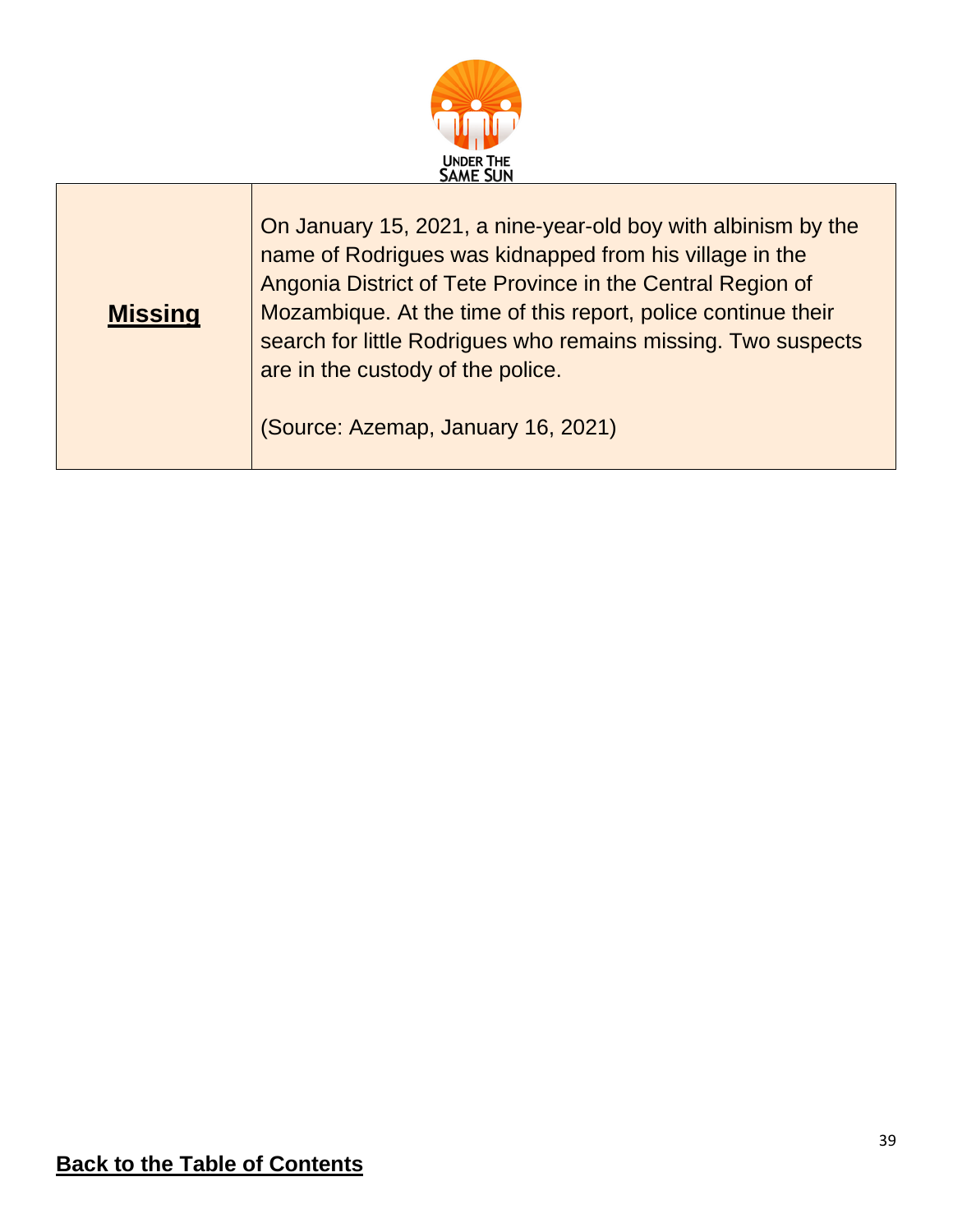

# <span id="page-39-0"></span>**Namibia**

 $\mathbf{r}$ 

#### **5 reports: 3 survivors / 2 killings**

| <b>Killing</b>  | In June of 2010, Ananias Shifotoka, a young man with albinism from<br>Uukwiyuwuushona Village in Oshikoto Region was found brutally<br>murdered days after he went missing. His decomposing body was<br>found in a bush cut into pieces with his head removed as well as his<br>genitals, tongue, hands and toes missing.<br>(Source: NEW ERA News Paper for a New Namibia, 29-June-2010)                                                                                                                                                                                                                                                          |
|-----------------|----------------------------------------------------------------------------------------------------------------------------------------------------------------------------------------------------------------------------------------------------------------------------------------------------------------------------------------------------------------------------------------------------------------------------------------------------------------------------------------------------------------------------------------------------------------------------------------------------------------------------------------------------|
| <b>Survivor</b> | The Katutura Magistrate's Court denied Fred Simasiku and Obrine<br>Liwelu bail on Tuesday. The two were arrested on 18 February 2022<br>after they approached a person living with albinism asking him to sell<br>them his hair. The unnamed person with albinism then reached out to<br>a local albinism association, which then tipped off the police about<br>the offer. The police then set up a sting operation that led to the<br>arrest of the men. Magistrate Dawid Mukuyu postponed the matter to<br>29 June 2022 for further investigation.<br>(Source: Eagle FM Namibia<br>https://www.facebook.com/EagleFMNam/videos/1022195988648807) |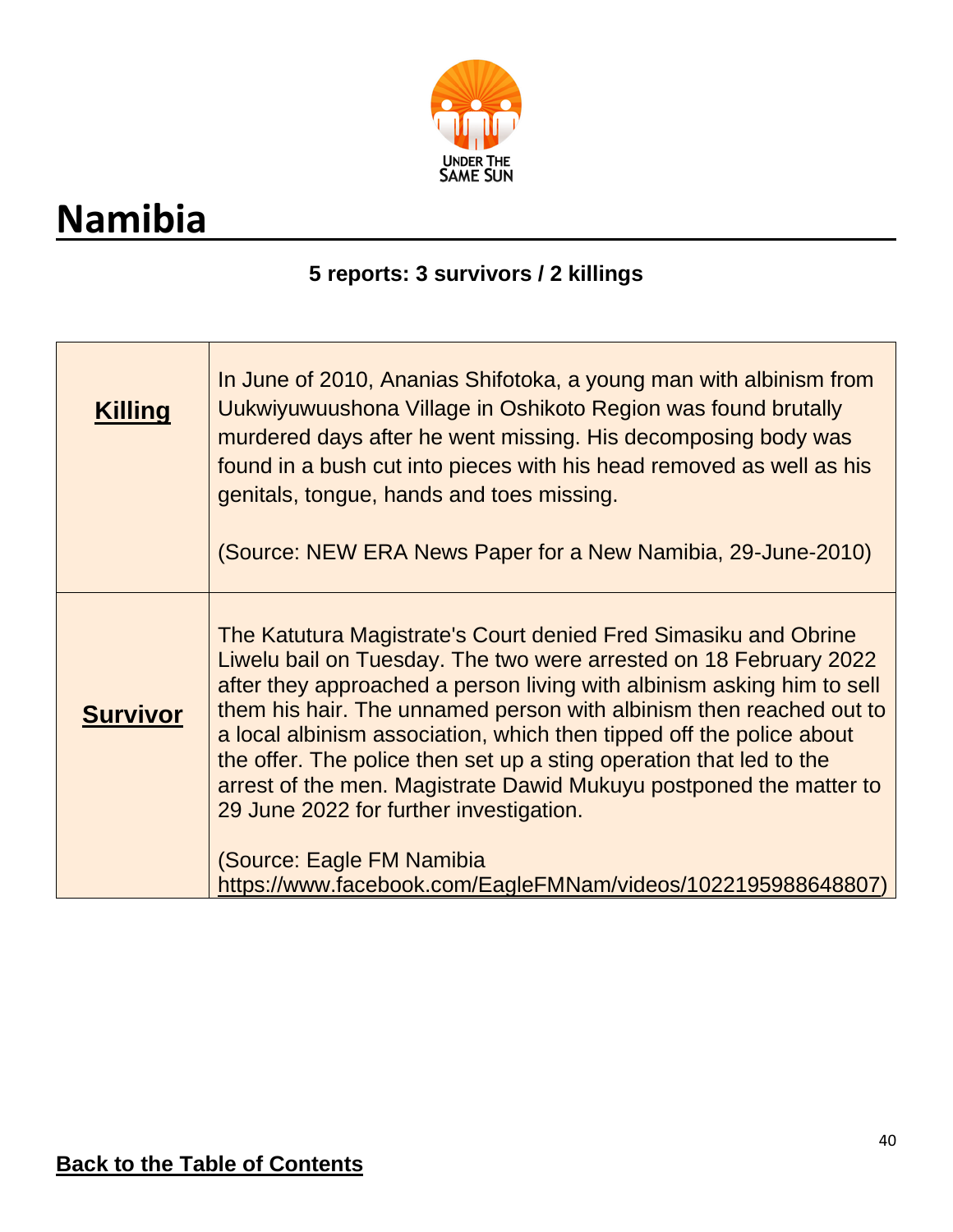

# <span id="page-40-0"></span>**Niger**

### **1 report: 1 missing**

| <b>Missing &amp;</b><br><b>Presumed Dead</b> | On the 17 <sup>th</sup> day of the 2012 Islamic month of Ramadan in<br>Niger (likely August 6, 2012) A young man born with<br>albinism in 1986 by the name of Seyni Hama went<br>missing in the ward of Dar es Salam in the capital city of<br>Niamey, Niger. He has not been seen since. On<br>September 13 & 20, 2014, Ms. Kadidjatou Moumouni,<br>leader and founder of the PWA association in Niger<br>interviewed the victims' family and neighbours to confirm<br>Seyni's disappearance. Both parties told her that the<br>abduction did in fact take place. At the time Seyni went<br>missing, his family reported the case to the Police who did<br>their investigation, but sadly were not able to find him.<br>Two of Seyni's brothers also have albinism. |
|----------------------------------------------|----------------------------------------------------------------------------------------------------------------------------------------------------------------------------------------------------------------------------------------------------------------------------------------------------------------------------------------------------------------------------------------------------------------------------------------------------------------------------------------------------------------------------------------------------------------------------------------------------------------------------------------------------------------------------------------------------------------------------------------------------------------------|
|                                              | (Source: On September 20, 2014, UTSS interviewed Ms.<br>Kadidjatou Moumouni, leader and founder of the PWA<br>group in Niger; ANAN Niger)                                                                                                                                                                                                                                                                                                                                                                                                                                                                                                                                                                                                                            |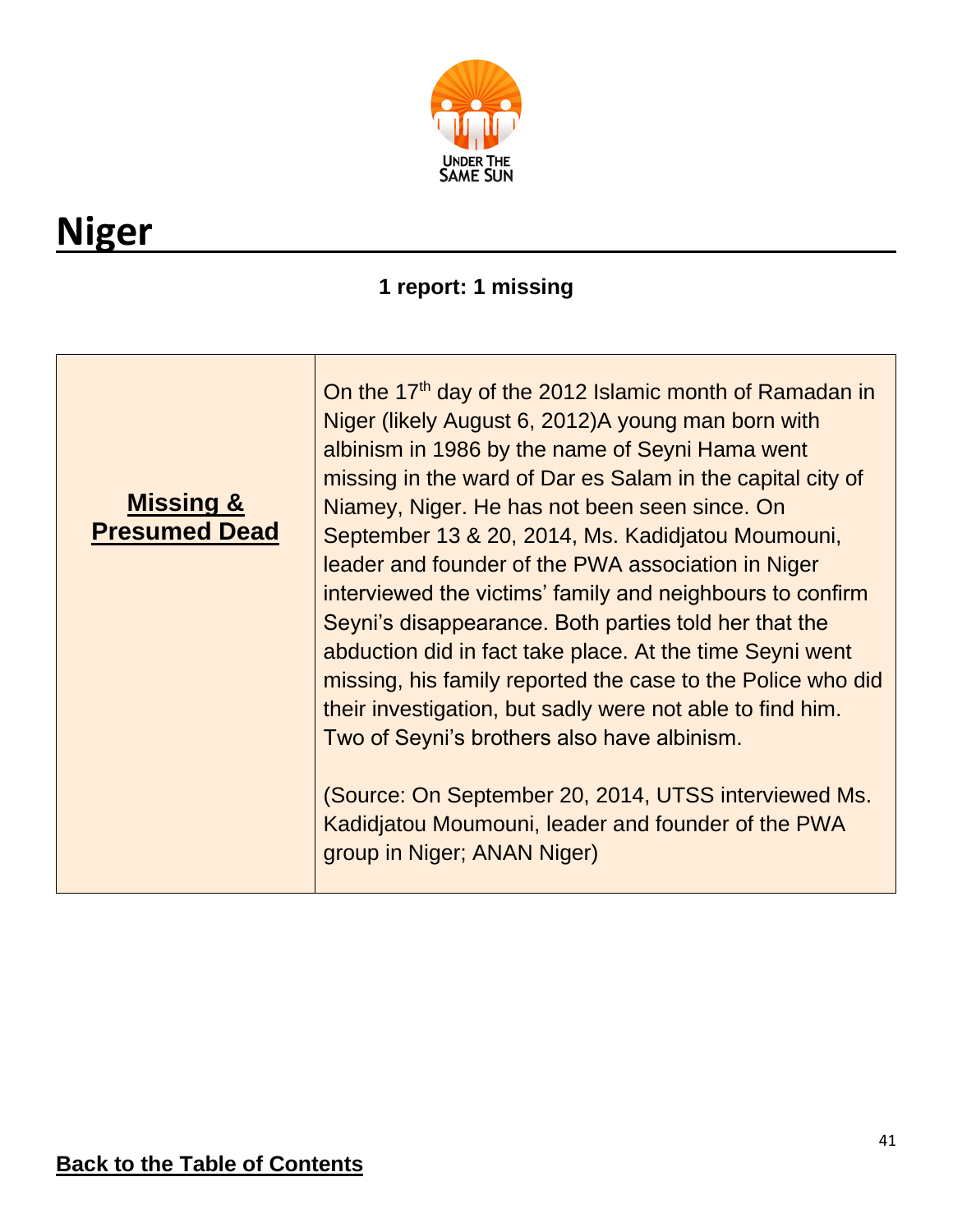

# <span id="page-41-0"></span>**Nigeria**

#### **13 reports: 4 killings / 1 missing / 5 asylums / 3 survivors**

| <b>Killing</b>  | In April of 2013, a woman with albinism was found dead with<br>some of her body organs missing at Okuta, a border town at<br>Baruten Local Government Area of Kwara State, Nigeria.<br>(Source: TheGuardian Nigeria, Friday, April 19, 2013, 19:32;<br>From Abiodun Fagbemi, Ilorin)                                                                                                                                                                                                                                                                                                                                                                                                                                                                                                                                                                                                                                                                                                                                                                                                                                                                                                                                                                                                                                                                                                                                                                                        |
|-----------------|-----------------------------------------------------------------------------------------------------------------------------------------------------------------------------------------------------------------------------------------------------------------------------------------------------------------------------------------------------------------------------------------------------------------------------------------------------------------------------------------------------------------------------------------------------------------------------------------------------------------------------------------------------------------------------------------------------------------------------------------------------------------------------------------------------------------------------------------------------------------------------------------------------------------------------------------------------------------------------------------------------------------------------------------------------------------------------------------------------------------------------------------------------------------------------------------------------------------------------------------------------------------------------------------------------------------------------------------------------------------------------------------------------------------------------------------------------------------------------|
| <b>Survivor</b> | On a Thursday morning in late January of 2016A 19-year-old<br>girl with albinism by the name of Joy Ehikioya (who has made<br>her story public) was kidnapped by, in her words, "a couple of<br>fanatics who wanted to turn her into a sacrifice in the name of<br>maniacal superstitions". This attack occurred near her home in<br>the community of Uromi (Esan North East local government<br>Benin), located in the Edo State of Nigeria. On that tragic day,<br>Joy was on her usual morning jog 2 blocks from her parents'<br>home when she was knocked to the ground, restrained and<br>carried to the trunk of a car by 3 unfamiliar men. From the trunk,<br>where she lay blindfolded with her hands and legs tied painfully<br>behind her back, she overheard 4 people in conversation.<br>When the blindfold was finally removed, Joy said she found<br>herself in a room filled with "different kinds of skeletons and idol<br>images and I knew what my parents have been running from<br>was finally about to happen. I couldn't control my tears I was<br>freaking out. I'm about to be used as a sacrifice to a deity god<br>that does not exist, a man-made god and for what purpose I<br>don't know. My thoughts were cut short when one of the men<br>said to me with a pleading face in Yoruba language that I<br>understood perfectly well "albina please let your head provide<br>for us lots of money. Do not allow us to suffer for the rest of our |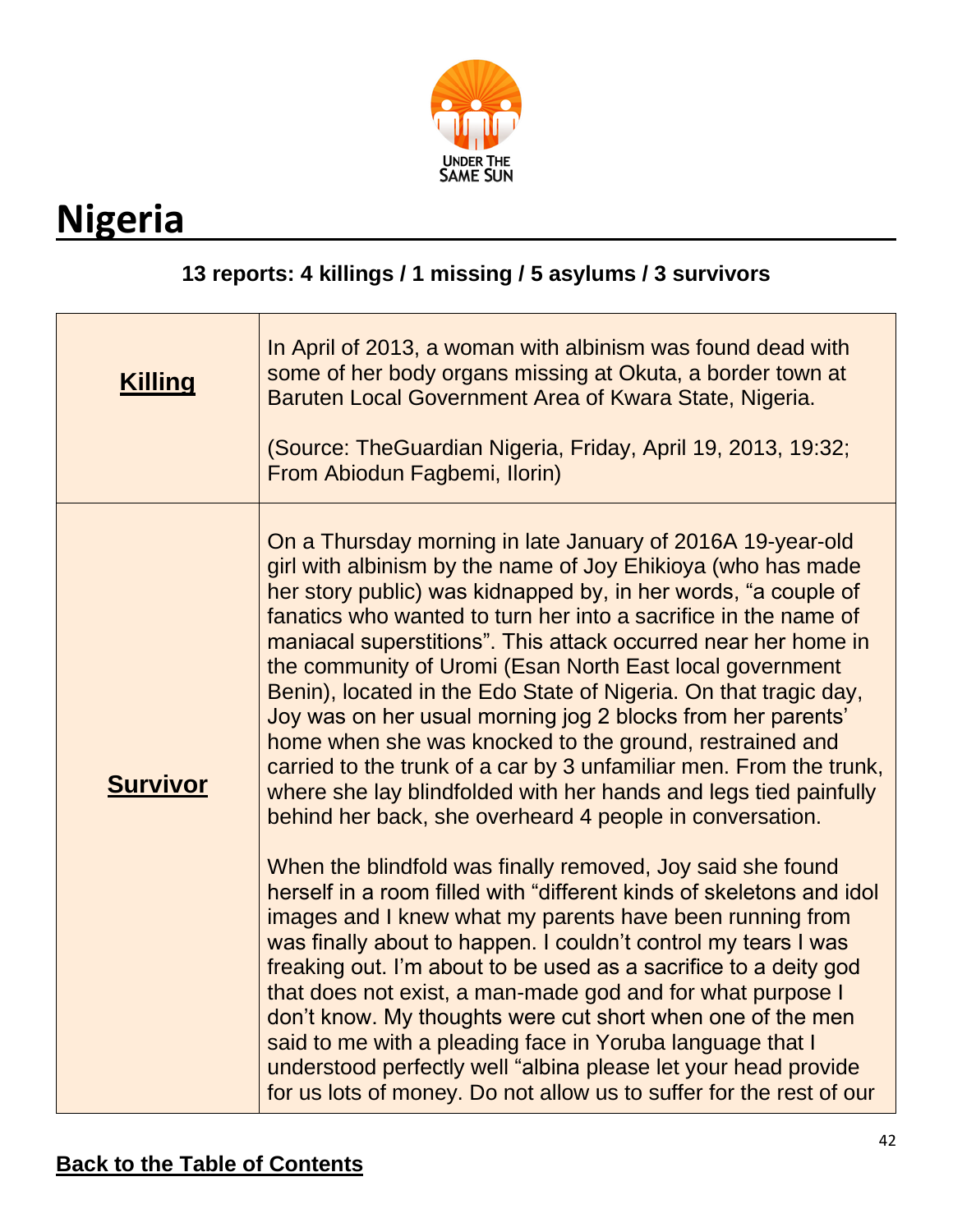

lives. Provide us with lots of money please." It was then that I realize I was going to be used for money making rituals and my tears increased."

Later that day Joy was brutally and repeatedly raped by two of the men, violently taking her God given virginity. "Before they left, they had used a white cloth to clean the blood on me and had carefully placed it in a calabash then tying me back up but this time not so tight. I slept and woke up to find an old man holding the same calabash and was saying some incantations barely looking at me. When he left, I knew I had to try and escape . . . It took me some time to loosen the ropes and reach a window. I discovered I was in an unfinished two-story building, 2 km away from the main road. The building was surrounded by bushes. I was so scared to jump but realized my life depended on it. I hit the ground painfully hard I discovered I'd landed on broken bottles. My knee, arm and ear were cut; I was hurting everywhere and soaked in blood. I prayed to God for strength and I kept moving, crawling, tumbling, fighting so hard to endure the pains and not make a sound.

At nightfall I arrived on the road, but no one would stop and eventually I passed out." Joy woke the following morning in a well-lit room to the face of a smiling woman who had dressed her wounds. She said her brother had found Joy laying on the "Soka" roadside in Ibadan and said they were now in Kano. Joy said her parents lived in Lagos state and the lady promised to take her home as soon as her brother got back. She was very relieved that she had narrowly escaped with her life from the witchcraft rituals that assaulted her because she had albinism.

**Little did Joy know that a whole new world of pain was about to unfold**, this time because she was a woman. When the kind woman's brother returned, the two of them argued fiercely after which the woman packed her bags and left, leaving Joy alone with him. He sold her into the sex trade where she was traded several times and finally ended up in Libya where, in

#### **Survivor**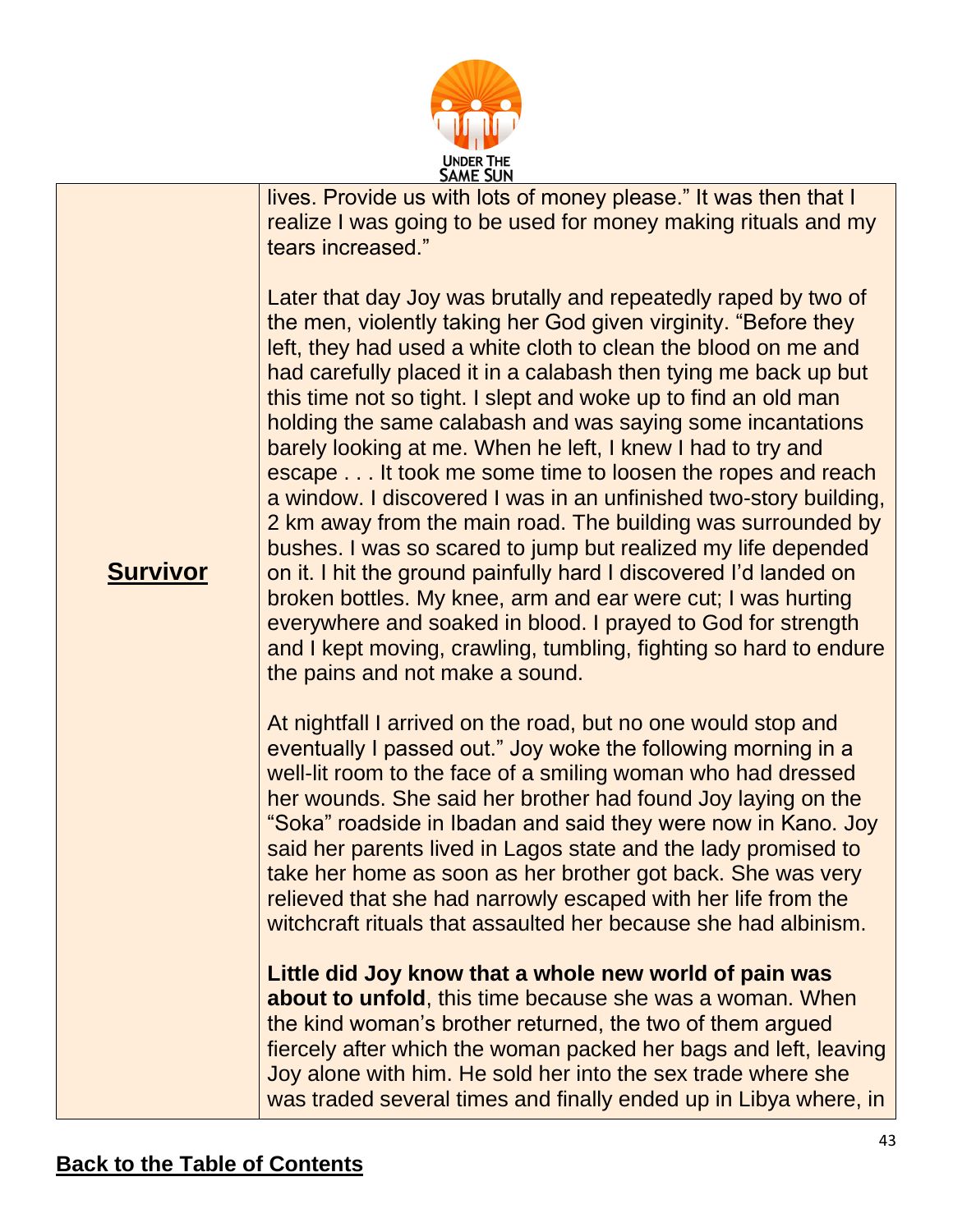

**Survivor** Joy's words: "A new chapter was opened, a chapter of random raping, a chapter of whippings and stabs, pain and breakdowns. These men had bought us for sexual pleasures and practical beatings. They came in and out of the room to have us whenever they wanted with little or no food and no hesitation to beat us when we hesitate to do as instructed. Even in days of my monthly periods my vagina got stuffed with baby wipes in order to hold the flow of blood because the men hate blood and they still do as they wish with us in these days. Words and writings cannot explain how terrible I felt being raped two or three times every day by different men at each time. I had prayed for death, but it wouldn't come." In the end, one of the captors approached Joy in deep remorse, pleading for forgiveness, and helped her escape by purchasing her passage on a boat for Italy. He said that when "I get to Italy I would be well treated and taken care of but I should make sure to explain to the people in Italy everything that had happened to me that they know what to do to help me. . . After two nights on the sea we were rescued by the Italia sea patrols. I arrived in Italy 31<sup>st</sup> day in July 2016." **After over six months of torture and trauma**, Joy was given medical care, a kind-hearted place to stay, a very good psychologist, Ingrid, and social assistant, Chiara, as well as a legal advisor for Commission. After some time in Italy she has contacted her family in Nigeria and is finally able to say "I am actually getting better and really do love my life despite the challenges. Now I am grateful [to] God and Italy for giving me an opportunity for a new better life here where I am totally and completely free from dangers. I feel absolutely protected now.

> (Source: AZZURA – *"Wishes couldn't come true"* was one of the finalist stories of the national diary contest DiMMi-Diari multimediali)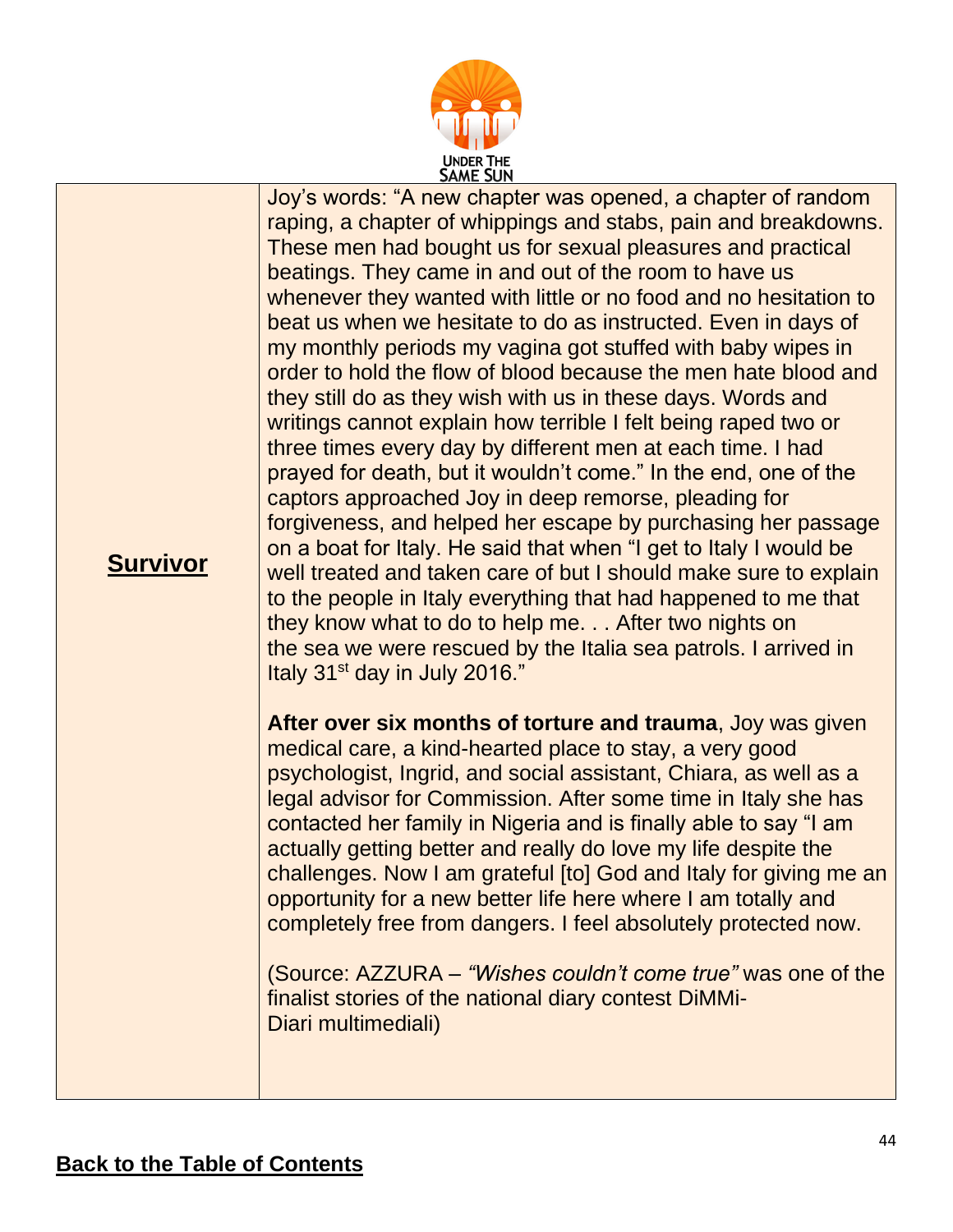

| <b>Missing</b> | In April 2013, a woman with albinism went missing according to<br>her relatives. She was a resident around Saw Mill area in the<br>city of Ilorin, Kwara State, Nigeria.<br>(Source: TheGuardian Nigeria, Friday, April 19, 2013, 19:32;<br>From Abiodun Fagbemi, Ilorin)                                                                                                                                                                                                                                                                               |
|----------------|---------------------------------------------------------------------------------------------------------------------------------------------------------------------------------------------------------------------------------------------------------------------------------------------------------------------------------------------------------------------------------------------------------------------------------------------------------------------------------------------------------------------------------------------------------|
|                | On February 13, 2017, a Judge in France recognizes refugee<br>status to a Nigerian man with albinism who was stigmatized and<br>a victim of persecutions in his homeland.                                                                                                                                                                                                                                                                                                                                                                               |
| <b>Asylum</b>  | (Source: COUR NATIONALE DU DROIT D'ASILE ; 14<br>février 2017; http://www.cnda.fr/Ressources-juridiques-et-<br>geopolitiques/Actualite-jurisprudentielle/Selection-de-decisions-<br>de-la-CNDA/Nigeria-le-juge-de-l-asile-reconnait-la-qualite-de-<br>refugie-a-un-demandeur-d-asile-stigmatise-et-victime-de-<br>persecutions-du-fait-de-son-appartenance-au-groupe-social-<br>des-albinos; Court's<br>decision: http://www.cnda.fr/content/download/91325/876093/ve<br>rsion/1/file/CNDA%2013%20février%202017%20M.%20E.%20n<br>°%2016017097%20C.pdf) |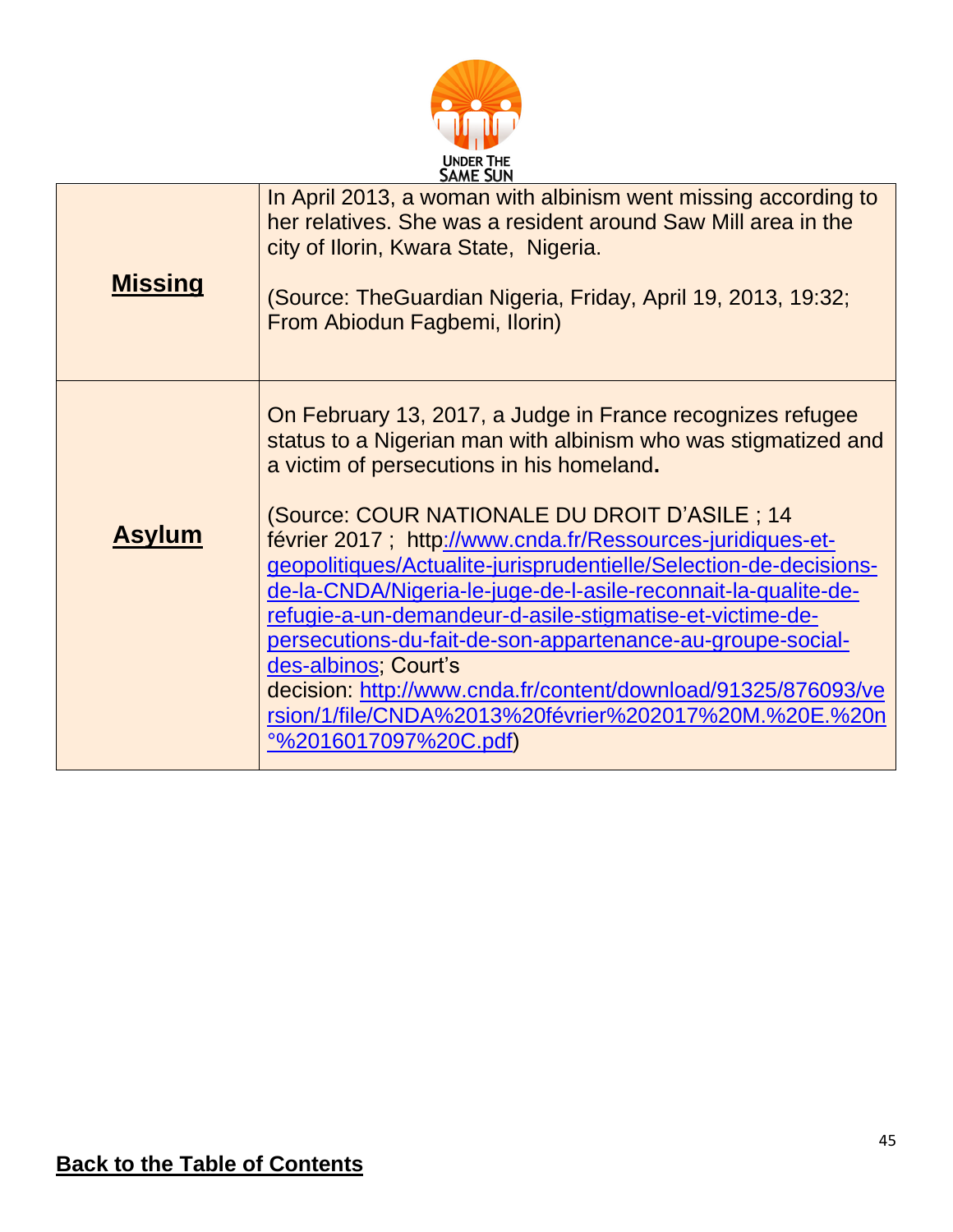

## <span id="page-45-0"></span>**Rwanda**

#### **1 report: 1 grave robbery**

| On July 2, 2013, authorities of the Macuba sector<br>in Nyamasheke district in Rwanda were notified that the grave<br>of Nyirahakuzimana Consolee, a woman with albinism buried<br>eight months earlier, had been found desecrated and<br>empty. Nyamasheke district mayor, Habyarimana Jean<br>Baptiste, confirmed the grave tampering. He noted that it was<br>difficult to determine who was behind the incidence, but that<br><b>Grave</b><br>the coffin and cloths of the deceased were found scattered<br><b>Desecration</b><br>about 700 meters from the grave.<br>(Source: Online media: Œil d'Afrique – Article published on<br>July 03, 2013 http://oeildafrique.com/le-cadavre-dun-albinos-<br>vole-au-rwanda/; IGIHE.com Published on 3-07-<br>2013 http://en.igihe.com/news/body-of-albino-stolen-<br>from-grave.html) |
|-------------------------------------------------------------------------------------------------------------------------------------------------------------------------------------------------------------------------------------------------------------------------------------------------------------------------------------------------------------------------------------------------------------------------------------------------------------------------------------------------------------------------------------------------------------------------------------------------------------------------------------------------------------------------------------------------------------------------------------------------------------------------------------------------------------------------------------|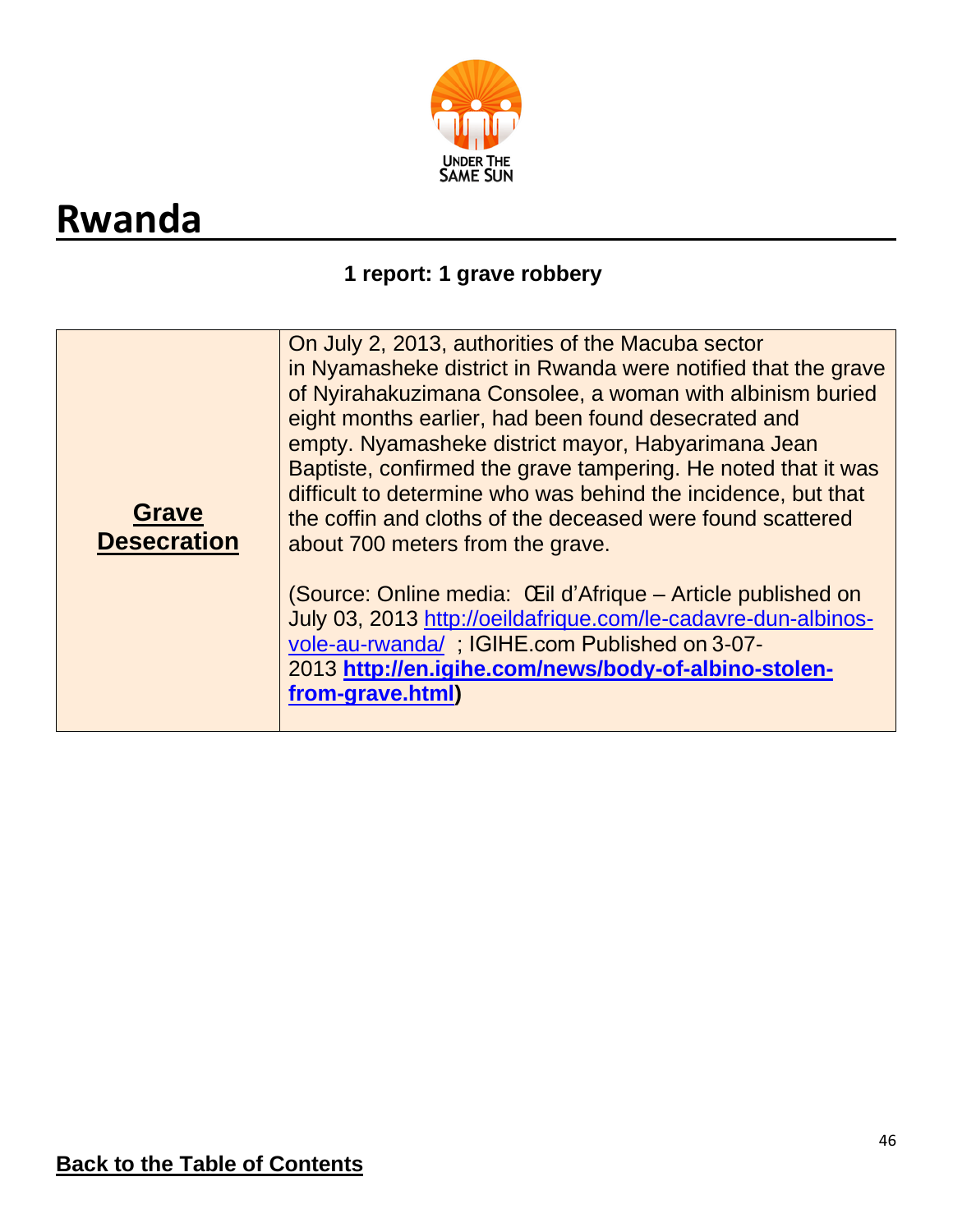

# <span id="page-46-0"></span>**Senegal**

#### **9 reports: 3 alleged killings / 4 survivors / 2 asylums**

| <b>Killing</b>  | Three unproven murders of people with albinism are<br>alleged to be linked to the March, 2012 elections in<br>Senegal. Several different sources have purported 1 killing<br>in 2012 and 2 killings in 2010. These charges<br>were actually made by President Abdoulaye Wade but<br>apparently not at the same time:<br>In 2012 during the electoral campaign, President<br>Abdoulaye said before the steering committee of his<br>own political party (the Senegalese Democratic Party<br>PDS): "Some people told me that Pape DIOP killed<br>a PWA they brought from Mali".<br>(Source - Article: "Another GRAVE revelation from<br>Wade", Wednesday, May 30,<br>2012, http://www.rewmi.com/ & Article: "MEETING OF<br>THE STEERING COMMITTEE OF THE PDS: Wade<br>accuses Pape Diop of killing an albino", Wednesday<br>May 30, 2012, http://www.walf-groupe.com/)<br>In July of 2010 Abdoulaye Wade accused the regime<br>of his predecessor Abdou DIOUF and his political<br>party, the Socialist Party (PS), "of the mysterious<br>deaths of two young female albinos whose<br>disappearance was never clarified".<br>(Source – WikiLeaks, December 17, 2010) |
|-----------------|--------------------------------------------------------------------------------------------------------------------------------------------------------------------------------------------------------------------------------------------------------------------------------------------------------------------------------------------------------------------------------------------------------------------------------------------------------------------------------------------------------------------------------------------------------------------------------------------------------------------------------------------------------------------------------------------------------------------------------------------------------------------------------------------------------------------------------------------------------------------------------------------------------------------------------------------------------------------------------------------------------------------------------------------------------------------------------------------------------------------------------------------------------------------|
| <b>Survivor</b> | On September 8, 2014, an 8-year-old boy with albinism by<br>the name of (name withheld) was fortunately released by<br>his kidnappers in Thies, a city located about 70 km East of<br>Dakar, the capital city of Senegal. Mohamed was on his<br>way home when accosted by occupants in a black 4x4 who                                                                                                                                                                                                                                                                                                                                                                                                                                                                                                                                                                                                                                                                                                                                                                                                                                                             |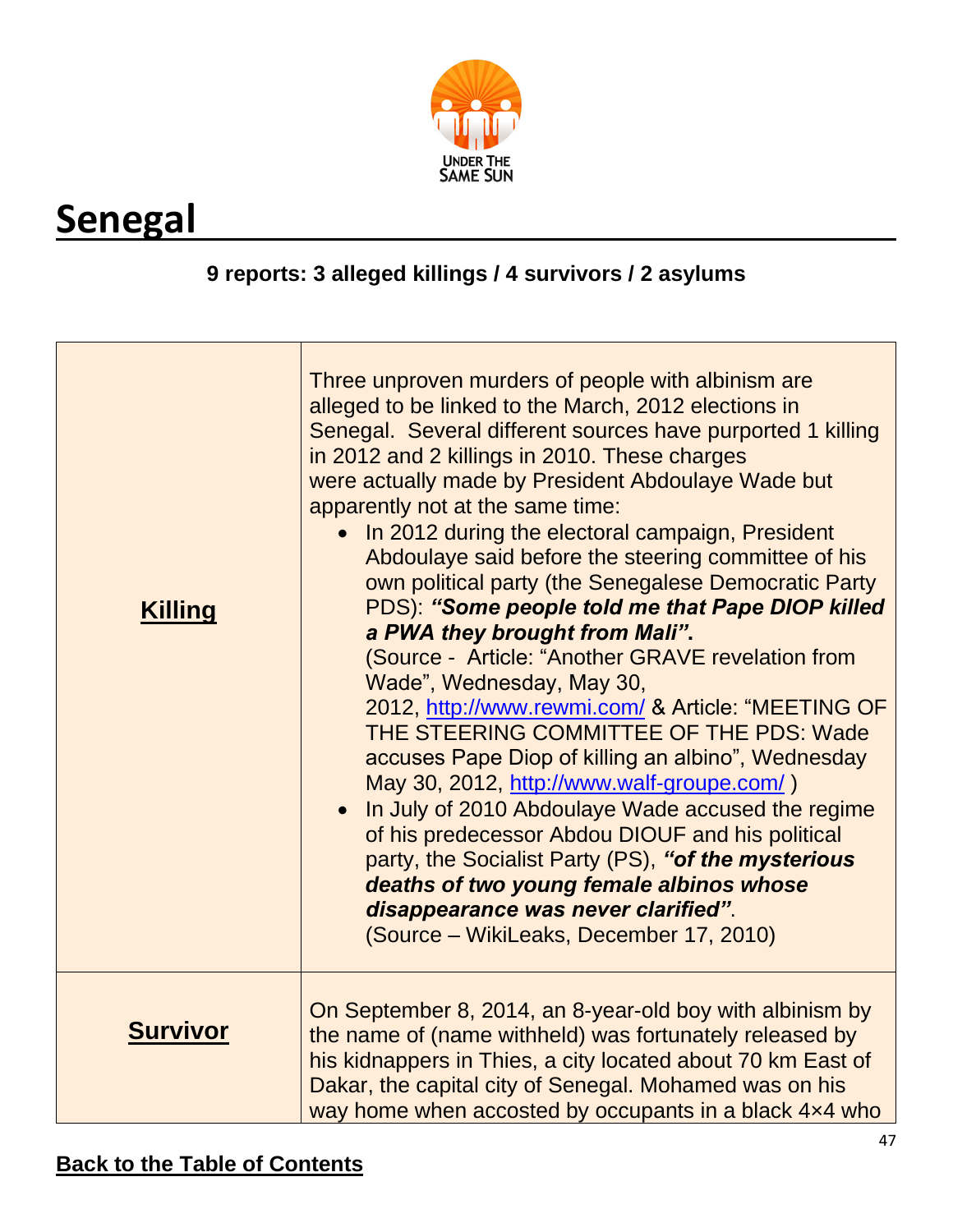

| <b>Survivor</b> | forced him into the vehicle and drove away. Providentially a<br>local-taxi driver witnessed the scene and gave chase while<br>raising the alarm. This alerted people near the vehicle and<br>the assailants ending up stopping and throwing the boy out.<br>Mohamed was then taken to his mother by the taxi driver. |
|-----------------|----------------------------------------------------------------------------------------------------------------------------------------------------------------------------------------------------------------------------------------------------------------------------------------------------------------------|
| <b>Asylum</b>   | On June 17, 2015, legal history was made yet again in the<br>USA when a man with albinism from Senegal (he wishes to<br>remain anonymous) who underwent severe persecution<br>due to his albinism was granted asylum in New York City,<br>New York.                                                                  |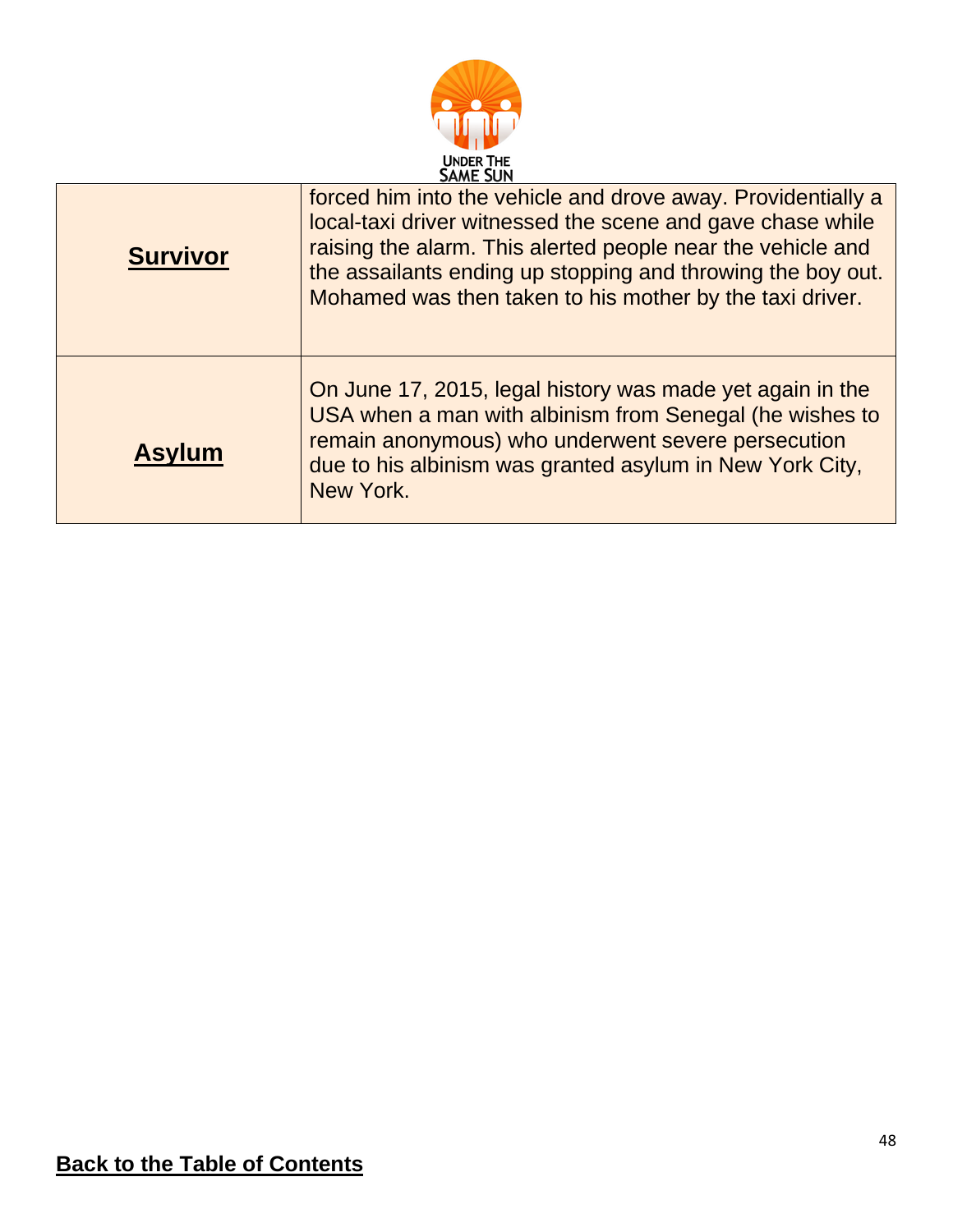

# <span id="page-48-0"></span>**South Africa**

#### **9 reports: 4 killings / 2 missing / 2 survivors / 1**

|                | On January 28, 2018, a 14 year old girl with albinism by the<br>name of Gabisile Simphiwe Shabani was abducted and later<br>killed in Hlalanikahle Township - Witbank Mpumalanga, South<br>Africa. The family woke up to the sound of commotion made by<br>three men breaking a window and entering at gun point to<br>abduct Gabisile.<br>They also took her 15-month-old nephew, Nkosikhona Ngwenya,<br>who did not have albinism but was allegedly mistaken for<br>another child from the same household who also has albinism.                                                                                                                                                                                                                                                                                                                           |
|----------------|--------------------------------------------------------------------------------------------------------------------------------------------------------------------------------------------------------------------------------------------------------------------------------------------------------------------------------------------------------------------------------------------------------------------------------------------------------------------------------------------------------------------------------------------------------------------------------------------------------------------------------------------------------------------------------------------------------------------------------------------------------------------------------------------------------------------------------------------------------------|
| <b>Killing</b> | Gabisile's young body was found 3 weeks later on February 21.<br>The remains indicated that she had been decapitated, with her<br>arms and private parts removed. The shallow grave was<br>discovered in Cullinan Pretoria which is about 81 km way from<br>her home.                                                                                                                                                                                                                                                                                                                                                                                                                                                                                                                                                                                        |
|                | The infant was discovered on the N4 highway with exact location<br>not disclosed. On February 20, 2018, Thokozani Msibi (32), a<br>traditional healer from Swaziland living in South Africa, was<br>arrested after police found a human head and other human body<br>parts at his home. He confessed to the brutal killing of the two<br>children and identified the location of the shallow grave. He<br>appeared in Witbank Magistrate's Court at which time he was<br>also applying for bail which Magistrate Darleen Venter denied.<br>The first court appearance was on February 21, 2018, where he<br>was remanded in custody with the second court appearance on<br>February 27, 2018. The next court date was on the 6 <sup>th</sup> of March,<br>2018, with investigations still ongoing since the other two<br>suspects have not been apprehended. |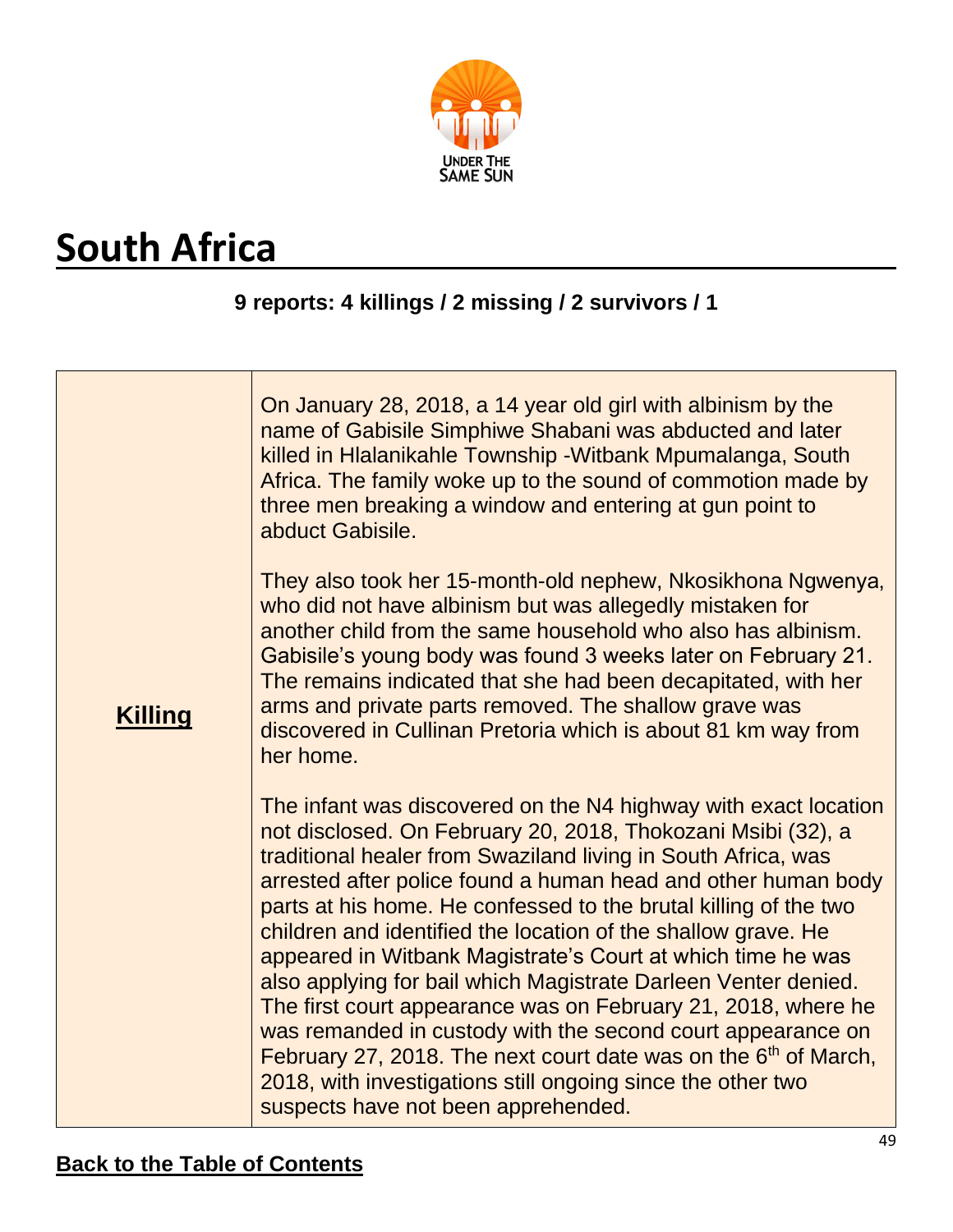| africa/50ncluding50/police-find-two-bodies-believed-to-be-linked-<br>children, one an albino, live in fear, February 24, 2018; by Balise<br>Mabona; https://citizen.co.za/news/south-africa/1833571/family-<br>of-murdered-mpumalanga-children-one-an-albino-live-in-fear/;<br>and IOL; WATCH: Human head, body parts found at murder,<br>March 6, 2018; ANA Reporter; https://www.iol.co.za/news/south-<br>africa/mpumalanga/watch-human-head-body-parts-found-at-<br>murder-accuseds-home-13626375; TimesLIVE; Horror as albino<br>africa/2018-03-15-horror-as-albino-corpses-body-parts-stolen/)                                                                            |
|--------------------------------------------------------------------------------------------------------------------------------------------------------------------------------------------------------------------------------------------------------------------------------------------------------------------------------------------------------------------------------------------------------------------------------------------------------------------------------------------------------------------------------------------------------------------------------------------------------------------------------------------------------------------------------|
| June 28, 2016, a 12-year-old boy with albinism went missing but<br>days later was found and survived an attempted sale for ritual<br>purposes in the little town of eManguzi in the northern province<br>Mozambique border. On July 6, 2016, SABC NEWS reported<br>The arrest resulted after the traditional healer she was trying to<br>sell the child to, James Mthembu, alerted the police and a trap<br>was set. Mthembu said that when the woman offered him the<br>children, he played along, before going to the Child Protection<br>and Sexual Offences Investigations Unit at Jozini, which set up a<br>sting operation with detectives from Richards Bay. Mthembu is |
| corpse's body parts stolen; 15 March 2018; BY KGAUGELO                                                                                                                                                                                                                                                                                                                                                                                                                                                                                                                                                                                                                         |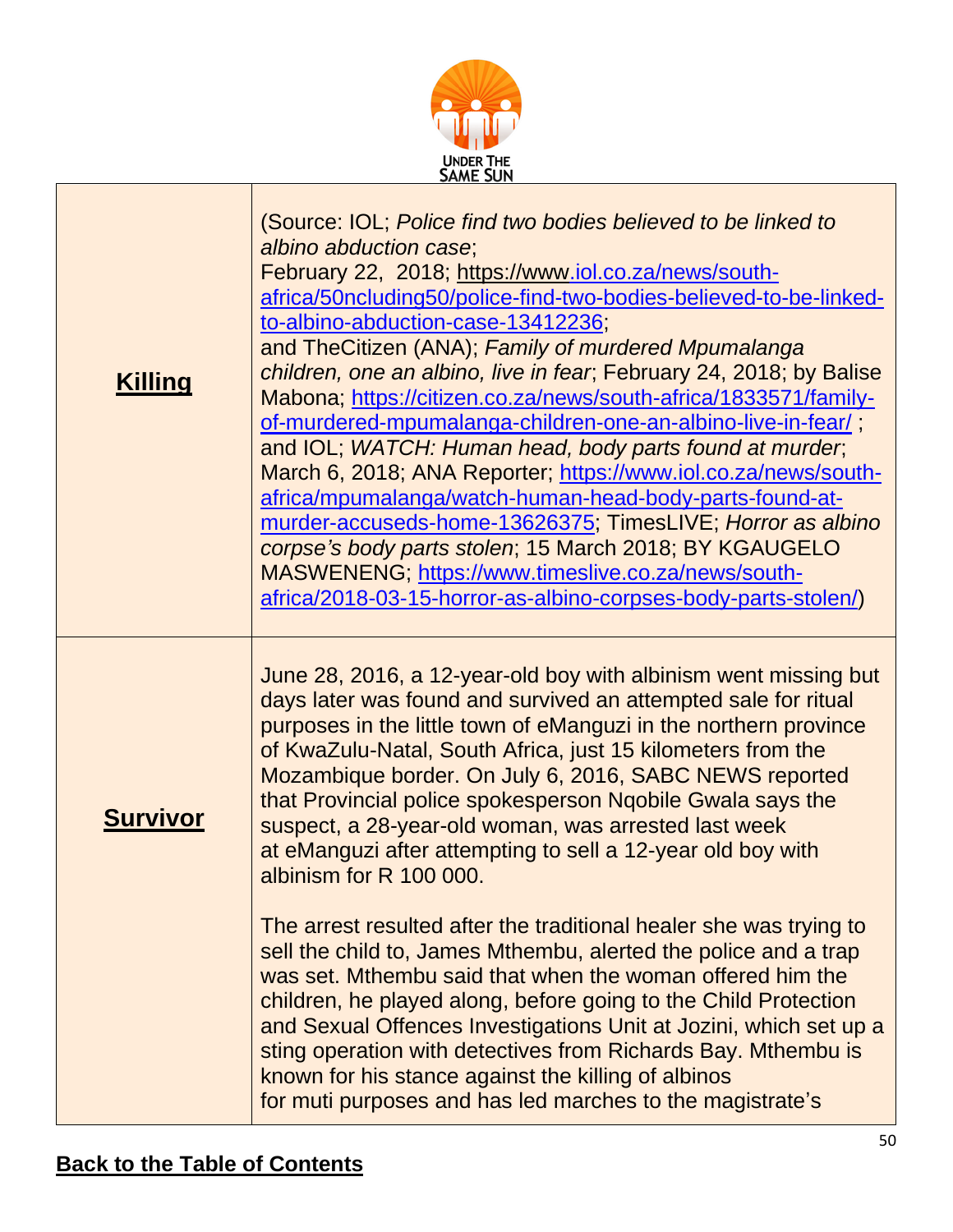

|                   | <b>SAME SUN</b>                                                                                                                                                                                                                                                                                                                                                                                                                                                                                                                                                                                                                                                                                                                                                                                             |
|-------------------|-------------------------------------------------------------------------------------------------------------------------------------------------------------------------------------------------------------------------------------------------------------------------------------------------------------------------------------------------------------------------------------------------------------------------------------------------------------------------------------------------------------------------------------------------------------------------------------------------------------------------------------------------------------------------------------------------------------------------------------------------------------------------------------------------------------|
|                   | courts. The suspect's attempts for bail have been denied<br>in Ubombo Magistrate's Court, and she is still in custody. The<br>little boy has been reunited with his family and is receiving<br>counselling.                                                                                                                                                                                                                                                                                                                                                                                                                                                                                                                                                                                                 |
| <b>Survivor</b>   | (Source: SABC NEWS; Woman jailed for trying to sell a child<br>with albinism; July 6,<br>2016; http://www.sabc.co.za/news/a/f92df9004d640599ae01ee4<br>b5facb1b5/Woman-jailed-for-trying-to-sell-a-child-with-albinism-<br>20160706; iolNews: Can I sell you an albino child?; July 9, 2016;<br>by Staff Reporter; http://www.iol.co.za/news/crime-courts/can-i-<br>sell-you-an-albino-child-2043617; News24: Praise after one<br>albino child saved, but second still missing; by Sabelo Nsele;<br>July 7, 2016; http://www.news24.com/SouthAfrica/News/praise-<br>after-one-albino-child-saved-second-still-missing-20160706, This<br>attack was confirmed on July 27, 2016, by the office of<br>Commissioner Nomasonto G. Mazibuko, National Director of the<br><b>Albinism Society of South Africa)</b> |
| <u>Kidnapping</u> | A 4 year old boy with albinism by the name of<br>Maneliswa Ntombela, also known as Mlungu, was kidnapped<br>and is still missing from Port Dunford near Richards<br>Bay, Mkhoboza at eSikhaleni, outside eMpangeni in the north of<br>the KwaZulu-Natal province in South Africa. The family says that<br>Mlungu was playing with his cousin at a church several meters<br>from his home. The victim's cousin told Mlungu's<br>mother, Qhaphi Ntombela, that two men abducted him and they<br>also referred to him by name.                                                                                                                                                                                                                                                                                 |
|                   | On Friday police arrested a 28-year-old woman<br>in Emanguzi while looking for Mlungu saying their investigation<br>revealed the woman had been arranging to sell another child<br>with albinism in the area for R100 000 to a local traditional<br>healer. They suspect she may also be involved with Mlungu's<br>disappearance. His mother is pleased with the latest<br>development in the case saying "I hadn't heard of the arrest from                                                                                                                                                                                                                                                                                                                                                                |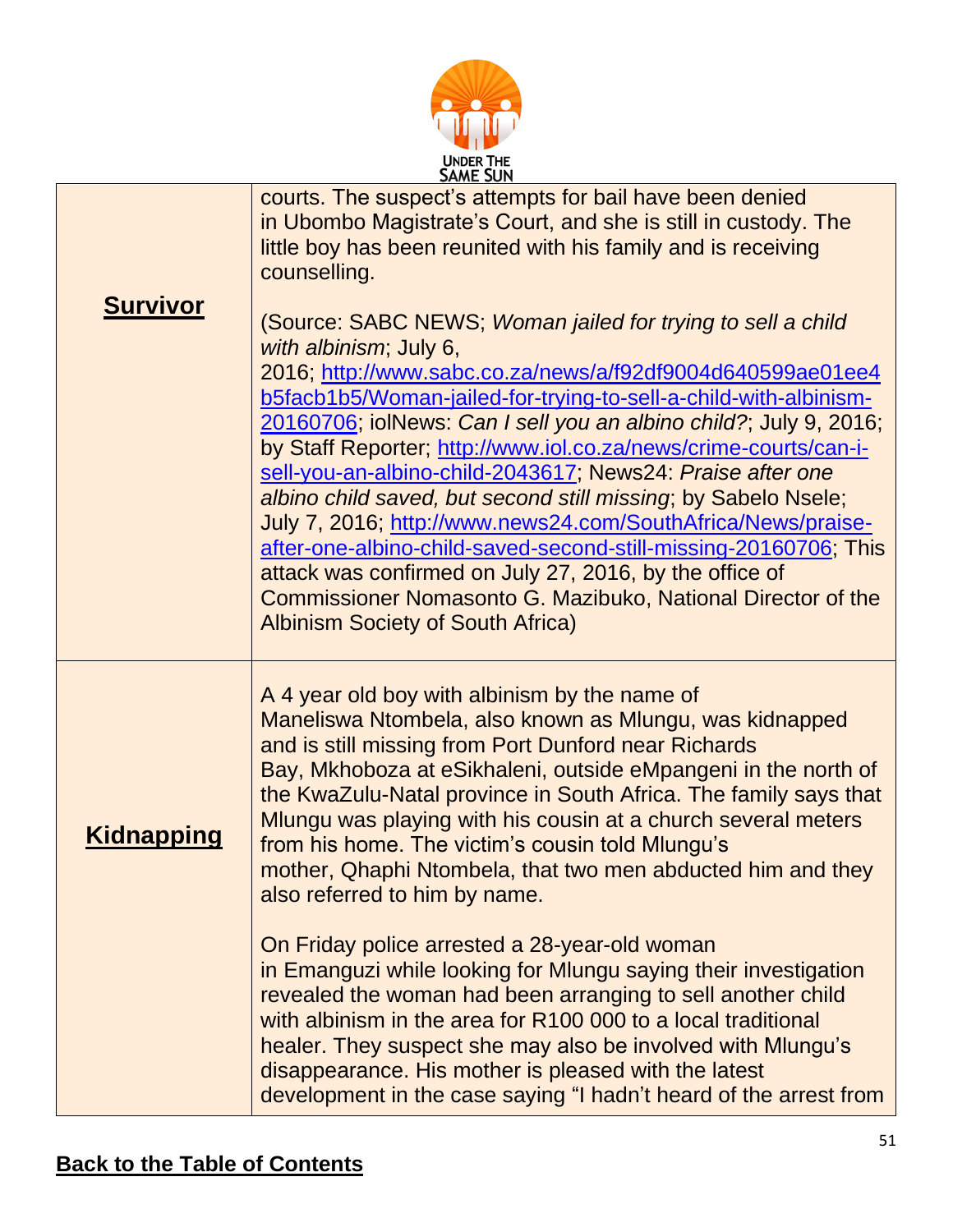

|                   | <b>SAME SUN</b>                                                                                                                                                                                                                                                                                                                                                                                                                                                                                                                                                                                                                                                                                                                                                                                                    |
|-------------------|--------------------------------------------------------------------------------------------------------------------------------------------------------------------------------------------------------------------------------------------------------------------------------------------------------------------------------------------------------------------------------------------------------------------------------------------------------------------------------------------------------------------------------------------------------------------------------------------------------------------------------------------------------------------------------------------------------------------------------------------------------------------------------------------------------------------|
|                   | police. I've no words to describe how I feel about the arrest but I<br>haven't lost hope and I won't ever lose hope". As of July 27,<br>2016, police are still busy following leads but little Mlungu is still<br>missing. The Albinism Society of South Africa is also monitoring<br>this case and we will keep UTSS informed.                                                                                                                                                                                                                                                                                                                                                                                                                                                                                    |
| <b>Kidnapping</b> | (Source: RadioVoP: Shock As Albino Boy Kidnapped In South<br>Africa's KZN; June 27,<br>2016; http://www.radiovop.com/index.php/africans-news/14008-<br>shock-as-albino-boy-kidnapped-in-south-africa-s-<br>kzn.html & ECRnews: Mother's last hope to find<br>missing Esikhawini boy: July 6, 2016; by Anelisa<br>Kubheka; https://www.ecr.co.za/news-sport/news/mothers-last-<br>hope-find-missing-esikhawini-boy/; News24: Praise after one<br>albino child saved, but second still missing; by Sabelo Nsele;<br>July 7, 2016; http://www.news24.com/SouthAfrica/News/praise-<br>after-one-albino-child-saved-second-still-missing-<br>20160706; iolNews: Can I sell you an albino child?; July 9, 2016;<br>by Staff Reporter; http://www.iol.co.za/news/crime-courts/can-i-<br>sell-you-an-albino-child-2043617) |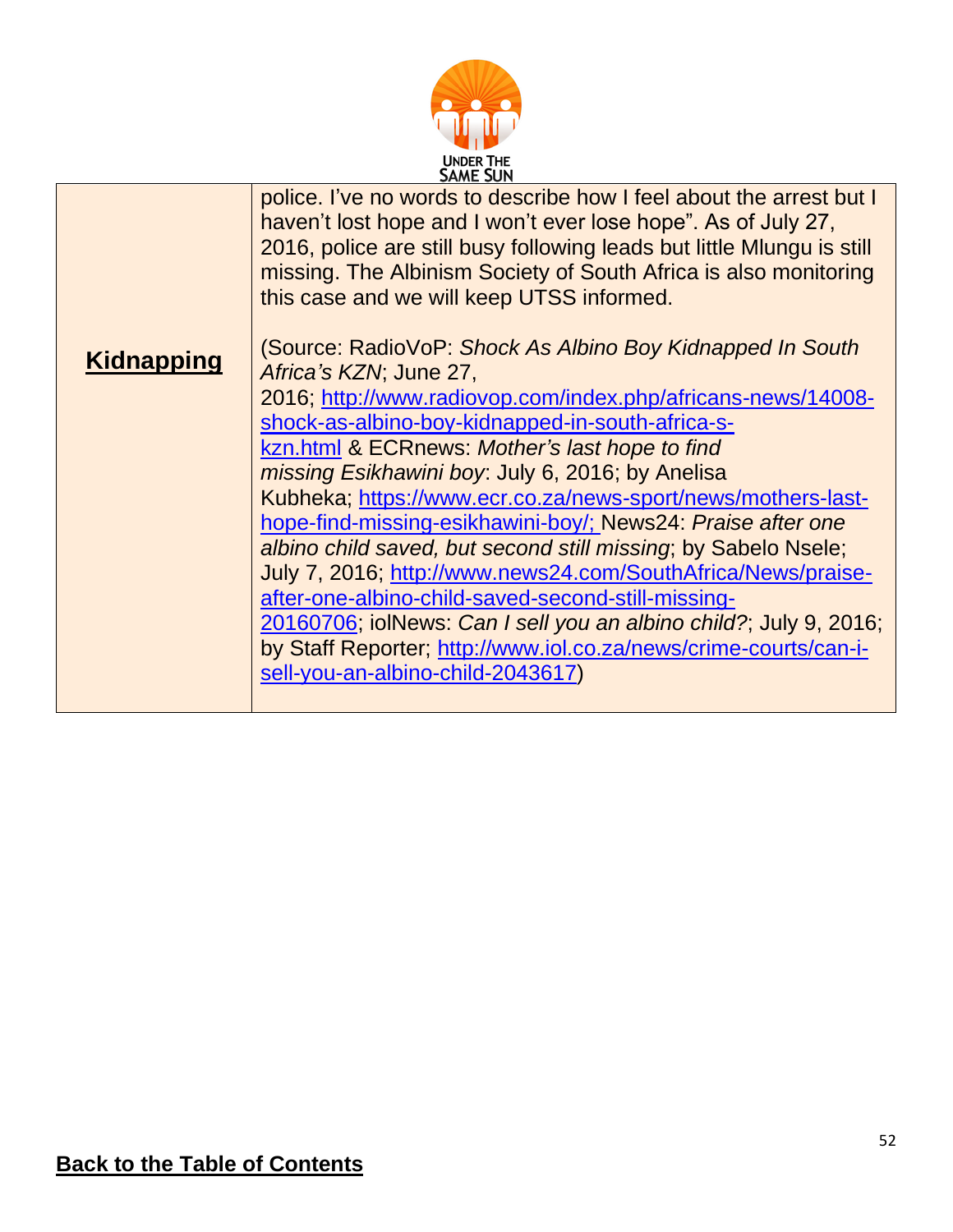

# <span id="page-52-0"></span>**Swaziland (Eswatini)**

#### **12 reports: 4 killings / 8 survivors**

| <b>Killings</b> | In May of 2016, in Nkoyoyo, Swaziland, a man with albinism by<br>the name of Sipho Mahlalela was murdered by his wife, Pinky<br>Zikalala. She hired 2 men to kill her husband and then tried to<br>sell his corpse to a traditional healer (name withheld) who<br>allegedly entered into an agreement with her. He is now the<br>subject of intense police investigation. The wife along<br>with the two men have since been arrested and charged for the<br>murder. Prior to their arrest, Pinky Zikalala took the traditional<br>healer to see the corpse at which time she asked to be paid for<br>keeping her end of the agreement. The traditional healer is said<br>to have backed out of the deal because he wanted Mahlalela to<br>be brought to him alive since he needed the blood of a person<br>with albinism for ritual purposes.<br>(Source: TIMES OF SWAZILAND; WIFE ACCUSED OF<br>SELLING ALBINO'S CORPSE TO INYANGA; May 27, 2016;<br><b>BY THEMBINKOSI</b><br>MAVIMBELA; http://www.times.co.sz/news/108061-wife-<br>accused-of-selling-albino%E2%80%99s-corpse-to-<br>inyanga.html) |
|-----------------|--------------------------------------------------------------------------------------------------------------------------------------------------------------------------------------------------------------------------------------------------------------------------------------------------------------------------------------------------------------------------------------------------------------------------------------------------------------------------------------------------------------------------------------------------------------------------------------------------------------------------------------------------------------------------------------------------------------------------------------------------------------------------------------------------------------------------------------------------------------------------------------------------------------------------------------------------------------------------------------------------------------------------------------------------------------------------------------------------------|
|                 |                                                                                                                                                                                                                                                                                                                                                                                                                                                                                                                                                                                                                                                                                                                                                                                                                                                                                                                                                                                                                                                                                                        |
| <b>Survivor</b> | On November 25, 2019, a 3-year-old girl with albinism and her<br>mother narrowly escaped a dangerous encounter in the<br>Southern part of the Lubombo region in Eswatini after unknown<br>men arrived at their home demanding the child with albinism.<br>Fortunately, the mother and child were not home at the time.                                                                                                                                                                                                                                                                                                                                                                                                                                                                                                                                                                                                                                                                                                                                                                                 |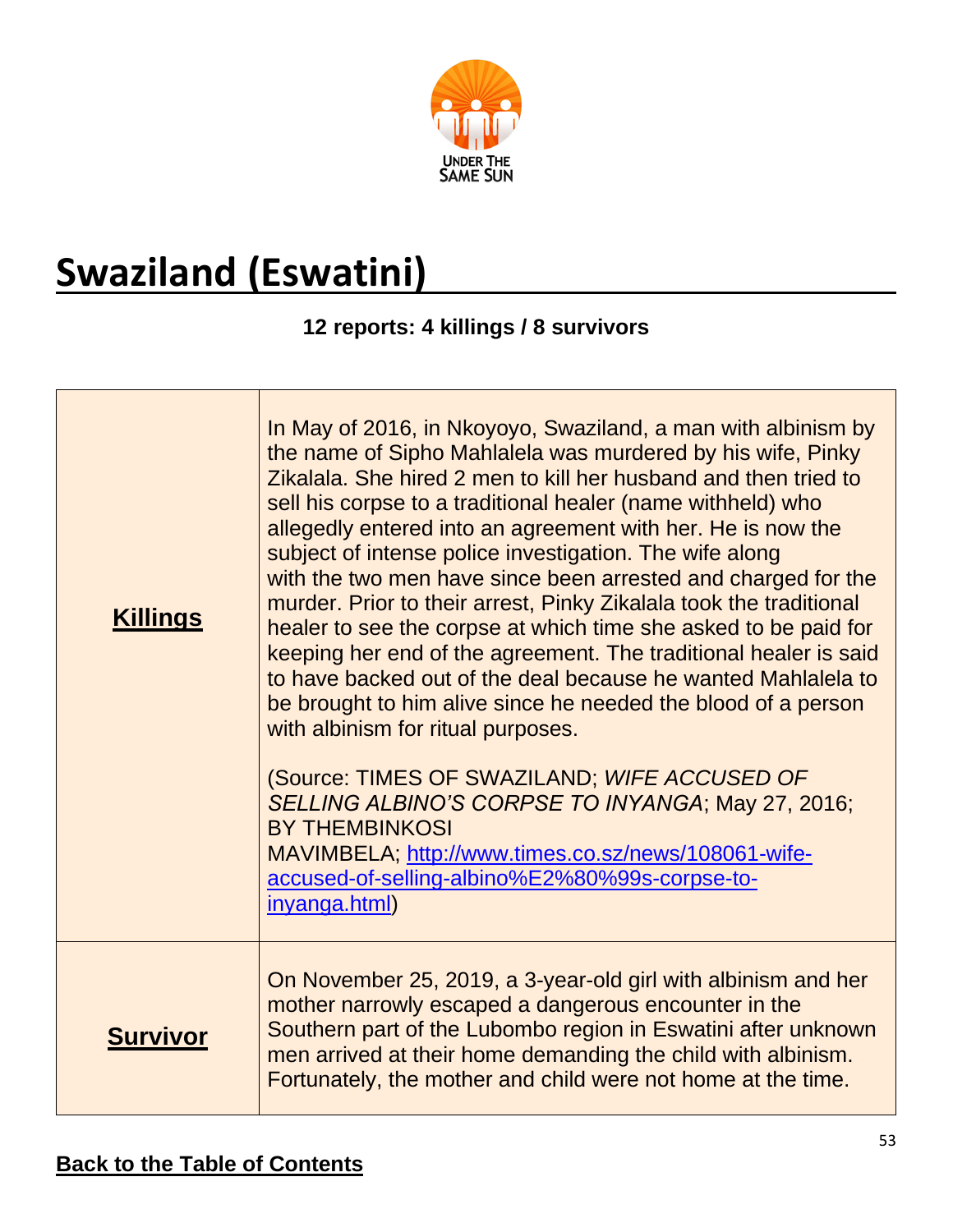

|                 | They are now in hiding and the matter has been reported to the<br>police and it is under investigation.                                                                                                                                                      |
|-----------------|--------------------------------------------------------------------------------------------------------------------------------------------------------------------------------------------------------------------------------------------------------------|
| <b>Survivor</b> | (Source: On February 2, 2020, Phillemon Gama, President of<br>Swaziland Association of Persons with Albinism - SAPA, issued<br>a Facetime report of the incident to IK Ero, Independent Expert<br>of the UN Mandate, who forwarded the information to UTSS.) |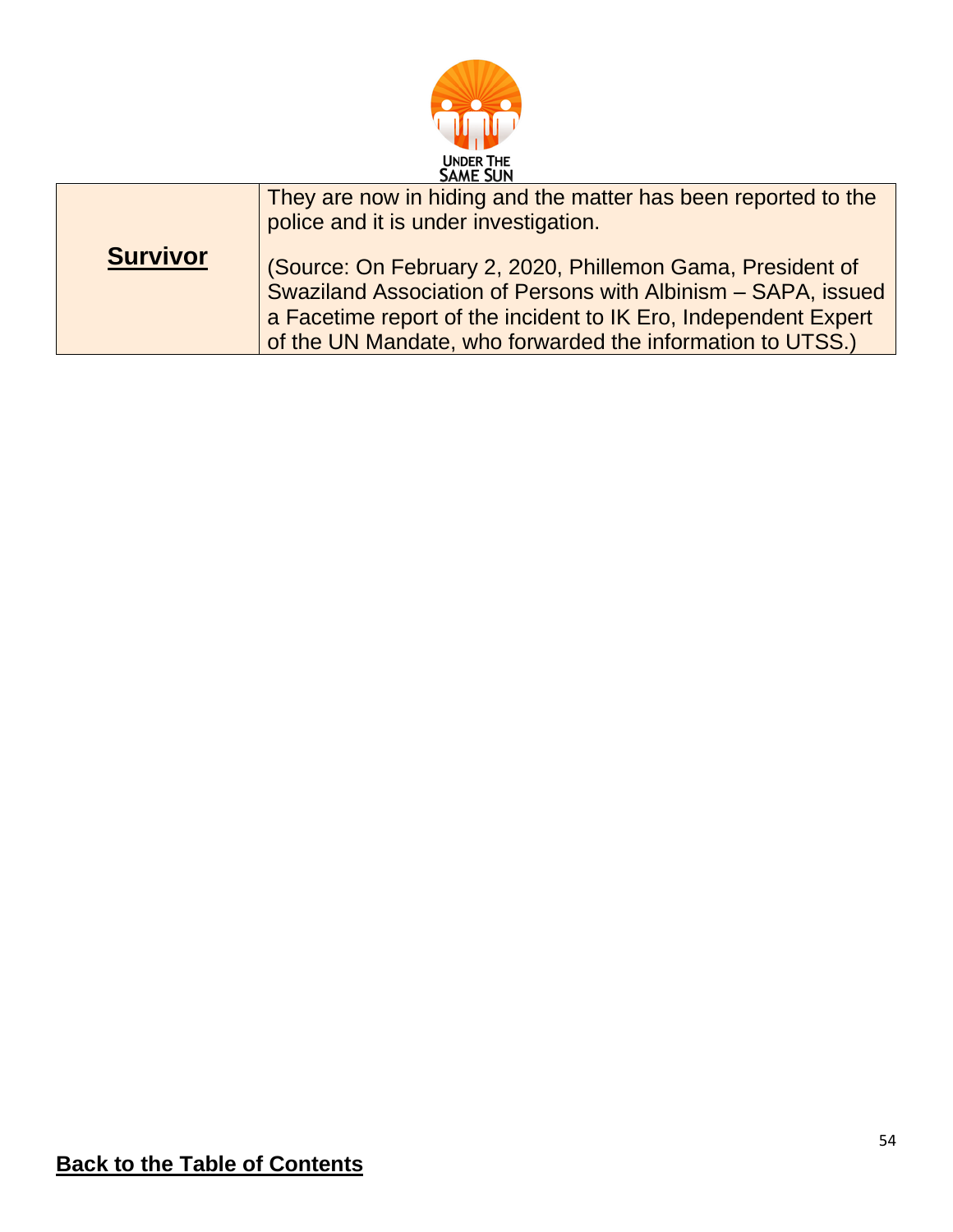

## <span id="page-54-0"></span>**Tanzania**

#### **204 reports**

### **77 killings; 97 survivors; 1 missing, 26 grave desecrations; 3 asylums**

**\****All Tanzanian information on killings and attacks are gathered by UTSS through its field work and research; reports from victim's families and police reports in Tanzania.*

| <b>Killing</b> | On May 3 or 4, 2021, a young boy with albinism, between the<br>age 5 and 6 whose name and residence are unknown, was<br>brutally mutilated and his remains discovered by villagers in<br>the bushes of a rural area near a pond in Usadala sub-village<br>of Utemini village, Ndono Ward in Uyui District of Tabora<br>Region, in Western Tanzania. According to witnesses at the<br>scene, the body was found with removed arms, as well as<br>both eyes, his left ear and genitals. Village leaders sent this<br>report to the Uyui District Police Station Uyui between noon<br>and 1.00 pm and the police arrived at around 3.00pm to<br>examine the body and take photos. The reports from the<br>villagers, the doctor, and the Head of the District Criminal<br>Investigation Department confirmed that the mutilated body<br>was that of a child with albinism. |
|----------------|-------------------------------------------------------------------------------------------------------------------------------------------------------------------------------------------------------------------------------------------------------------------------------------------------------------------------------------------------------------------------------------------------------------------------------------------------------------------------------------------------------------------------------------------------------------------------------------------------------------------------------------------------------------------------------------------------------------------------------------------------------------------------------------------------------------------------------------------------------------------------|
|                | The witnesses' reports confirmed that the deceased was<br>murdered elsewhere, and the body was dumped<br>in Usadala sub-village. The body of the deceased is thought<br>to have been at the crime scene for about two or three days<br>based on the state of decomposition. Maybe this was the<br>reason why the police did not take the body and preserve it<br>for further investigation. Both police and villagers confirmed<br>that the victim was not from the Utemini village<br>and neighbouring villages, since the Ward Executive Officer                                                                                                                                                                                                                                                                                                                      |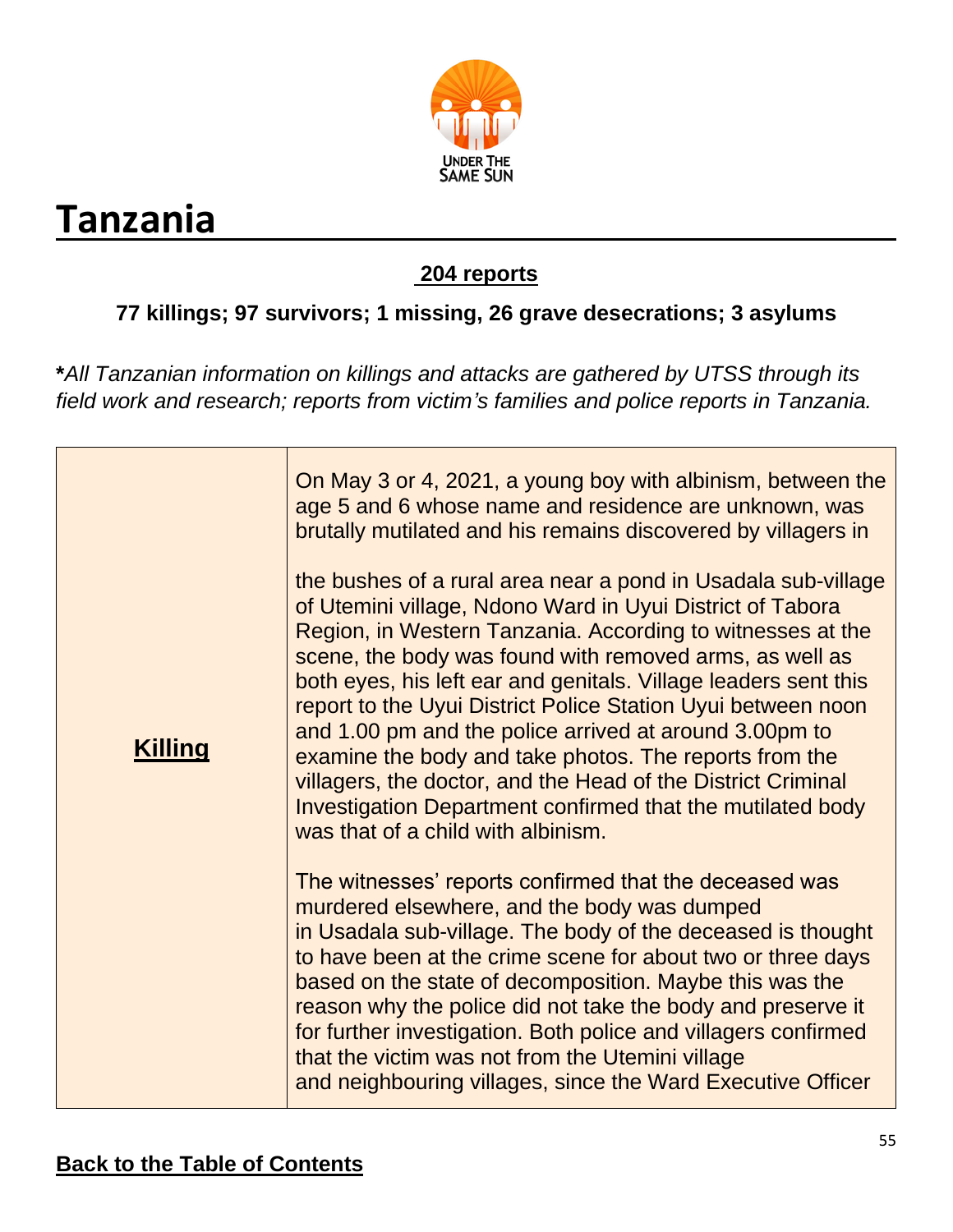

| <b>SAME SUN</b>         |                                                                                                                                                                                                                                                                                                                                                                                                                                                                                                                                  |
|-------------------------|----------------------------------------------------------------------------------------------------------------------------------------------------------------------------------------------------------------------------------------------------------------------------------------------------------------------------------------------------------------------------------------------------------------------------------------------------------------------------------------------------------------------------------|
|                         | inspected eight villages of his Ward and did not find any<br>family that had lost a child with albinism.                                                                                                                                                                                                                                                                                                                                                                                                                         |
| <u>Killing</u>          | Sadly, the report of this incident was not revealed to the<br>public. The Regional Authorities have decided to remain<br>silent on this inhumane act so far. The Legal and Human<br>Rights Centre believes it is very crucial for the police to<br>inform the public about the incident. Concealing this<br>information from the public could be a major reason why<br>parents or relatives have not come out in public searching for<br>their lost child. To date, nobody is in police custody in<br>relation to this incident. |
|                         | (Sources: On May 6, 2021, and following, Ms.<br>Vicky Ntetema made theinitial reports, On May 17, 2021, The<br><b>LEGAL AND HUMAN RIGHTS CENTRE made their official</b><br>Press Release, Dar Es Salaam, TANZANIA)                                                                                                                                                                                                                                                                                                               |
| <u>Survivor</u>         | On April 25, 2022, Mohamed Rajabu was attacked by<br>unknown assailants who had the intention to mutilate his<br>arm. Due to commotion caused by his friends who were<br>nearby, the criminals ended up injuring part of his hand,<br>causing him severe pain and then disappeared.                                                                                                                                                                                                                                              |
| <b>Survivor of Rape</b> | On October 20, 2017, a thirty year old woman with albinism<br>(name withheld) survived an attempted rape by<br>Bundala Luhende, age 20, at around 11:00 AM at her<br>parents' house in Mhunze Village, Kishapu District,<br>Shinyanga Region, northwestern Tanzania. That day the<br>victim was home alone when the perpetrator, who was<br>unknown to them and not from their neighbourhood, arrived<br>at the door claiming to be hungry and in need of food.<br>When she told him that there was no food in the house he      |
|                         | proceeded to offer her money in exchange for                                                                                                                                                                                                                                                                                                                                                                                                                                                                                     |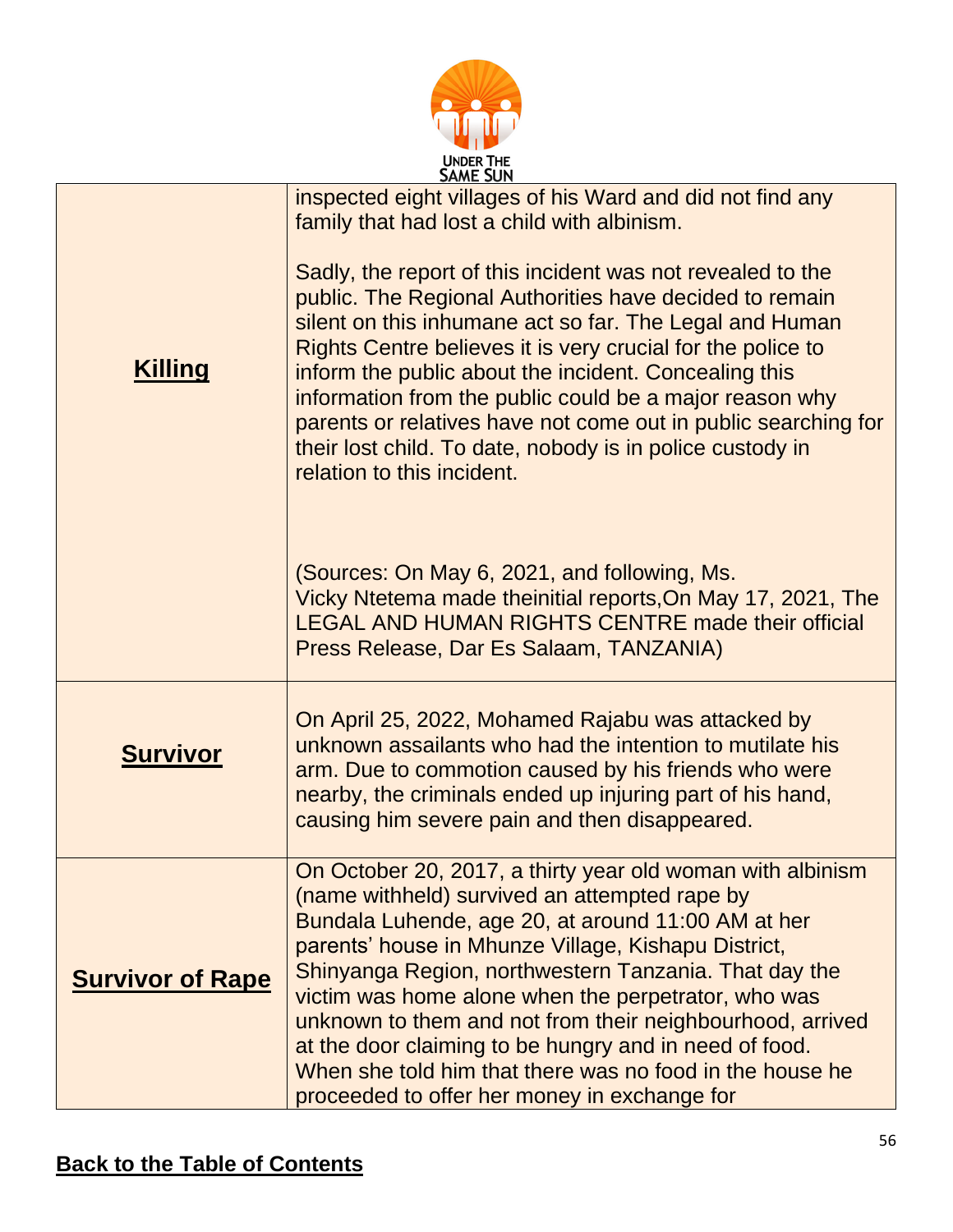

| <b>Survivor of Rape</b> | sexual favours. She declined and asked him to leave, at<br>which time the man started forcing himself on her. Zainabu<br>began to scream and a neighbour came to her rescue. The<br>criminal escaped but was chased down by villagers, captured<br>and handed over to the police. The perpetrator is now in<br>custody at Kishapu Police Station waiting to be arraigned in<br>court on November 07, 2017. While the victim survived and<br>is safe and in the care of her parents, she is frightened and<br>psychologically affected by the whole ordeal! The UTSS First<br>Response Team has asked the Kishapu District<br>Commissioner to ensure that she gets proper counseling and<br>sent to a Vocational Training Centre where she can do<br>something that would generate income instead of staying at<br>home in isolation. They also asked the Community<br>Development Officer to link her with a women's self-help<br>group.<br>(Source: Initial report on October 25, 2017, from partners in<br>the Kagera Region and the Tanzania Albinism Society (TAS)<br>in Simiyu. On October 27 – 30, 2017, the UTSS First<br>Response Team visited and interviewed the victim, her<br>family, neighbours, police, social welfare department,<br>community development department and the offices of the<br><b>District Commissioner and District Executive Director after</b><br>which an Understanding Albinism Seminar was also |
|-------------------------|---------------------------------------------------------------------------------------------------------------------------------------------------------------------------------------------------------------------------------------------------------------------------------------------------------------------------------------------------------------------------------------------------------------------------------------------------------------------------------------------------------------------------------------------------------------------------------------------------------------------------------------------------------------------------------------------------------------------------------------------------------------------------------------------------------------------------------------------------------------------------------------------------------------------------------------------------------------------------------------------------------------------------------------------------------------------------------------------------------------------------------------------------------------------------------------------------------------------------------------------------------------------------------------------------------------------------------------------------------------------------------------------------------------------------------------|
|                         | conducted for all.)                                                                                                                                                                                                                                                                                                                                                                                                                                                                                                                                                                                                                                                                                                                                                                                                                                                                                                                                                                                                                                                                                                                                                                                                                                                                                                                                                                                                                   |
| <b>Missing</b>          | On December 27, 2014, a 4-year-old girl with albinism by the<br>name of Pendo Emmanuel was abducted in Ndamhi Village<br>of Fukalo Ward, Kwimba District, Mwanza Region,<br>Tanzania. The police have arrested 15 suspects in<br>connection with the kidnapping. Three of the arrestees are<br>relatives: Pendo's paternal grandfather, maternal grandfather<br>and her mother. Due to the fact that her mother had just<br>given birth to a baby girl with albinism and prison would not<br>be appropriate for the baby, the Mwanza Regional<br>Commissioner has ordered them to be sent to an alternative                                                                                                                                                                                                                                                                                                                                                                                                                                                                                                                                                                                                                                                                                                                                                                                                                           |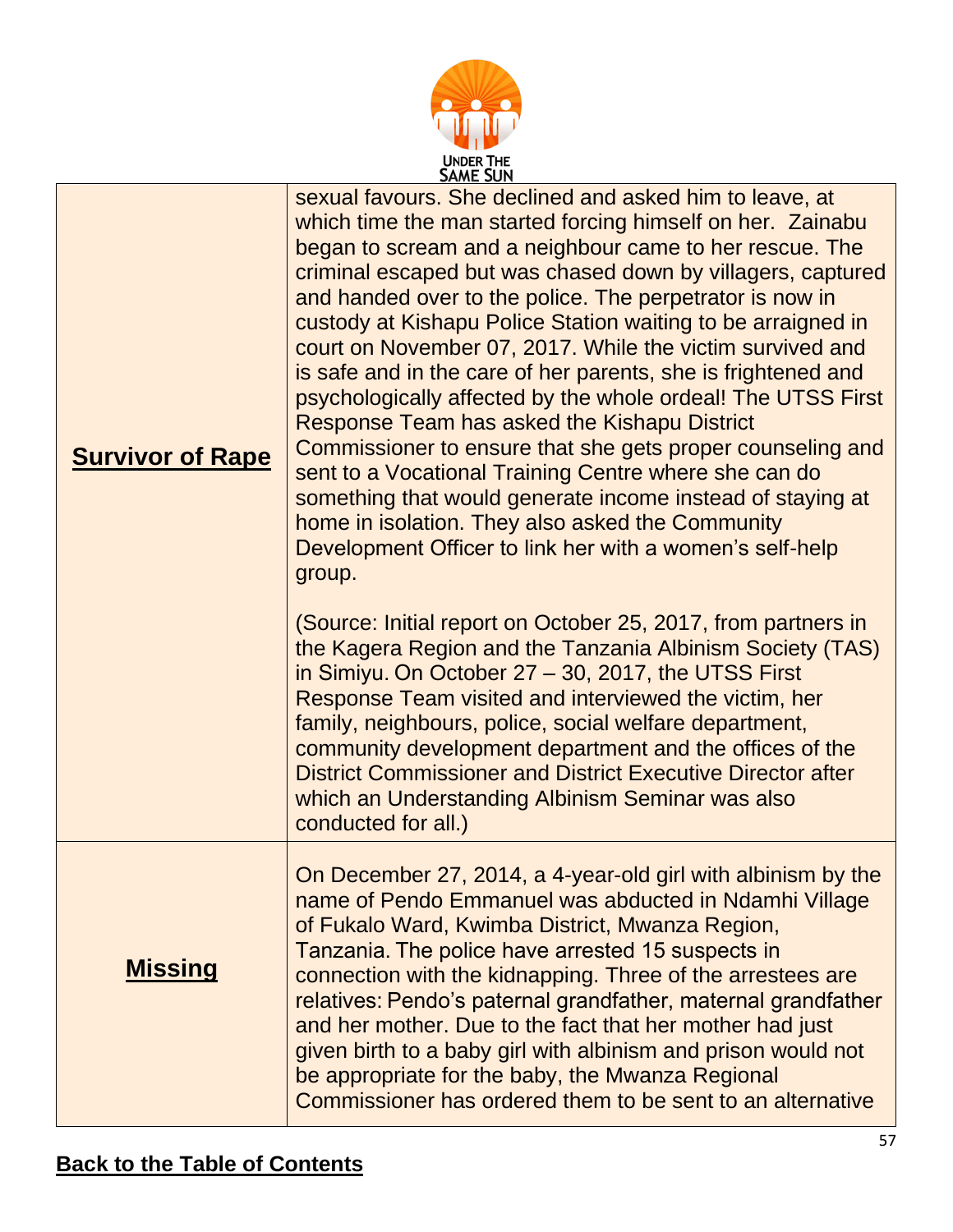

| <b>SAME SUN</b>                    |                                                                                                                                                                                                                                                                                                                                                                                                                                                                                                                                                                                                                                |
|------------------------------------|--------------------------------------------------------------------------------------------------------------------------------------------------------------------------------------------------------------------------------------------------------------------------------------------------------------------------------------------------------------------------------------------------------------------------------------------------------------------------------------------------------------------------------------------------------------------------------------------------------------------------------|
| <b>Missing</b>                     | secured environment. The police have also set up a search<br>party to look for Pendo.<br>(Source: UTSS interview with Tanzanian police<br>and Ndamhi Village Executive Officer as well as newspapers<br>reports including: http://www.dailymail.co.uk/wires/afp/article-<br>2903078/UN-demands-investigation-albino-girl-<br>abduction.html; http://allafrica.com/stories/201501080704.ht<br>ml; http://dailynews.co.tz/index.php/dailynews/39960-proven-<br>albino-killers-must-be-severely-<br>punhed; http://www.dailynews.co.tz/index.php/local-<br>news/40153-rc-gives-mwanza-village-five-days-to-find-<br>msing-albino- |
|                                    | girl; http://www.ippmedia.com/frontend/index.php?I=76048)                                                                                                                                                                                                                                                                                                                                                                                                                                                                                                                                                                      |
| <b>Grave</b><br><b>Desecration</b> | On October 26, 2021, the grave Heri Kijangwa in the region<br>of Tanga, was desecrated and his entire remains plus coffin<br>taken and has not been found.<br>Heri passed away around spring last year from skin cancer<br>(age: 40 estimation)<br>Original source: Grantee of Under the Same Sun's Education<br>Program                                                                                                                                                                                                                                                                                                       |
| <b>Asylums</b>                     | On July 28, 2017, a man with albinism from Tanzania was<br>granted refugee status in Vancouver, Canada.<br>On June 27, 2017, a man with albinism from Tanzania was<br>granted asylum in Chicago, Illinois.<br>On July 27, 2016, two sisters with albinism from<br>Tanzania who underwent brutal attack and profound<br>discrimination due to their albinism were granted asylum<br>in the state of California, USA.                                                                                                                                                                                                            |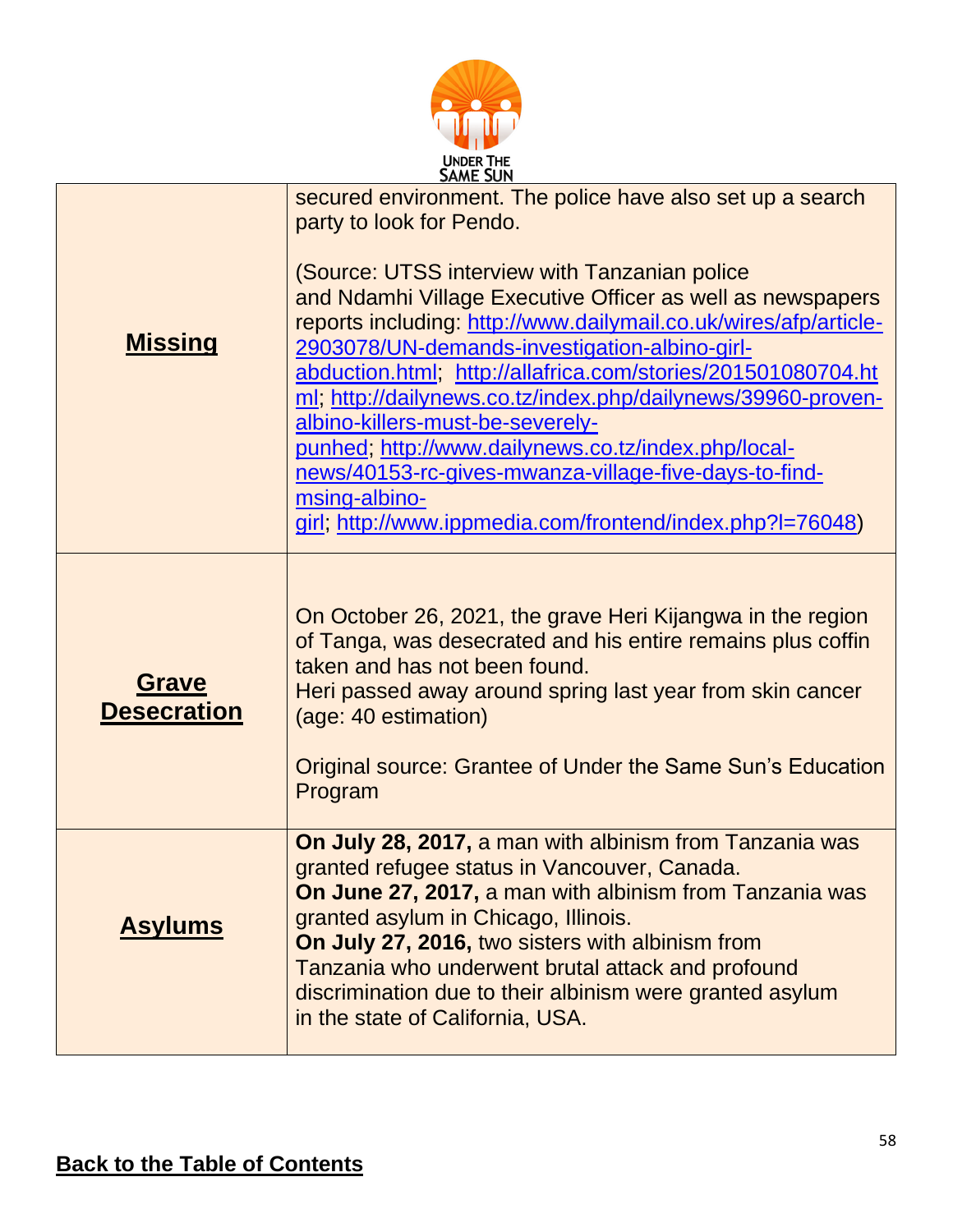

## <span id="page-58-0"></span>**Togo**

### **1 report: 1 killing**

| <b>Killing</b> | On September 23, 2017, a 2 year old boy with albinism by the<br>name of Nanhladja Monnoble was reported missing between<br>8:00 and 9:00 PM in the city of Dapaong in the locality of Pana<br>Bagou in northern Togo, West Africa. The little boy was later<br>found dead and 59 nclud. It was reported that the victim's body<br>was supposed to be exhumed on the third day following his<br>burial and taken to the neighbouring country of Benin to serve<br>in witchcraft practices for the purpose of bringing riches. Some<br>of the 4 suspected murderers have been arrested and are<br>currently in the hands of the local police. The Togo Albinism<br>Association ANAT says "We have a video footage of the burial<br>of the little boy. We firmly condemn this act and demand your<br>support to say NO to these acts in our country."<br>(Source: UTSS was contacted on September 28, 2017, by the<br>Togo Albinism Association: Association nationale des albinos<br>du Togo (ANAT); Chairperson: Mr. Souradji OURO-YONDOU;<br>Secretary: Mr. Abdoul Karim Nassirou) |
|----------------|------------------------------------------------------------------------------------------------------------------------------------------------------------------------------------------------------------------------------------------------------------------------------------------------------------------------------------------------------------------------------------------------------------------------------------------------------------------------------------------------------------------------------------------------------------------------------------------------------------------------------------------------------------------------------------------------------------------------------------------------------------------------------------------------------------------------------------------------------------------------------------------------------------------------------------------------------------------------------------------------------------------------------------------------------------------------------------|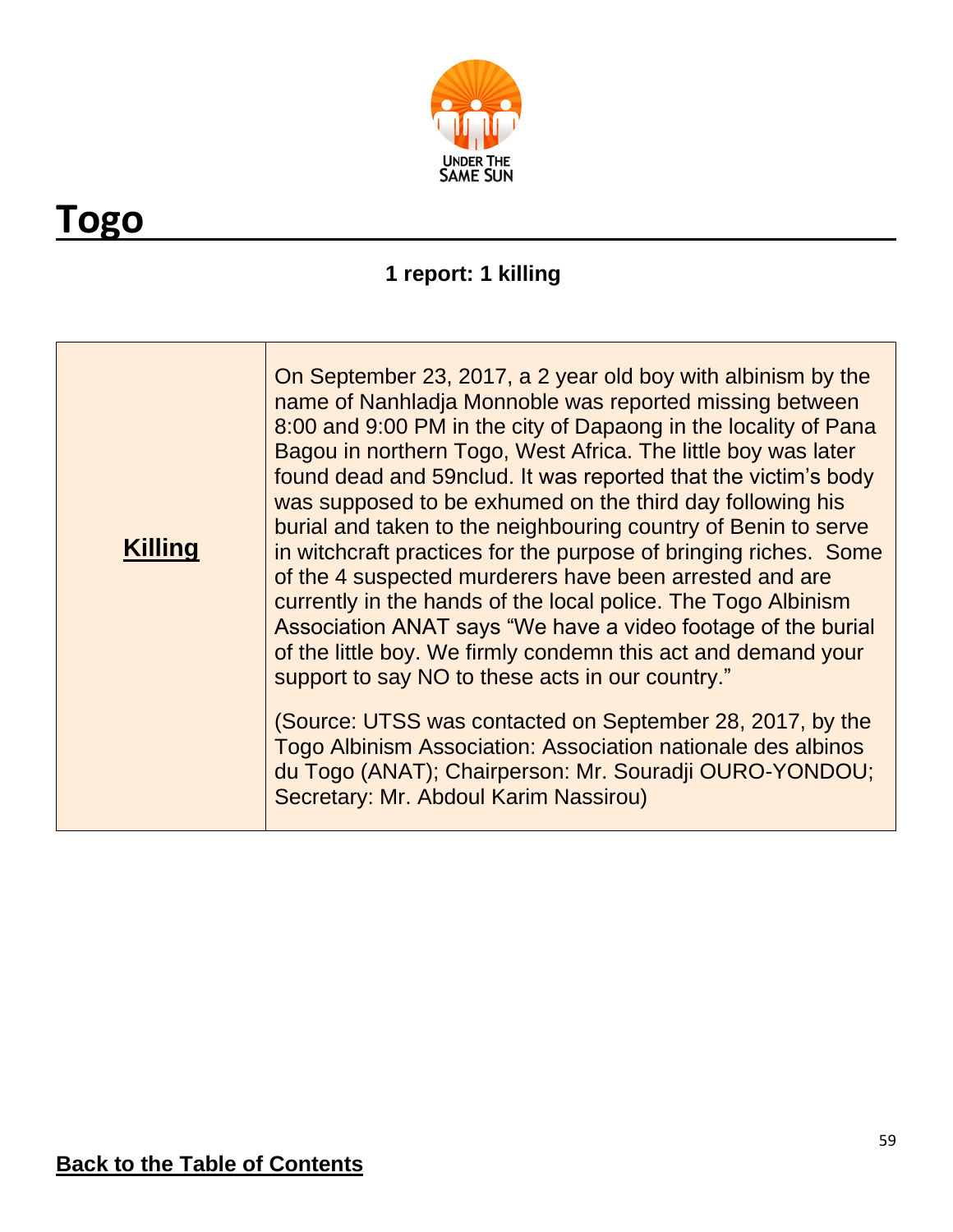

# <span id="page-59-0"></span>**Uganda**

#### **9 reports: 8 survivors / 1 asylum**

| <b>Asylum</b>   | Legal history was made in the USA when, on December 16,<br>2020, a 34-year-old woman with albinism from Uganda was<br>granted asylum in Boston, Massachusetts.                                                                                                                                                                                                                                                                                                                                                                                                                                                                                                                                                                                                                                                                                                                                                                                                                                                                                                                                                                                                                                                          |
|-----------------|-------------------------------------------------------------------------------------------------------------------------------------------------------------------------------------------------------------------------------------------------------------------------------------------------------------------------------------------------------------------------------------------------------------------------------------------------------------------------------------------------------------------------------------------------------------------------------------------------------------------------------------------------------------------------------------------------------------------------------------------------------------------------------------------------------------------------------------------------------------------------------------------------------------------------------------------------------------------------------------------------------------------------------------------------------------------------------------------------------------------------------------------------------------------------------------------------------------------------|
| <b>Survivor</b> | This report counts as 2 separate PWA attacks – On<br>October 7, 2016, 2 boys with albinism were kidnapped in the<br>village of Bujuko in Central Uganda. They are part of a family<br>with many children among whom four have albinism. The<br>mother is facing many challenges after separating from her<br>husband who wanted to sacrifice one of the children with<br>albinism. The kidnapping occurred while four of the siblings<br>were on their way to school and the two older boys were<br>blindfolded with handkerchiefs believed to have chemicals on<br>them. Some people saw the boys in a taxi and telephoned their<br>mother asking if she knew where the boys were going.<br>Oblivious of the situation, she denied that they were her<br>children but the other person insisted on their identity. A one<br>and a half day search began for the boys who were<br>miraculously found alive and well in a medium income Kampala<br>suburb looking for their way home. It was a long search using<br>police, local radio stations and word of mouth. The case is still<br>under investigation and a lot of information is not yet available.<br>(Source: Olive Namutebi; October 17, 2016; African Albino |
|                 | Foundation Uganda – AAFU had been supporting the family for<br>over 3 years prior to this attack;<br>Email: albinofoundation.uganda@gmail.com;<br>Website: https://albinofoundationuganda.wordpress.com/)                                                                                                                                                                                                                                                                                                                                                                                                                                                                                                                                                                                                                                                                                                                                                                                                                                                                                                                                                                                                               |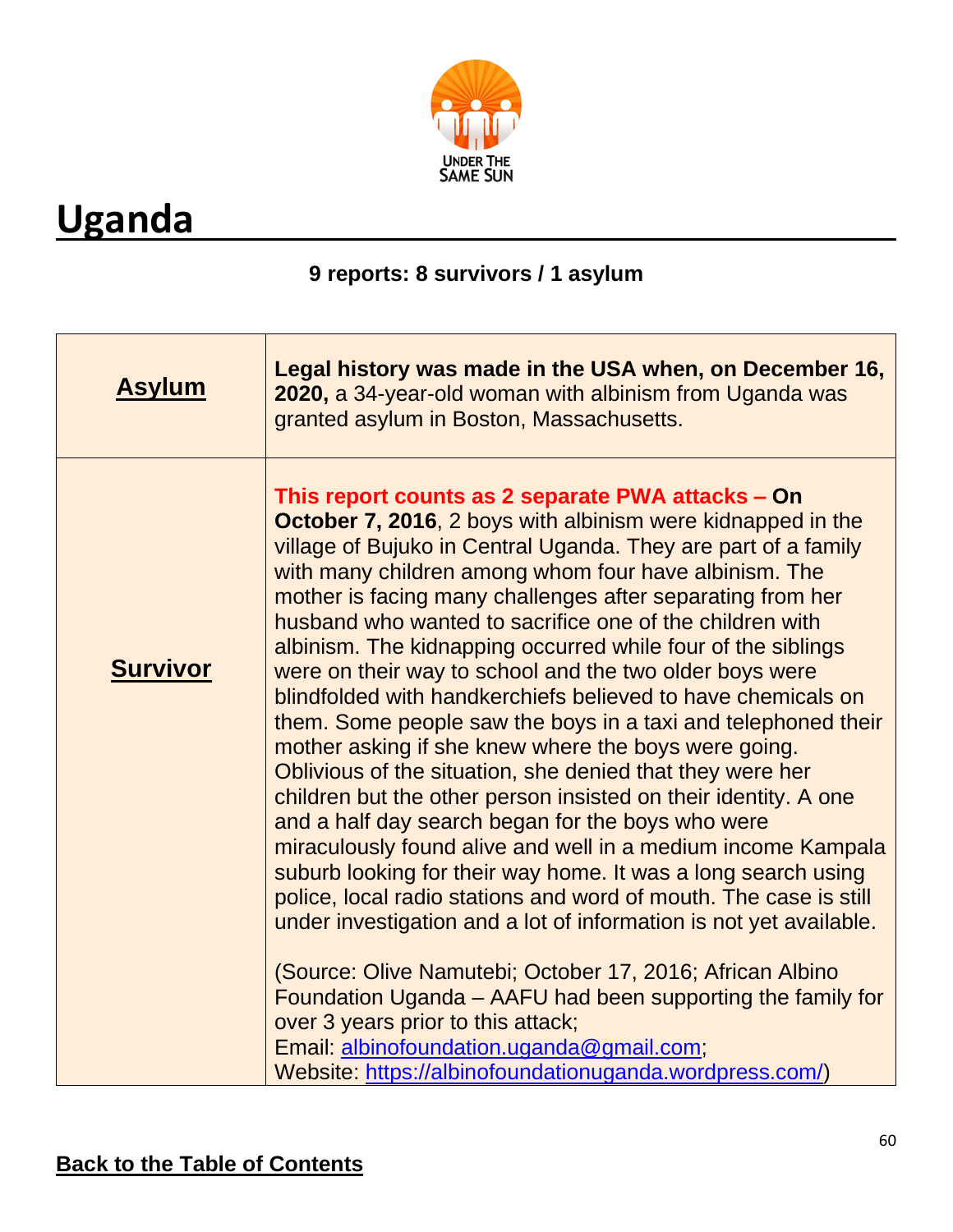

# **USA**

### **2 reports: 2 survivors**

|                  | This report counts as 2 I PWA attacks – In 1899, at the turn of<br>the 20 <sup>th</sup> century, two young African-American brothers with<br>albinism by the names of George (6) and Willie (9) Muse went<br>missing in the Jim Crow South Town of Truevine, Virginia,<br>USA. George and Willie were two little boys born to a<br>sharecropper family on a sweltering tobacco farm. One day a<br>white man by the name of James "candy" Shelton offered them a<br>piece of candy, setting off events that would traffic them around<br>the world and change their lives forever.                                                                                                                                                                                                                                                                                                                                                                                                                                                                                                                                                                                                                                                                                                                                                                            |
|------------------|--------------------------------------------------------------------------------------------------------------------------------------------------------------------------------------------------------------------------------------------------------------------------------------------------------------------------------------------------------------------------------------------------------------------------------------------------------------------------------------------------------------------------------------------------------------------------------------------------------------------------------------------------------------------------------------------------------------------------------------------------------------------------------------------------------------------------------------------------------------------------------------------------------------------------------------------------------------------------------------------------------------------------------------------------------------------------------------------------------------------------------------------------------------------------------------------------------------------------------------------------------------------------------------------------------------------------------------------------------------|
| <b>Survivors</b> | From the time these two vulnerable boys were kidnapped, they<br>were lied to by their Circus management captors and told that their<br>mother was dead. As far as George and Willie were concerned,<br>they were now totally on their own for the rest of their<br>lives. Captured into the circus, the Muse brothers performed for<br>royalty at Buckingham Palace and headlined over a dozen sold-<br>out shows at New York's Madison Square Garden. They were<br>global "superstars" in a pre-broadcast era. But the very root of<br>their "success" was in the color of their skin and in the outrageous<br>caricatures they were forced to assume: supposed cannibals,<br>sheep-headed freaks, even "Ambassadors from Mars." The Muse<br>brothers were victims of violence, for what else is peonage but<br>violence? Back home, their mother Harriet Muse never accepted<br>that they were "gone" and spent at least 13 years trying to get<br>them back, never stopping the searching for her sons. Harriet<br>placed missing-persons notices in Billboard and eventually found<br>her sons. She helped them seize control over their lives,<br>discovering that they were illiterate having never received an<br>education. George and Willie returned to the circus in 1928 as<br>paid employees. Love and kinship impelled Harriet's family to try |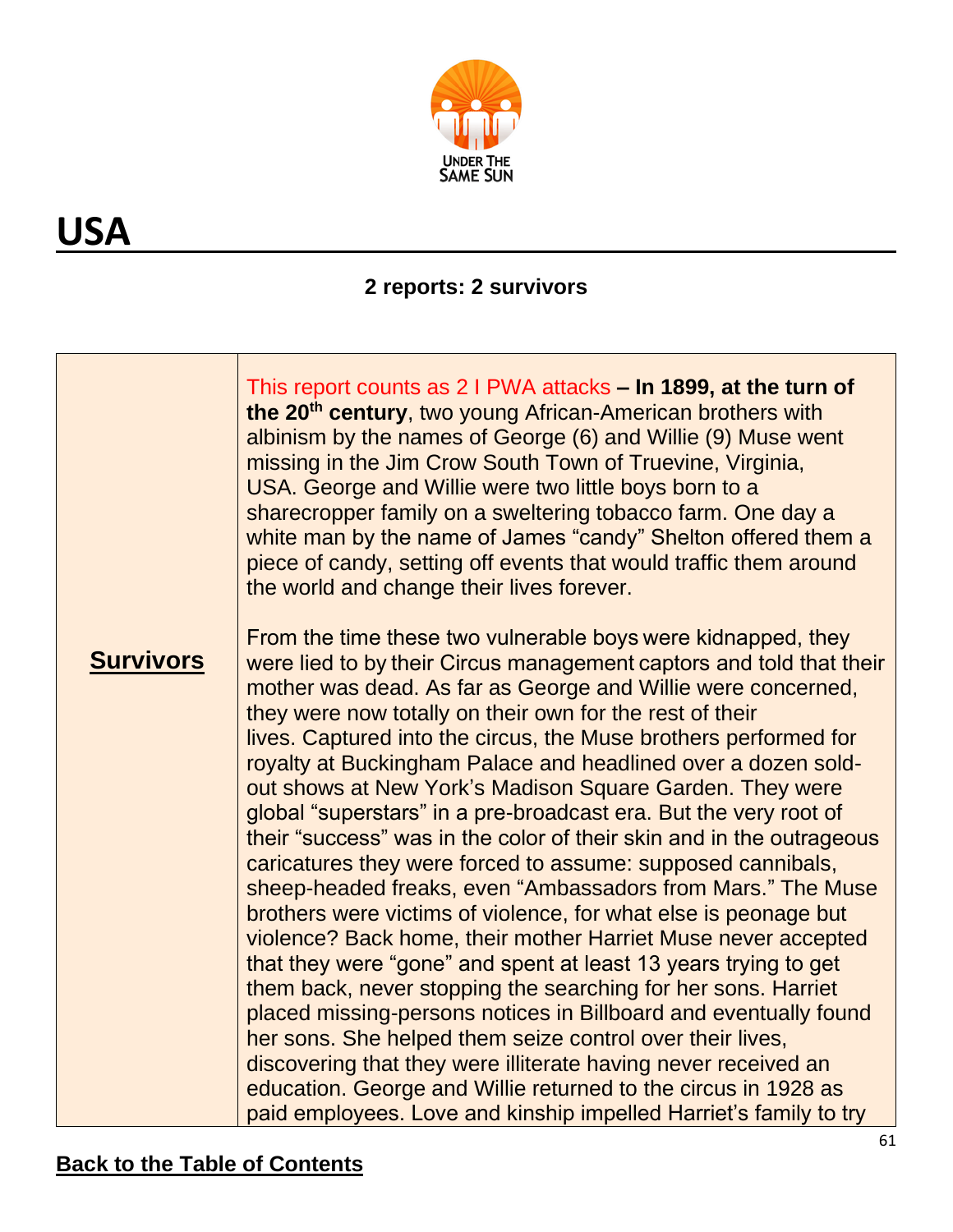

| <b>Survivors</b> | for a century to protect George and Willie from a world that saw<br>them as objects for exploitation. The family always believed the<br>boys were kidnapped, including Willie's personal testimony as an<br>adult. George died in 1972, and Willie in 2001, at 108. Willie did<br>not die a bitter man. He repeated the words "God has been good<br>to me" so many times that it is now etched on his tombstone in<br>Truevine, Virginia.<br>(Source: Book – Truevine: Two Brothers, a Kidnapping, and a<br>Mother's Quest: A True Story of the Jim Crow South; author Beth<br>Macy; USA; Publisher: Little, Brown and Company; Date: 2016;<br>ISBN: 0316337544; Onsight interviews in December 2016 by<br>Peter Ash of UTSS in Truevine, Virginia, with family members,<br>local residence 62ncluding author Beth Macey; The New York<br>Times - Book Review; How Two Black Albino Brothers Became |
|------------------|-----------------------------------------------------------------------------------------------------------------------------------------------------------------------------------------------------------------------------------------------------------------------------------------------------------------------------------------------------------------------------------------------------------------------------------------------------------------------------------------------------------------------------------------------------------------------------------------------------------------------------------------------------------------------------------------------------------------------------------------------------------------------------------------------------------------------------------------------------------------------------------------------------|
|                  | Unwilling Sideshow Stars; by Edward E Baptist; October 21,<br>2016; https://www.nytimes.com/2016/10/23/books/review/truevine-                                                                                                                                                                                                                                                                                                                                                                                                                                                                                                                                                                                                                                                                                                                                                                       |
|                  | beth-macy.html? $r=0$ )                                                                                                                                                                                                                                                                                                                                                                                                                                                                                                                                                                                                                                                                                                                                                                                                                                                                             |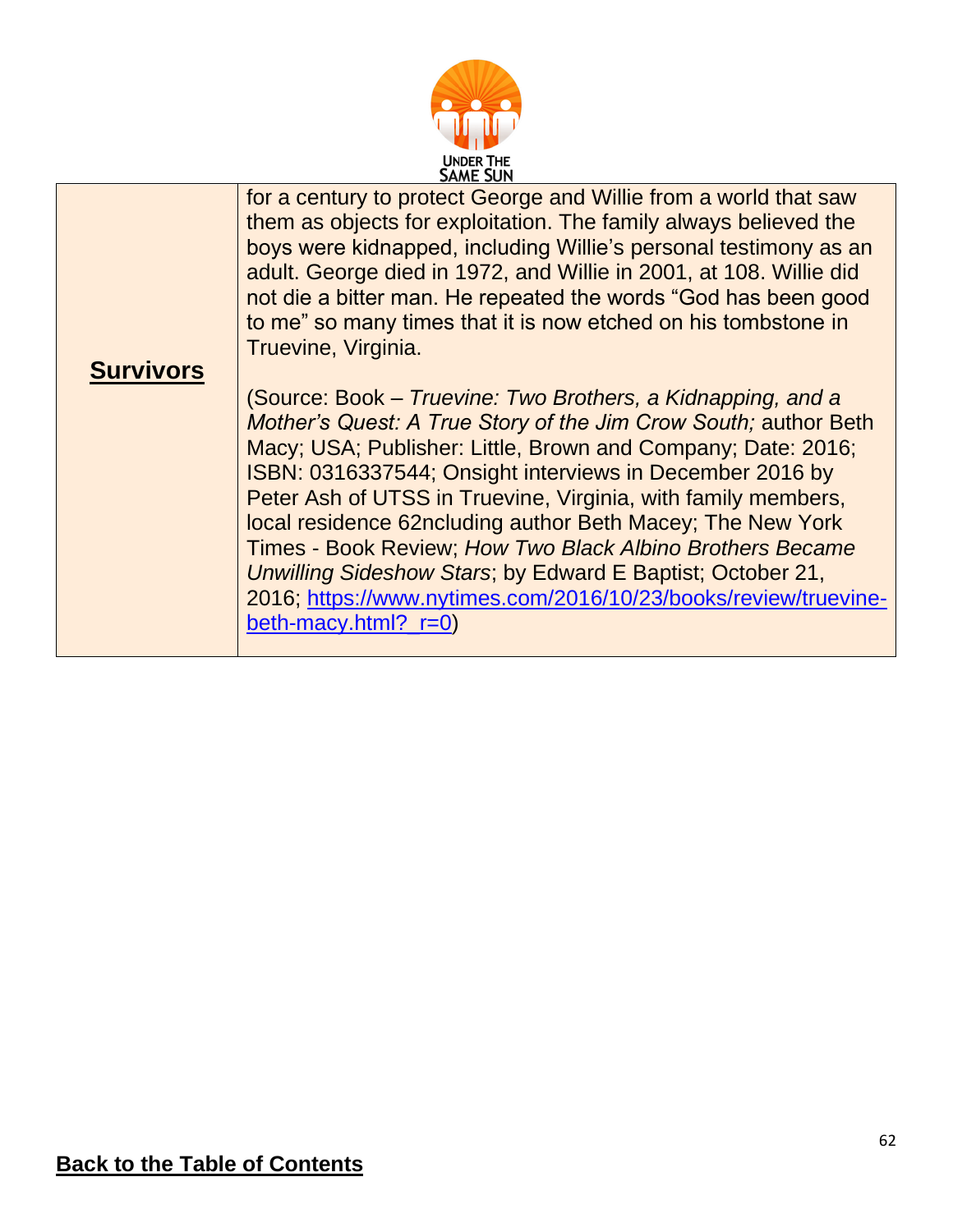

# <span id="page-62-0"></span>**Zambia**

#### **24 reports: 9 killings / 11 survivors / 4 grave robberies**

| <b>Killing</b> | On April 28, 2020, UTSS received additional information about<br>this report. In summary, after the Zambia Albino Foundation<br>(ZAF) facilitated the burial of this unidentified and unclaimed<br>victim, they were finally able to find his family who identified him<br>as 43-year-old Emmanuel Phiri. He was survived by his wife, 3<br>children and extended family. Emmanuel was an accomplished<br>carpenter who lived in Navutika compound in Chipata, Eastern<br>Province, Zambia. He had recently accepted a custom job in<br>another part of Chipata and told his family he would be back in 2<br>weeks, but he failed to return home. The family became<br>concerned and frantically started a search which finally lead to a<br>mortuary with Chipata police where they confirmed it was<br>Emmanuel by recognizing his clothes, shoes and pictures of the<br>body. They were then taken to the grave where ZAF had buried<br>Emmanuel. Police have since then arrested the customer as a<br>suspect and the investigation is ongoing. (Source: email from<br>Zambia Albino Foundation, April 28, 2020) |
|----------------|----------------------------------------------------------------------------------------------------------------------------------------------------------------------------------------------------------------------------------------------------------------------------------------------------------------------------------------------------------------------------------------------------------------------------------------------------------------------------------------------------------------------------------------------------------------------------------------------------------------------------------------------------------------------------------------------------------------------------------------------------------------------------------------------------------------------------------------------------------------------------------------------------------------------------------------------------------------------------------------------------------------------------------------------------------------------------------------------------------------------|
|                | On March 25, 2020, the mutilated body of an unidentified male<br>with albinism was recovered in a maize field at Yamene farms<br>along the Chipata/Lundazi Road, in the Eastern Province of<br>Zambia. The victim was ritually murdered and discovered with<br>missing eyes, tongue and both arms. According to Eastern<br>Province Police Commissioner, Mr. Lackson Sakala, the incident<br>occurred between 15:00 and 17:00 hours. After the body was<br>deposited at Chipata Central Hospital Mr. Sakala appealed to<br>the public to report their missing relative to the police and help<br>identify the body, but after more than two weeks it still remained<br>unclaimed. John Chiti, Foundation Executive Director of the<br>Zambia Albino Foundation, said that his team has been working<br>with the authorities to find the relative of the decease, but the                                                                                                                                                                                                                                             |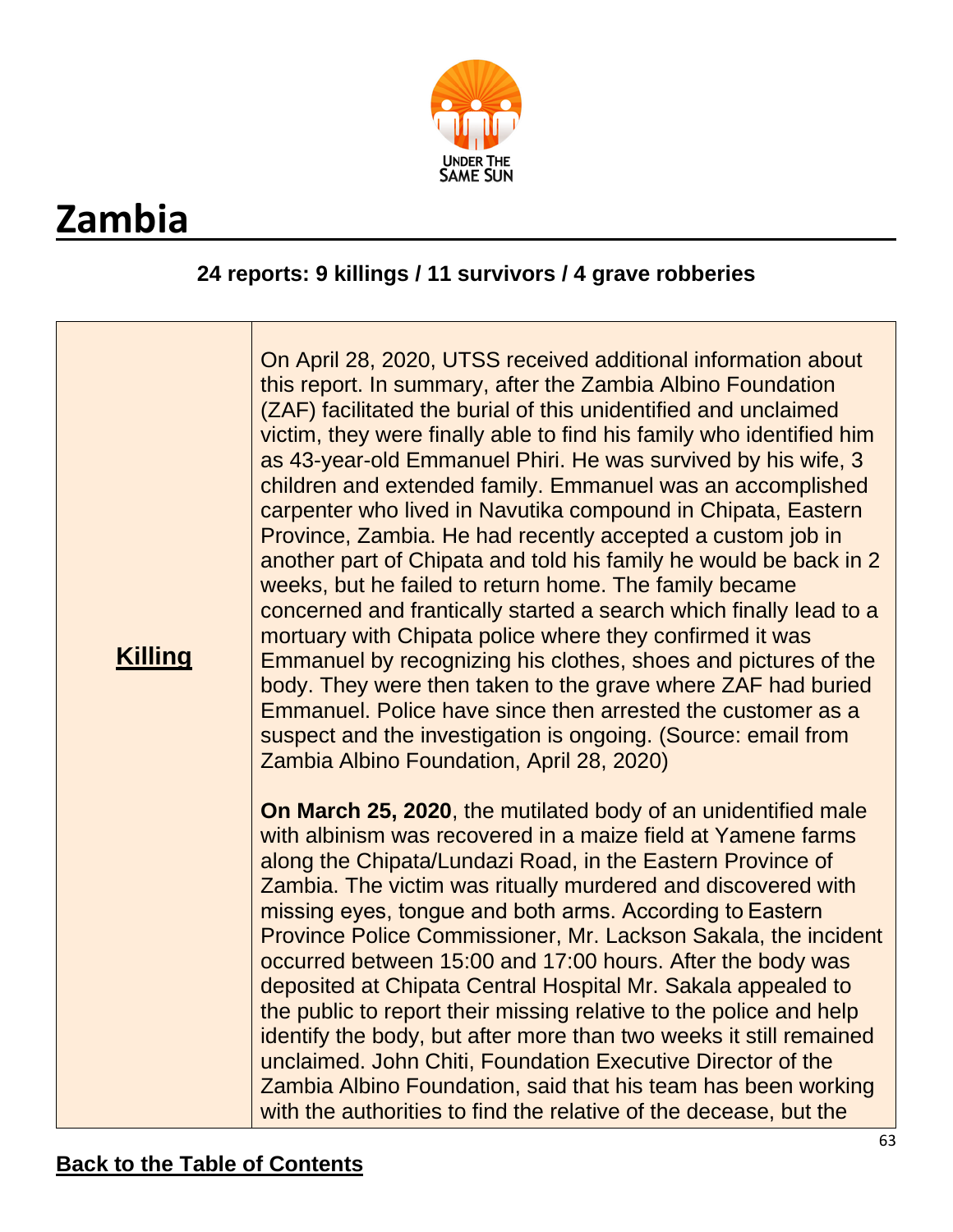

|                             | <b>JAME JUN</b>                                                                                                                                                                                                                                                                                                                                                                                                                                                                                                            |
|-----------------------------|----------------------------------------------------------------------------------------------------------------------------------------------------------------------------------------------------------------------------------------------------------------------------------------------------------------------------------------------------------------------------------------------------------------------------------------------------------------------------------------------------------------------------|
|                             | search had proved futile. Chiti went on to say that their<br>organization was committed to seeing that the victim received a<br>decent burial and his soul be put to rest. His team traveled to<br>Chipata and took responsibility for the burial at St. Ann's<br>Cemetery there. Chiti also appealed to police that the<br>perpetrators of this gruesome murder be found and punished.                                                                                                                                    |
| <b>Killing</b>              | (Sources: Body Of Albino Found In Chipata With Missing<br>Tongue, Arms And Eyes, March 26,<br>2020, https://zambia.co.zm/news/headlines/2020/03/26/body-of-<br>albino-found-in-chipata-with-missing-tongue-arms-and-<br>eyes/; Zambia Albino Foundation, March 27, 2020; ZAMBIAN<br>ALBINOS LIVING IN FEAR OF BEING KILLED, By Melony<br>Chisanga - April 17, 2020, https://kalemba.news/zambian-<br>albinos-living-in-fear-of-being-<br>killed/?fbclid=IwAR3GsEnWHqODRqpDyNznuNZh2XnSZyhVXp<br>xJ4VBaV1AE0DibuMEuJmFsWs8) |
| <b>Survivor</b>             | On Saturday April 30th, 2022 at around 16h pm in a market<br>place called Njomwana, a woman by the name of Blessings was<br>attacked. The perpetrator was taken to the police but has since<br>not been charged yet. The perpetrator has admitted to the attack<br>but he hasn't explained why and he is apologising.<br>(Source: Butterfly Foundation)                                                                                                                                                                    |
| Grave<br><b>Desecration</b> | (1) WHAT HAPPENED? The body of a male juvenile<br>Widson Mkandawire aged 14 years a boy with albinism<br>who died and was buried on the 18th of January 2022<br>was exhumed/unearthed by unknown people.<br>(2) WHERE? In Mundalanga village, Chief Kambombo,<br>Chama district of the now Eastern province of Zambia.                                                                                                                                                                                                     |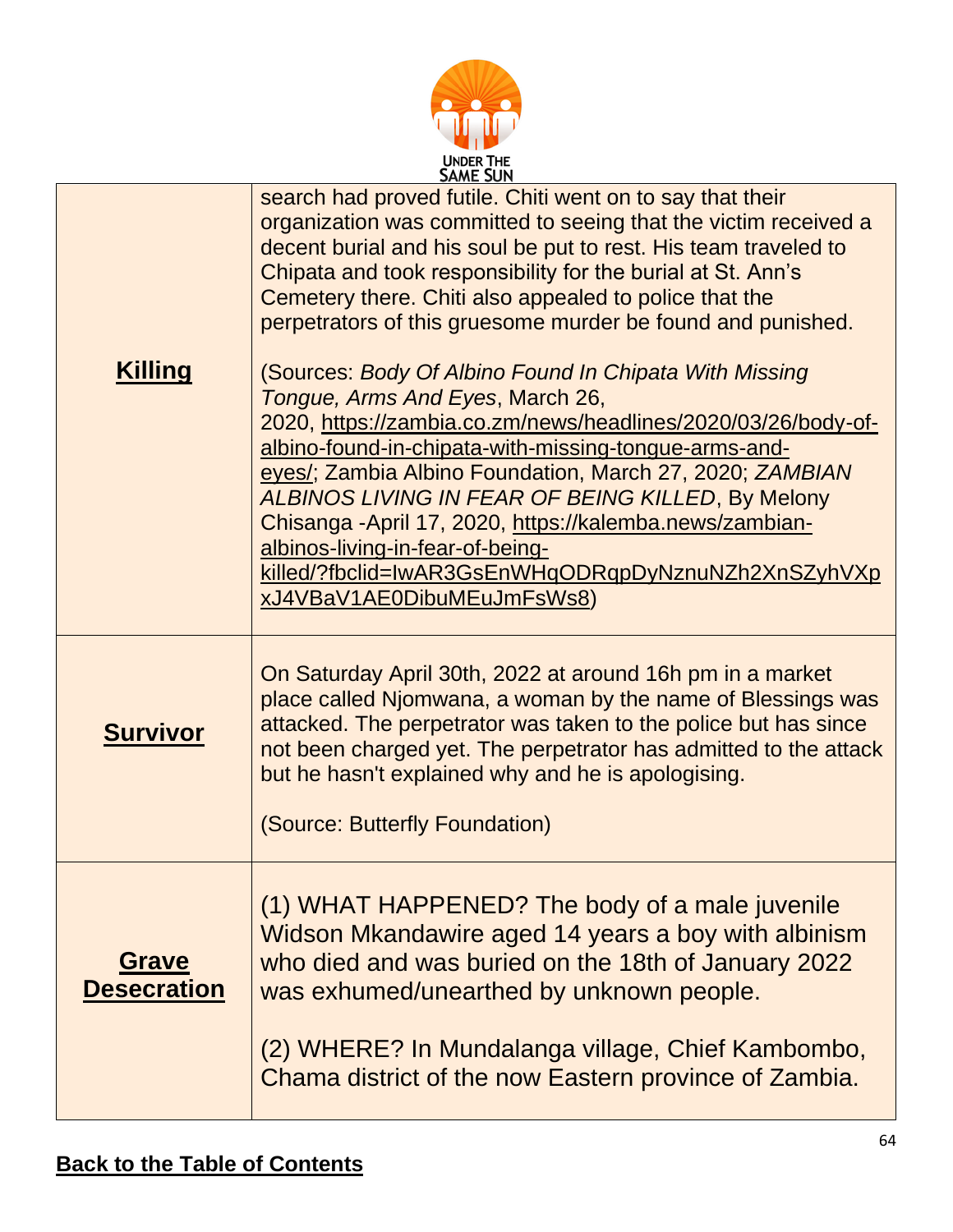

|                                    | <b>SAME SUN</b>                                                                                                                                                                                                                                                                                                                                                                                                                                                                                                                                                                                                                                                                                                                                                                                                                                                                        |  |
|------------------------------------|----------------------------------------------------------------------------------------------------------------------------------------------------------------------------------------------------------------------------------------------------------------------------------------------------------------------------------------------------------------------------------------------------------------------------------------------------------------------------------------------------------------------------------------------------------------------------------------------------------------------------------------------------------------------------------------------------------------------------------------------------------------------------------------------------------------------------------------------------------------------------------------|--|
|                                    | (3) WHEN? At unknown time on the 27th of January<br>2022.                                                                                                                                                                                                                                                                                                                                                                                                                                                                                                                                                                                                                                                                                                                                                                                                                              |  |
| <b>Grave</b><br><b>Desecration</b> | (4) CURRENT SITUATION? The body was inspected by<br>Chama police officers and we ascertain that the left hand<br>of the deceased ALBINO was missing/ chopped off by<br>unknown people. The relatives were advised to re-bury<br>the grave and put a tombstone to avoid reoccurrence<br>because it's believed that they use such parts for rituals.<br>(5) CONSENT OF VICTIM? The mother to the buried<br>deceased F/ Gloria Kumwenda aged 37 years of<br>Mungwalala village chief kambombo Chama district was<br>consulted and she gave us a go ahead.<br>(6) INFORMATION ON THE PERPETRATORS?<br>Currently we have no information about who could have<br>done this barbaric act. However, it's under investigation<br>by Chama police station.<br>(7) ACTION TAKEN BY THE STATE? An investigation<br>has been instituted by the state and a docket of case<br>has since been opened. |  |
|                                    | (8) ACTION TAKEN BY VICTIM? The family of the<br>deceased ALBINO in collaboration with the community<br>at large were advised to remain patient and assist the<br>police with any information which will lead to the<br>apprehension/arrests of the perpetrator. The grave was<br>re-buried and a tombstone put in place. This is after they<br>reported the matter to chama police station and scene<br>visit conducted.                                                                                                                                                                                                                                                                                                                                                                                                                                                              |  |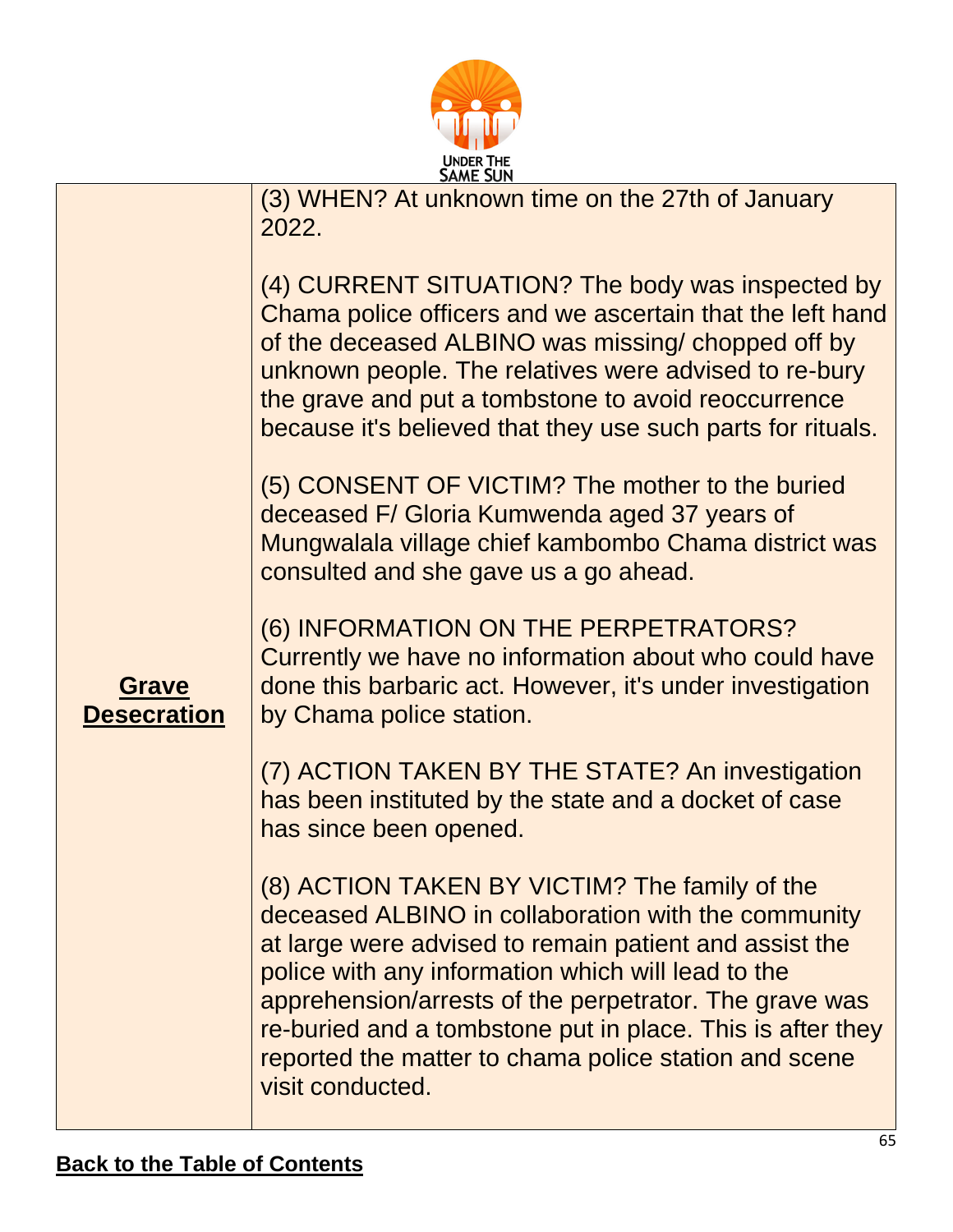

| (9) NAME AND CONTACT DETAILS OF THE PERSON/<br>ORGANIZATION SUBMITTING? In service:<br>DETECTIVE Const KALENGO M.J. Chama police<br>station. I Thank you! |
|-----------------------------------------------------------------------------------------------------------------------------------------------------------|
| Source: Gift Sakala, Albinism Multipurpose Organization of<br>Zambia.                                                                                     |

# <span id="page-65-0"></span>**Zimbabwe**

### **2 reports: 1 killing / 1 asylum**

| <b>Killing</b> | In 2011 the severely mutilated body of a 26-year-old woman with<br>albinism was discovered. Professor John Makumbe was<br>contacted by Zimbabwe police and taken to the morgue to assist<br>in identifying the body. He noted that she had albinism and that<br>her breasts and genitals had been removed.<br>(Source: Professor John Makumbe, a professor of political<br>science at the University of Zimbabwe and president of the<br>Zimbabwe Albino Association (Zimas)) |
|----------------|-------------------------------------------------------------------------------------------------------------------------------------------------------------------------------------------------------------------------------------------------------------------------------------------------------------------------------------------------------------------------------------------------------------------------------------------------------------------------------|
| <b>Asylum</b>  | <b>On November 29, 2012, a woman with albinism from Zimbabwe</b><br>was granted asylum in Atlanta, Georgia.<br>(Source: UTSS served as expert witness in this case)                                                                                                                                                                                                                                                                                                           |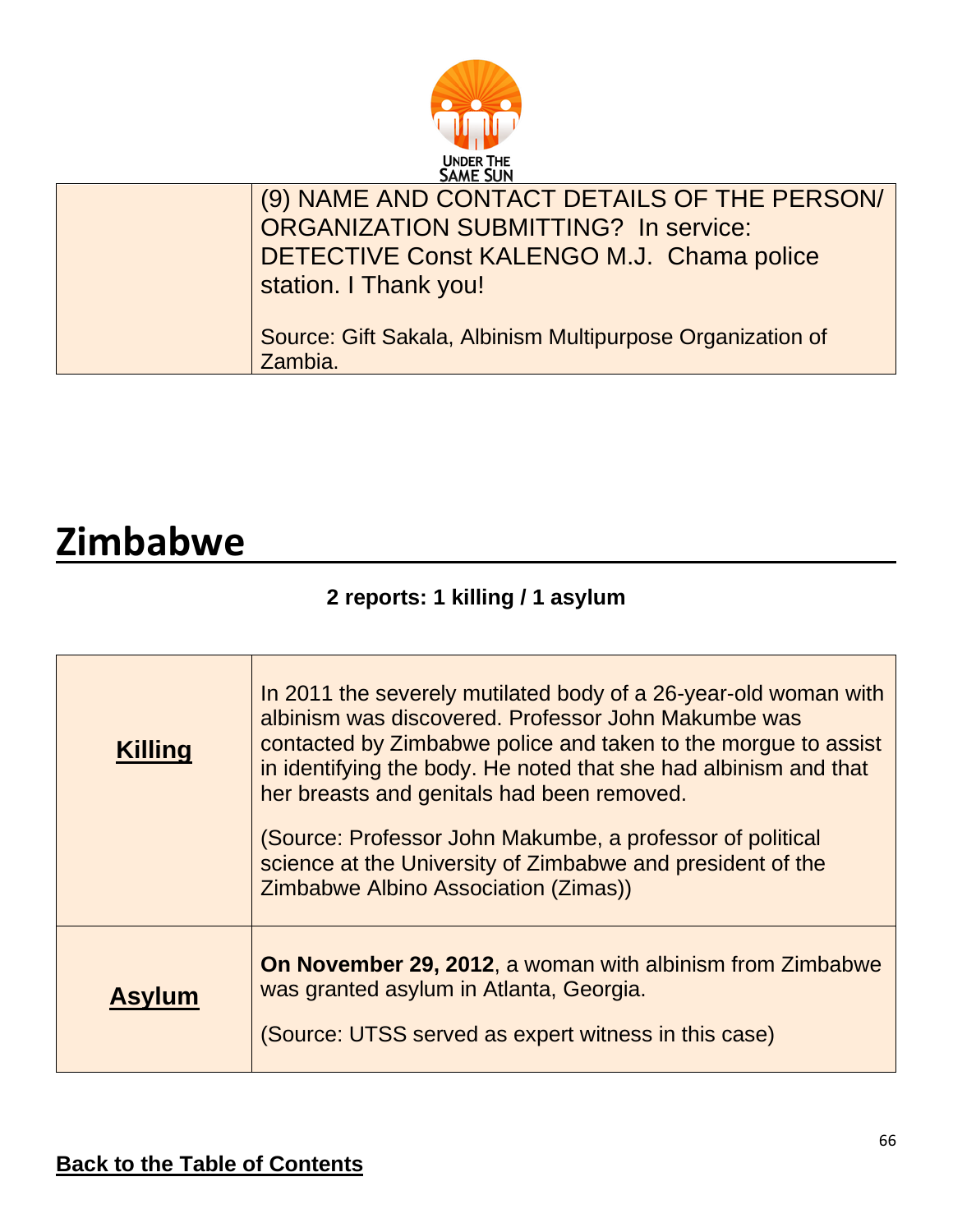